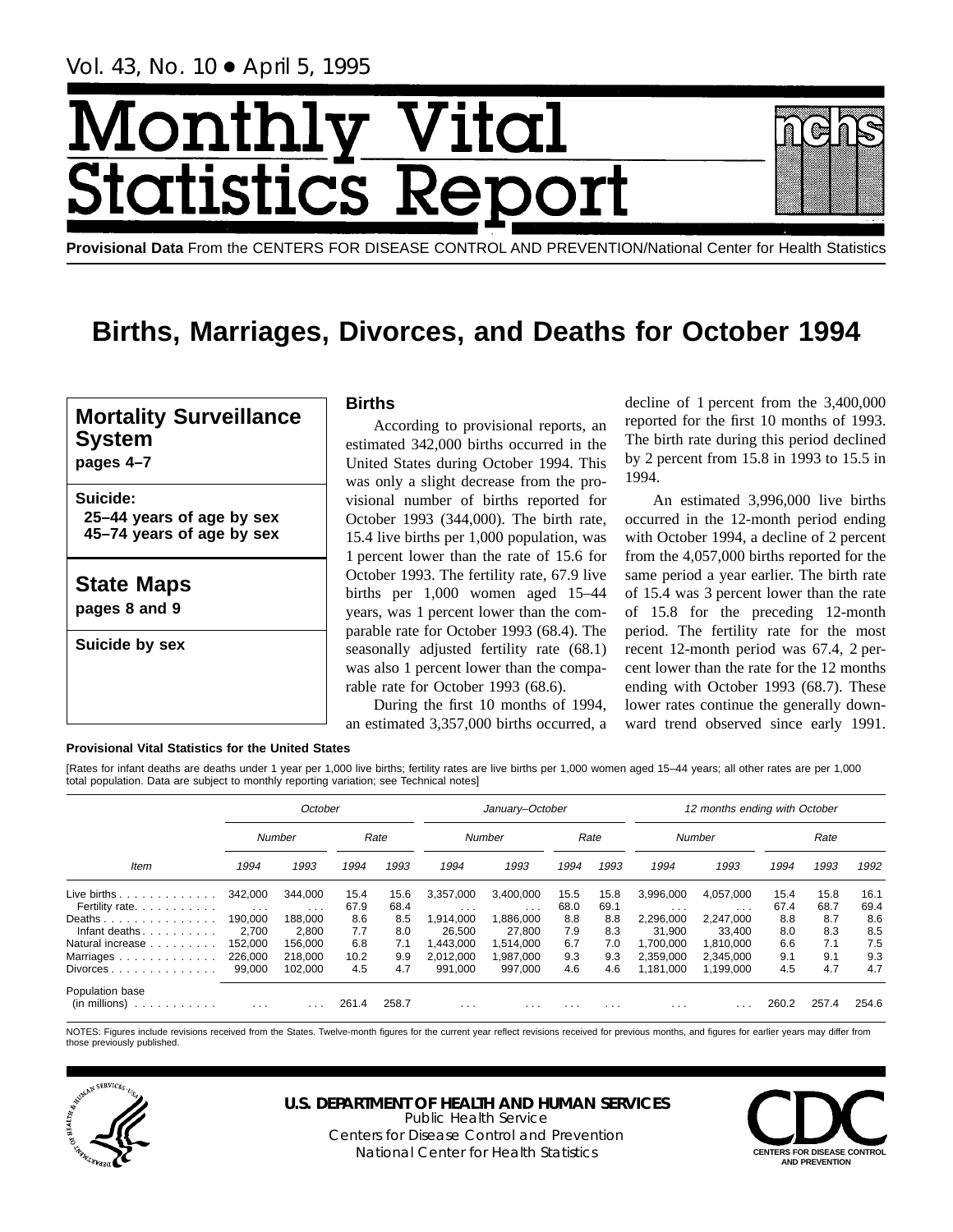## **Natural increase**

As a result of natural increase, the excess of births over deaths, an estimated 152,000 people or 6.8 persons per 1,000 population were added to the population during October 1994.

For the 12-month period ending with October 1994, 1,700,000 persons were added to the population. This represented a rate of natural increase of 6.6, 7 percent lower than the rate of 7.1 for the preceding 12-month period. The decline in the rate of natural increase was due to a decrease in the birth rate and an increase in the death rate.

## **Marriages**

Approximately 226,000 couples married in October 1994, 4 percent more than in October a year earlier. The marriage rate for October increased 3 percent from 9.9 in 1993 to 10.2 in 1994.

For the first 10 months of 1994, there were an estimated 2,012,000 marriages, a 1-percent increase compared with the same period in 1993 (1,987,000). The marriage rate for the 10-month period was 9.3 in 1994 and in 1993.

For the 12-month period ending with October 1994, 2,359,000 marriages were performed, 1 percent more than for the same period a year earlier (2,345,000). The marriage rate was 9.1 for the current 12-month period and for the period ending with October 1993.

## **Divorces**

The number of divorces granted in October 1994 (99,000) was 3 percent lower than the number for October 1993 (102,000). The divorce rate per 1,000 population for October was 4.5 in 1994, 4 percent lower than in 1993 (4.7).

An estimated 991,000 divorces were granted during the period of January– October 1994 compared with 997,000 a year earlier—a 1-percent decline. The divorce rate for the 10-month period in 1994 (4.6) remained unchanged from the previous year.

Divorces granted during the 12 months ending with October 1994 totaled 1,181,000, 2 percent fewer than for the



**Provisional birth rates per 1,000 population by month: United States, 1992–94**



**Provisional seasonally adjusted fertility rates per 1,000 women aged 15–44 years: United States, 1990–94**



**Provisional marriage rates per 1,000 population by month: United States, 1992–94**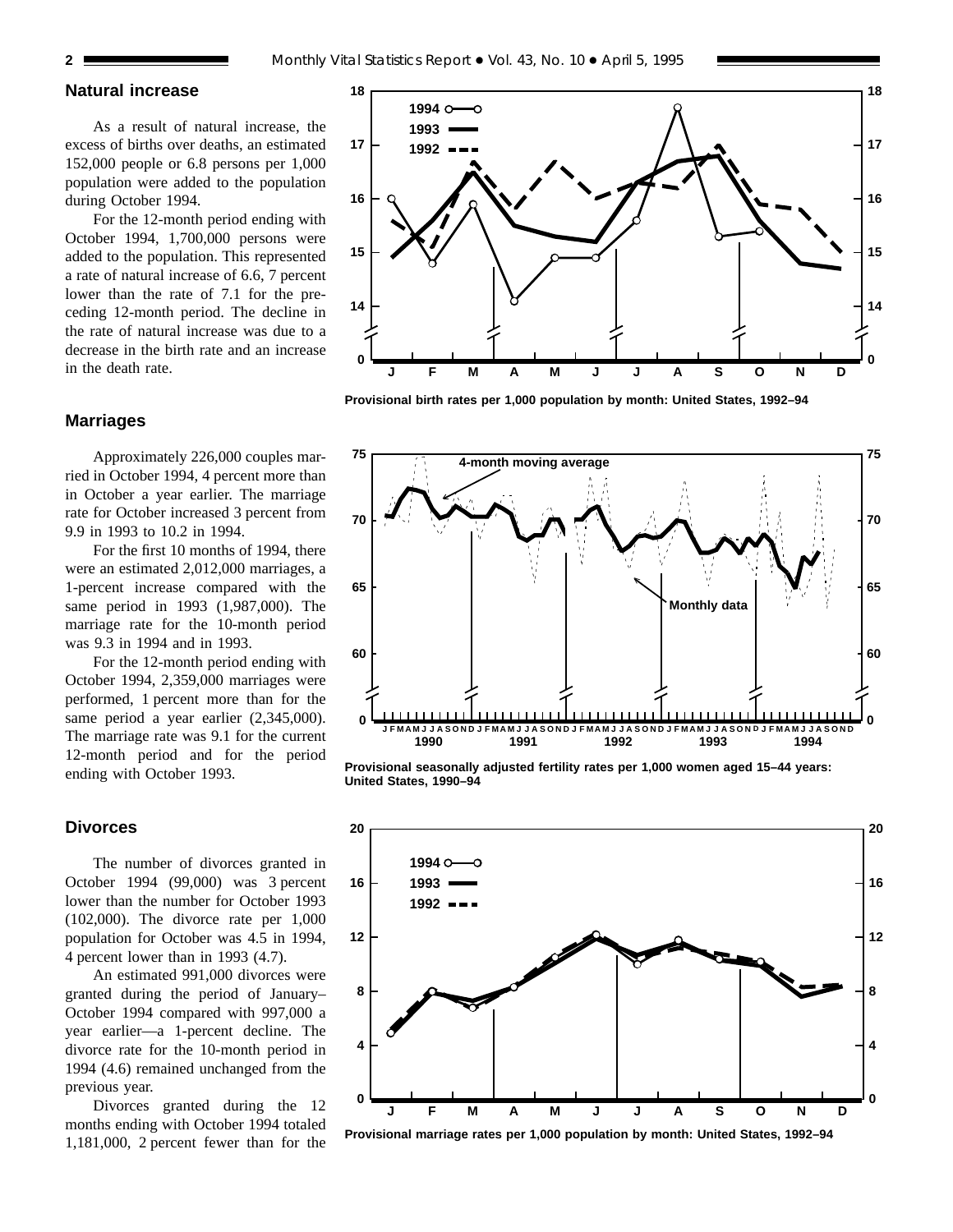same period a year earlier (1,199,000). The divorce rate declined 4 percent from 4.7 for the 12-month period ending with October 1993 to 4.5 for the current period. This was the first drop in the divorce rate after a rate of 4.6 for 11 consecutive 12-month periods.

## **Deaths**

For October 1994 there were an estimated 190,000 deaths in the United States. The death rate was 8.6 deaths per 1,000 population, 1 percent higher than the rate of 8.5 for October a year earlier. Among the 190,000 deaths for October 1994 were 2,700 deaths at ages under 1 year.

According to provisional statistics, there were 1,914,000 deaths during the first 10 months of 1994, 1 percent more than the number estimated for January– October 1993 (1,886,000). The death rate, 8.8 per 1,000 population, was the same as the rate for January–October 1993. Among the 1,914,000 deaths for January–October 1994 were 26,500 deaths at ages under 1 year, yielding an infant mortality rate of 7.9 per 1,000 live births. This rate was 5 percent lower than the rate of 8.3 for the first 10 months of 1993.

The death rate for the 12 months ending with October 1994 was 8.8 deaths per 1,000 population, 1 percent higher than the rate of 8.7 for the comparable 12-month period a year earlier. The infant mortality rate for this 12-month period was 8.0 per 1,000 live births, 4 percent lower than the rate of 8.3 for the 12 months ending with October 1993.

*Current Mortality Sample, 12 months ending with September 1994*—The provisional death rate for the 12 months ending with September 1994 was 882.0 per 100,000 population, 1 percent higher than the rate of 870.9 for the 12-month period ending September 1993. The provisional age-adjusted death rate for the 12-month period ending with September 1994 was 511.5 per 100,000 U.S. standard million population compared with a rate of 510.5 for the 12-month period ending with September 1993. The change in the age-adjusted death rate was not statistically significant. The age-adjusted death rates control for changes and



**Provisional death rates per 1,000 population by month: United States, 1992–94**



**Provisional infant mortality rates per 1,000 live births by month: United States, 1992–94**



**Provisional birth rates per 1,000 population for successive 12-month periods ending with month indicated: United States, 1990–94**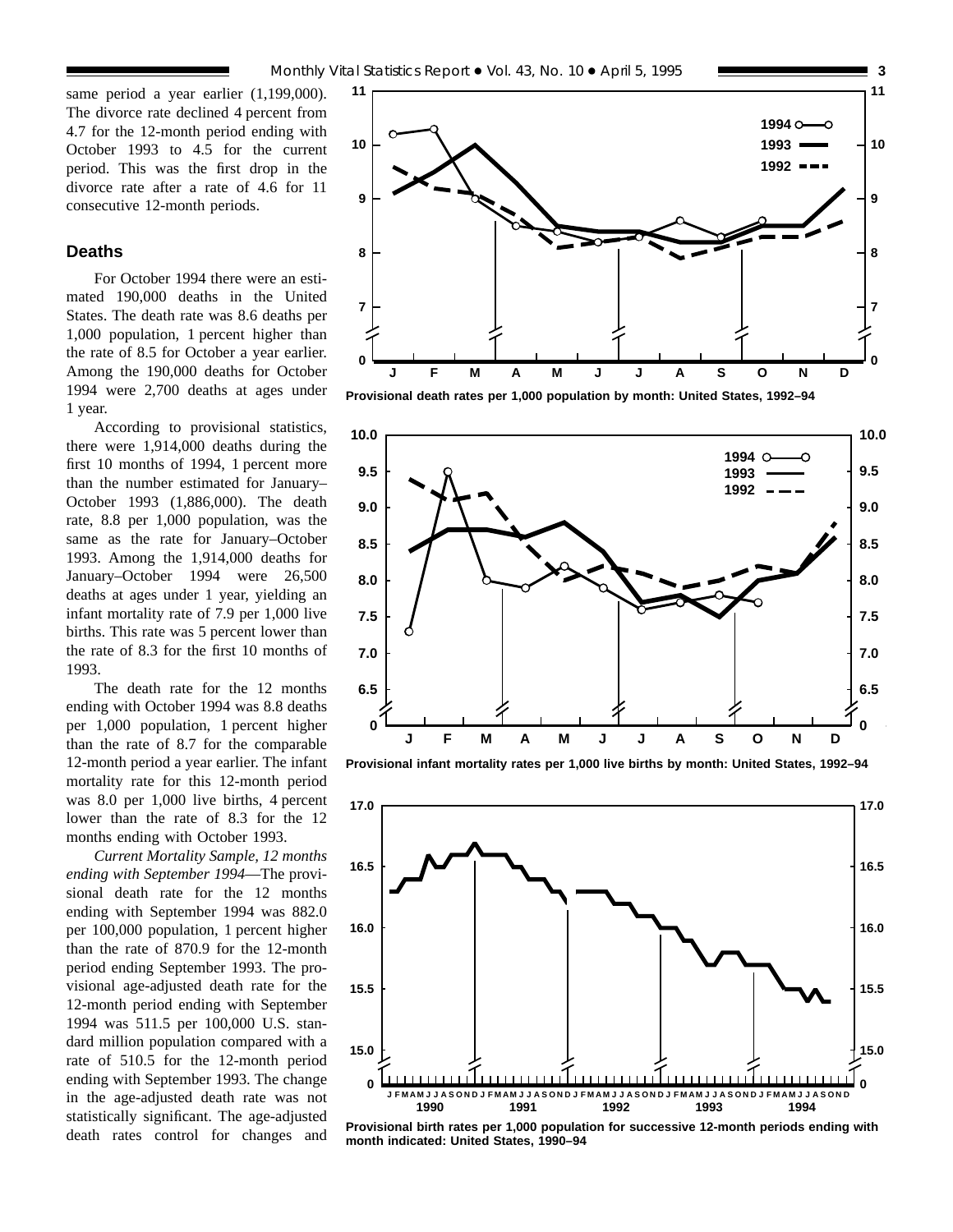variations in the age composition of the population; therefore, they are better indicators than crude rates for showing changes in mortality risk over time and for showing differences between race-sex groups within the population. For the four race-sex groups, the changes in the estimated age-adjusted death rates were not statistically significant. By age the death rate for the total population increased for the age group 85 years and over.

Among the major causes of death, the estimated death rate increased between the two successive 12-month periods for Malignant neoplasms of digestive organs and peritoneum, Chronic obstructive pulmonary diseases and allied conditions, Accidents and adverse effects, Pneumonia and influenza, and Human immunodeficiency virus infection. The death rate decreased between the two successive 12-month periods for Nephritis, nephrotic syndrome, and nephrosis.

The death rate for injury by firearms for the 12 months ending with September 1994 was 14.8 per 100,000 population, compared with a rate of 14.7 for the comparable 12-month period a year earlier. The change in the death rate for injury by firearms was not statistically significant.

The infant mortality rate for the 12 months ending with September 1994 was 805.3 per 100,000 live births, 3 percent lower than the rate of 831.4 for the same 12-month period a year earlier. For infants under 28 days, the 12-month rate ending September 1994 was 512.8 compared with a rate of 523.1 for the 12-month period a year earlier. The infant mortality rate for infants 28 days to 11 months was 292.1 compared with a rate of 308.4 for the 12-month period a year earlier. The changes in the mortality rates for infants under 28 days and for those 28 days to 11 months were not statistically significant. Among causes of infant death, the infant mortality rate decreased between the two successive 12-month periods for Sudden infant death syndrome.

#### **Mortality Surveillance System**

Discussed this month are recent trends in death rates for Suicide for males and females aged 25–44 and 45–74 years. In this issue final mortality data are ana-



**Provisional marriage rates per 1,000 population for successive 12-month periods ending with month indicated: United States, 1990–94**



**Provisional divorce rates per 1,000 population for successive 12-month periods ending with month indicated: United States, 1990–94**



**Provisional death rates per 1,000 population for successive 12-month periods ending with month indicated: United States, 1990–94**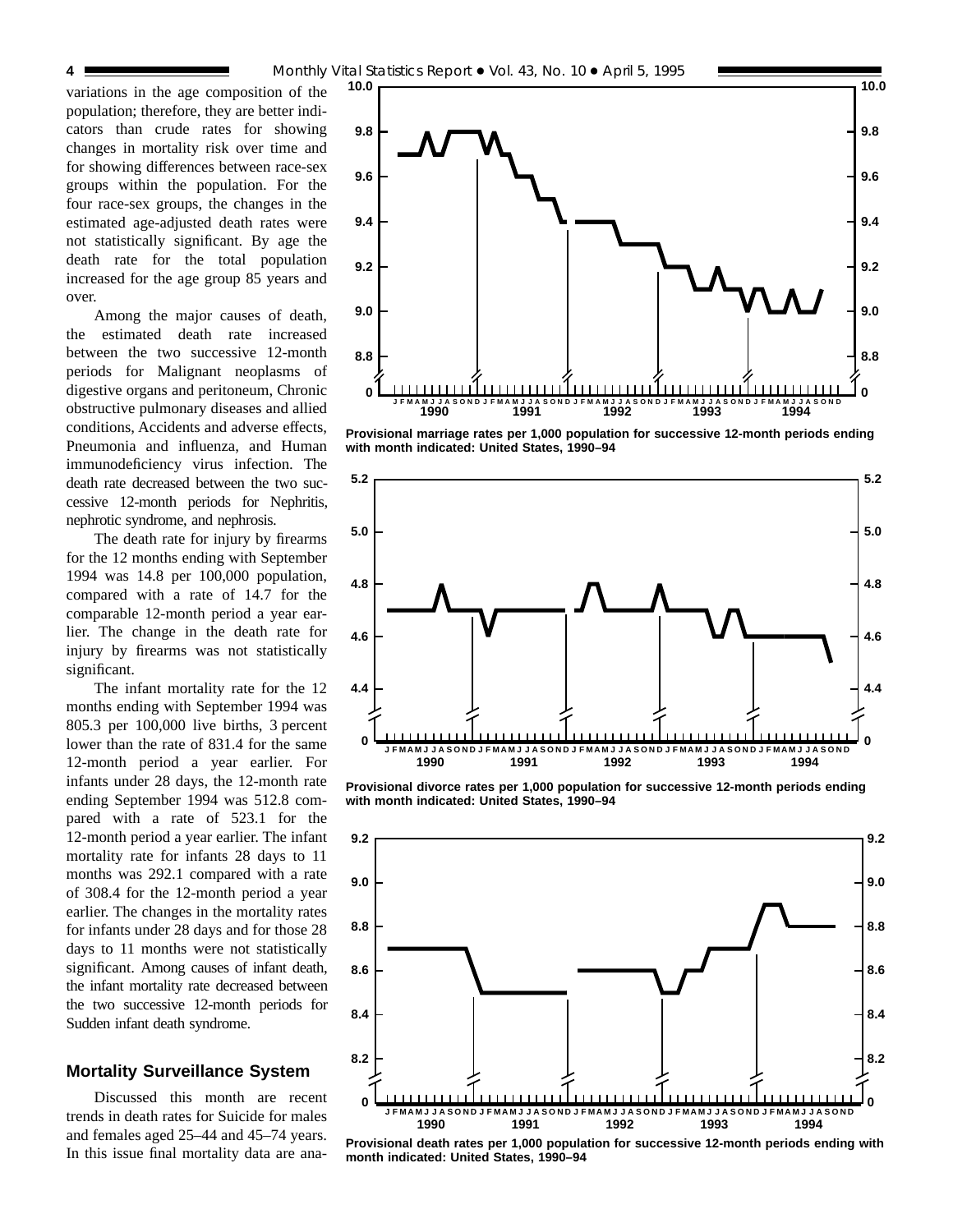lyzed for data year 1992 and provisional data from January 1985 to June 1994.

In 1992, the latest year for which final mortality data are available, Suicide was the fifth leading cause of death for men aged 25–44 years and the sixth leading cause of death for women in the same age group. It accounted for 9,782 deaths or 9.2 percent of deaths from all causes for men in this age group and for 2,399 deaths or 5.5 percent of all deaths for women in this age group.

For ages 45–74 years, Suicide was the 9th leading cause of death for men and the 11th leading cause of death for women. It accounted for 7,817 deaths or 1.6 percent of deaths from all causes for men in this age group and for 2,344 deaths or 0.7 percent of all deaths for women in this age group.

Based on 1992 final data, the death rate for Suicide for men in the age group 45–74 years was approximately the same as the rate for men aged 25–44 years, while the rate for women in the older age group was 1.1 times the rate for the younger women. By contrast, Suicide deaths as a percentage of deaths from all causes were substantially lower for men and women in the older age group compared with men and women in the younger age group. For both age groups, the death rate for men was almost four times that for women. Trends based on provisional data for Suicide for these demographic groups are presented in the Mortality Surveillance System charts and accompanying text that follow.



**Provisional infant mortality rates per 1,000 live births for successive 12-month periods ending with month indicated: United States, 1990–94**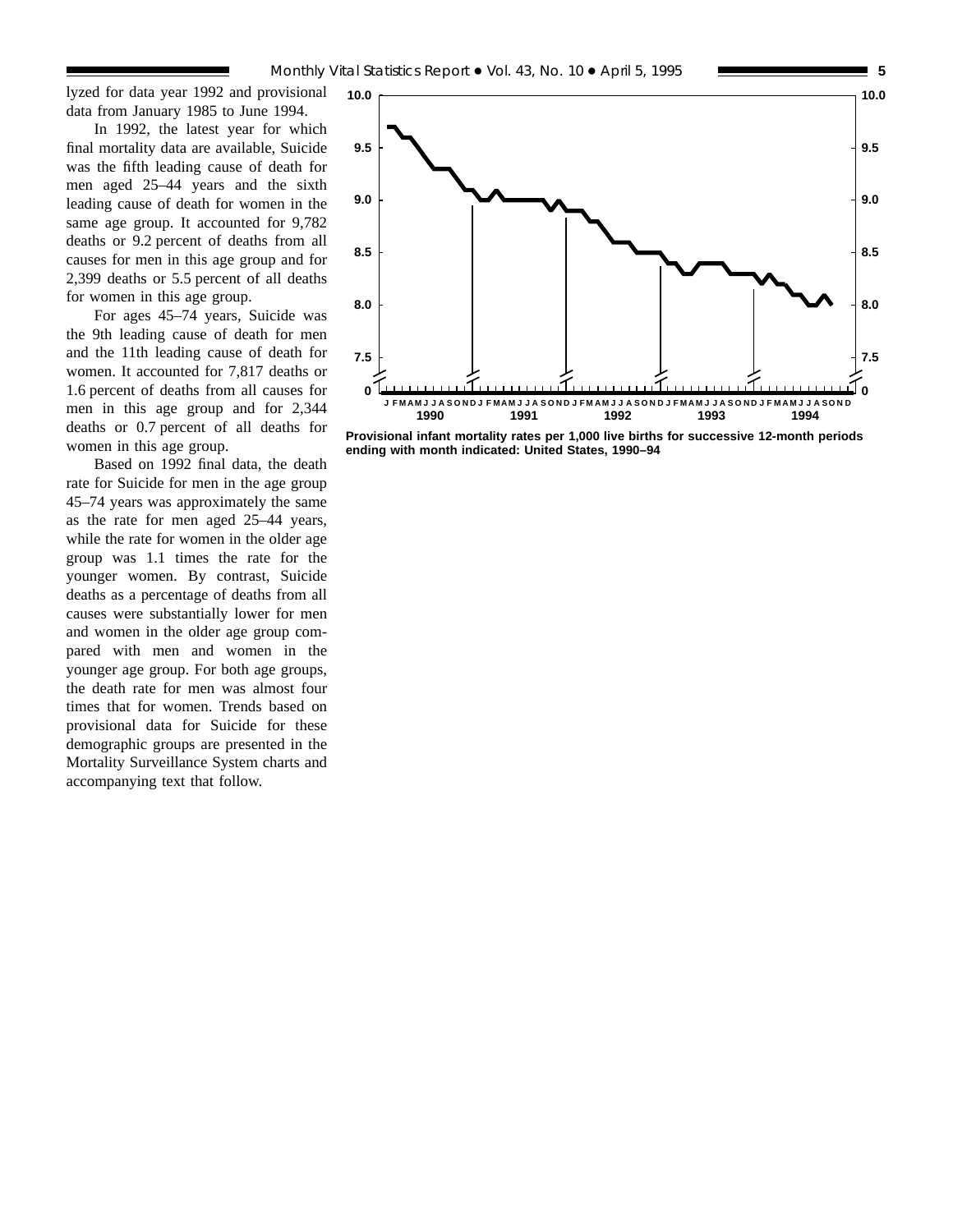## **Mortality Surveillance System charts**

[Observed and fitted provisional monthly death rates and 95-percent prediction intervals. Model fitted using death rates for January 1985–June 1993; projected for July 1993–June 1994. See Technical notes]

Trends in mortality from Suicide are presented in the charts below. Reduction of mortality from Suicide is addressed in *Healthy People 2000* (objectives 6.1 and 7.2) (1).



- For the modeled period, provisional death rates decreased slightly.
- For the projection period, observed provisional monthly death rates fell within 95-percent prediction intervals.
- Mortality shows a seasonal pattern with death rates higher in summer.

**Provisional death rates per 100,000 females 25–44 years of age for Suicide by month: United States, 1987–94**



For the modeled period, provisional death rates showed no discernible upward or downward trend.

- For the projection period, observed provisional monthly death rates fell within 95-percent prediction intervals.
- Mortality shows a seasonal pattern with death rates higher in spring.

**United States, 1987–94**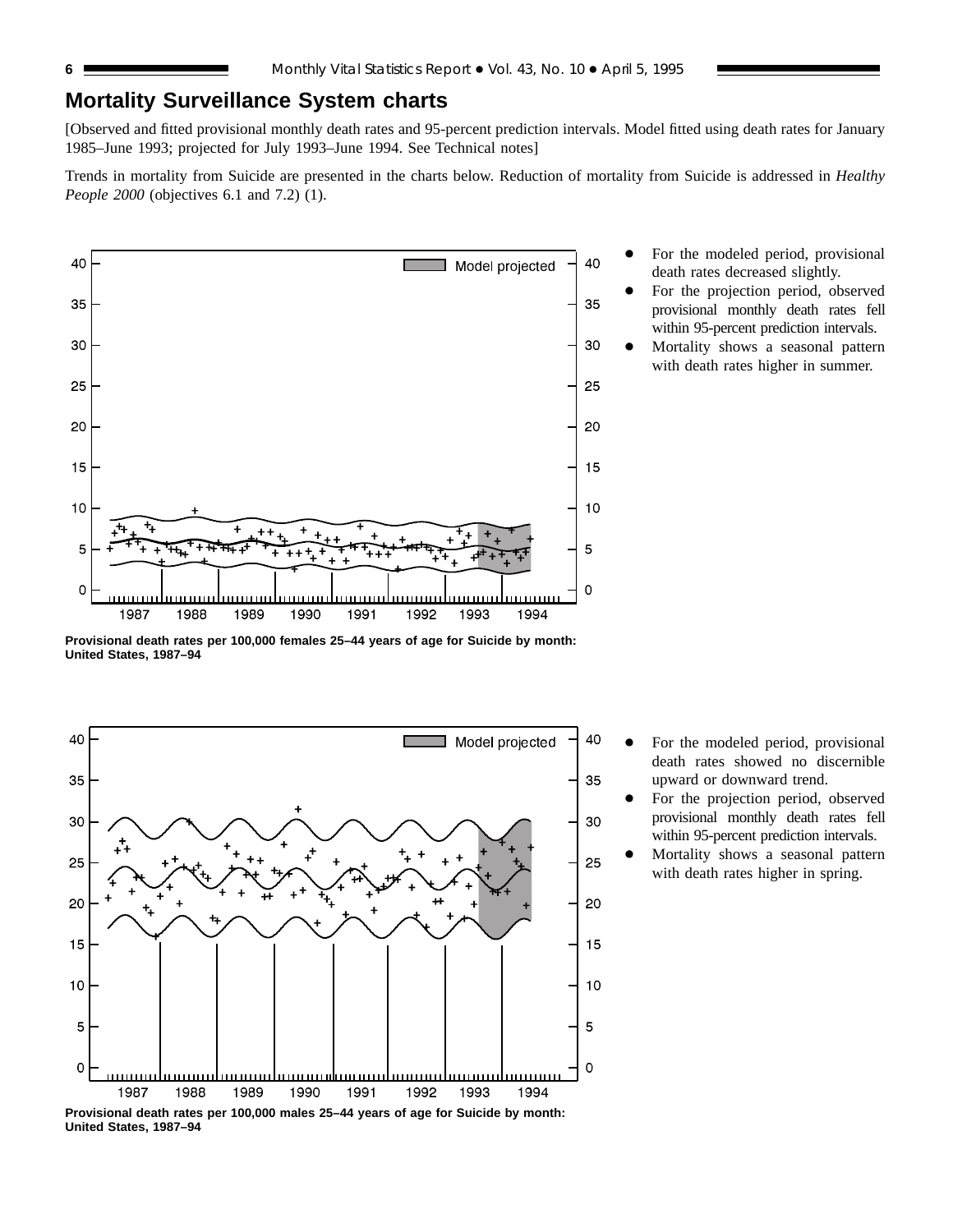## **Mortality Surveillance System charts—Con.**

[Observed and fitted provisional monthly death rates and 95-percent prediction intervals. Model fitted using death rates for January 1985–June 1993; projected for July 1993–June 1994. See Technical notes]

Trends in mortality from Suicide are presented in the charts below. Reduction of mortality from Suicide is addressed in *Healthy People 2000* (objectives 6.1 and 7.2) (1).



- For the modeled period, provisional death rates decreased slightly.
- For the projection period, observed provisional monthly death rates fell within 95-percent prediction intervals.
- Mortality shows a seasonal pattern with death rates higher in spring.

**Provisional death rates per 100,000 females 45–74 years of age for Suicide by month: United States, 1987–94**



- For the modeled period, provisional death rates decreased.
- For the projection period, observed provisional monthly death rates, except for one, fell within 95-percent prediction intervals.
- Mortality shows a seasonal pattern with death rates higher in summer.

**Provisional death rates per 100,000 males 45–74 years of age for Suicide by month: United States, 1987–94**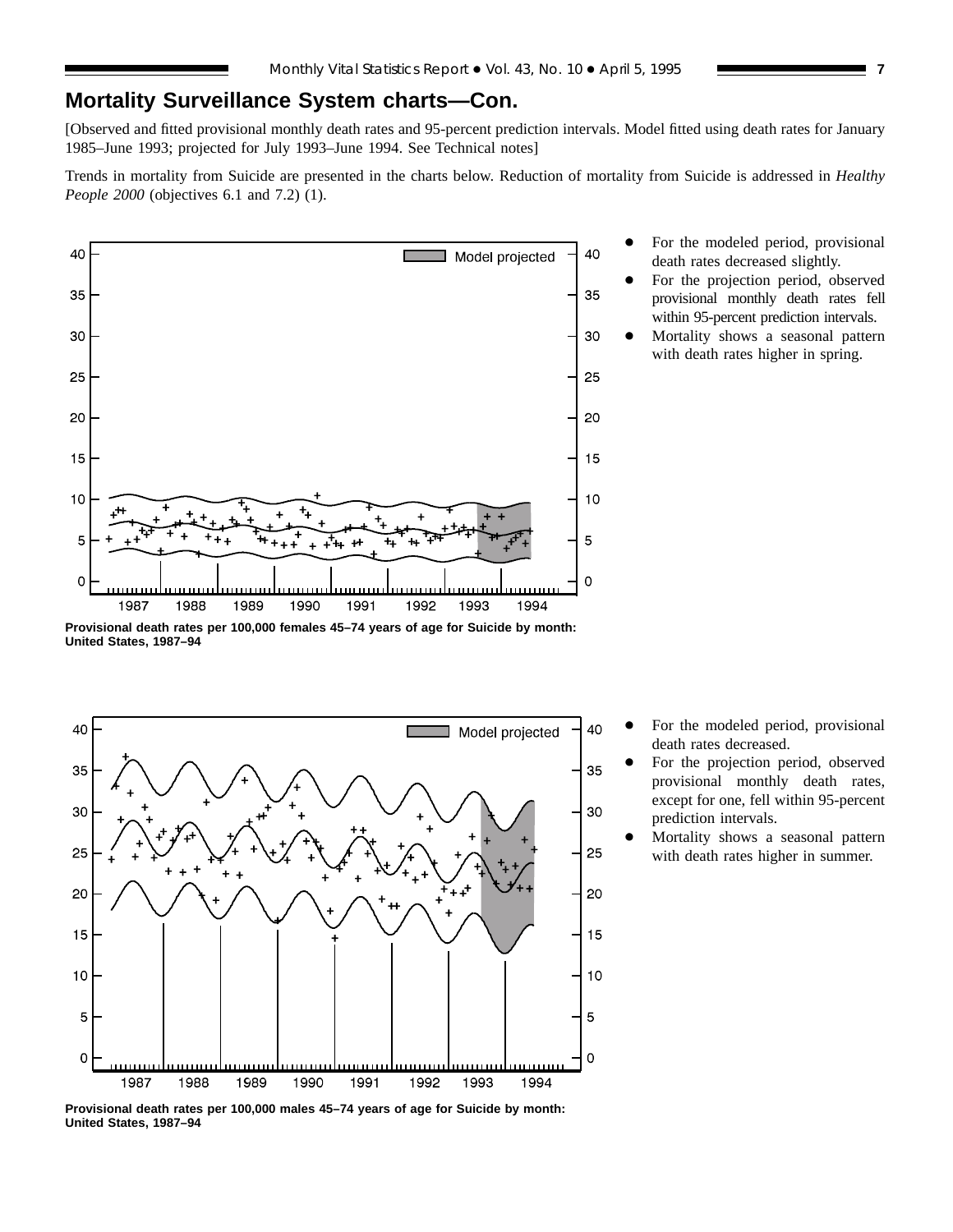**Final 3-year total number of deaths and average annual age-adjusted death rates and 95-percent confidence limits for Suicide for males: United States and each State, 1989–91**

[Data are final by State of residence]



|                                         | Deaths.<br>3-year total | Age-adjusted<br>rate | limits | 95-percent confidence |                                                 | Deaths.<br>3-year total | Age-adjusted<br>rate |       | 95-percent confidence<br>limits |
|-----------------------------------------|-------------------------|----------------------|--------|-----------------------|-------------------------------------------------|-------------------------|----------------------|-------|---------------------------------|
| Area                                    | (final)                 | (final)              | Lower  | Upper                 | Area                                            | (final)                 | (final)              | Lower | Upper                           |
| United States                           | 73,595                  | 18.9                 | 18.8   | 19.0                  | South Atlantic-Con.                             |                         |                      |       |                                 |
| New England                             |                         |                      |        |                       | West Virginia                                   | 594                     | 120.9                | 19.2  | 22.6                            |
| Maine                                   | 408                     | 121.3                | 19.2   | 23.4                  | North Carolina                                  | 2,110                   | 1120.3               | 19.4  | 21.2                            |
| New Hampshire                           | 326                     | 19.0                 | 16.9   | 21.1                  | South Carolina                                  | 1.048                   | 19.7                 | 18.5  | 20.9                            |
| Vermont                                 | 225                     | $+125.5$             | 22.1   | 28.9                  | Georgia. $\ldots$ .                             | 2,137                   | $+121.9$             | 21.0  | 22.8                            |
| Massachusetts                           | 1.180                   | $+112.6$             | 11.9   | 13.3                  | Florida                                         | 4,931                   | $+122.5$             | 21.8  | 23.2                            |
| Rhode Island                            | 247                     | 1116.0               | 14.0   | 18.0                  | <b>East South Central</b>                       |                         |                      |       |                                 |
| Connecticut                             | 752                     | $+114.5$             | 13.4   | 15.6                  | Kentucky                                        | 1,249                   | 1121.6               | 20.4  | 22.8                            |
| <b>Middle Atlantic</b>                  |                         |                      |        |                       | Tennessee                                       | 1.594                   | 1120.8               | 19.8  | 21.8                            |
| New York                                | 3.631                   | $+113.0$             | 12.6   | 13.4                  | Alabama                                         | 1,266                   | 120.3                | 19.2  | 21.4                            |
| New Jersey                              | 1,313                   | $+110.7$             | 10.1   | 11.3                  | Mississippi                                     | 727                     | 18.9                 | 17.5  | 20.3                            |
| Pennsylvania                            | 3,473                   | 18.6                 | 18.0   | 19.2                  |                                                 |                         |                      |       |                                 |
|                                         |                         |                      |        |                       | <b>West South Central</b>                       |                         |                      |       |                                 |
| <b>East North Central</b>               |                         |                      |        |                       | Arkansas                                        | 680                     | 18.5                 | 17.1  | 19.9                            |
| Ohio.                                   | 2,908                   | $^{++}$ 17.4         | 16.8   | 18.0                  | Louisiana.                                      | 1,315                   | $+121.3$             | 20.1  | 22.5                            |
| Indiana                                 | 1,716                   | $+120.2$             | 19.2   | 21.2                  | Oklahoma                                        | 1,015                   | 120.5                | 19.2  | 21.8                            |
| Illinois. $\ldots$ .                    | 2,789                   | $+115.7$             | 15.1   | 16.3                  | Texas                                           | 5,226                   | $^{+120.4}$          | 19.8  | 21.0                            |
| Michigan                                | 2,654                   | 18.5                 | 17.8   | 19.2                  | Mountain                                        |                         |                      |       |                                 |
| Wisconsin                               | 1,467                   | 19.2                 | 18.2   | 20.2                  | Montana $\ldots$ , $\ldots$                     | 396                     | $+131.5$             | 28.3  | 34.7                            |
| <b>West North Central</b>               |                         |                      |        |                       | Idaho                                           | 423                     | 1127.0               | 24.3  | 29.7                            |
| Minnesota                               | 1,263                   | 19.2                 | 18.1   | 20.3                  | Wyoming.                                        | 201                     | 1129.2               | 25.1  | 33.3                            |
| $lowa.$                                 | 825                     | 18.8                 | 17.5   | 20.1                  | $Colorado \ldots \ldots$                        | 1.340                   | 1126.2               | 24.8  | 27.6                            |
| Missouri                                | 1.702                   | 1121.3               | 20.3   | 22.3                  | New Mexico                                      | 695                     | $+130.8$             | 28.5  | 33.1                            |
| North Dakota                            | 187                     | 19.0                 | 16.2   | 21.8                  | Arizona                                         | 1.664                   | $+128.7$             | 27.3  | 30.1                            |
| South Dakota                            | 227                     | 121.9                | 18.9   | 24.9                  | Utah.                                           | 622                     | $+126.3$             | 24.2  | 28.4                            |
| Nebraska.                               | 471                     | 19.6                 | 17.8   | 21.4                  | Nevada                                          | 704                     | $+135.2$             | 32.5  | 37.9                            |
| Kansas                                  | 730                     | 18.9                 | 17.5   | 20.3                  | Pacific                                         |                         |                      |       |                                 |
| South Atlantic                          |                         |                      |        |                       | Washington                                      | 1,589                   | $+120.3$             | 19.3  | 21.3                            |
| Delaware                                | 198                     | 19.0                 | 16.3   | 21.7                  |                                                 | 1,076                   | $+123.5$             | 22.0  | 25.0                            |
| Maryland                                | 1.180                   | 1115.9               | 15.0   | 16.8                  | $O$ regon $\ldots \ldots \ldots$<br>California. | 8,625                   | 1118.2               | 17.8  | 18.6                            |
| District of Columbia                    | 101                     | $+110.7$             | 8.6    | 12.8                  | Alaska                                          | 202                     | 1124.3               | 20.8  | 27.8                            |
| Virginia $\ldots$ , $\ldots$ , $\ldots$ | 1.923                   | 19.7                 | 18.8   | 20.6                  | Hawaii                                          | 270                     | 1114.9               | 13.1  | 16.7                            |

NOTES: Data are final. Rates per 100,000 U.S. standard million population; see Technical notes. The symbols † and †† denote statistical significance of the difference between the U.S. and State<br>rates at the 0.05 and 0.01 l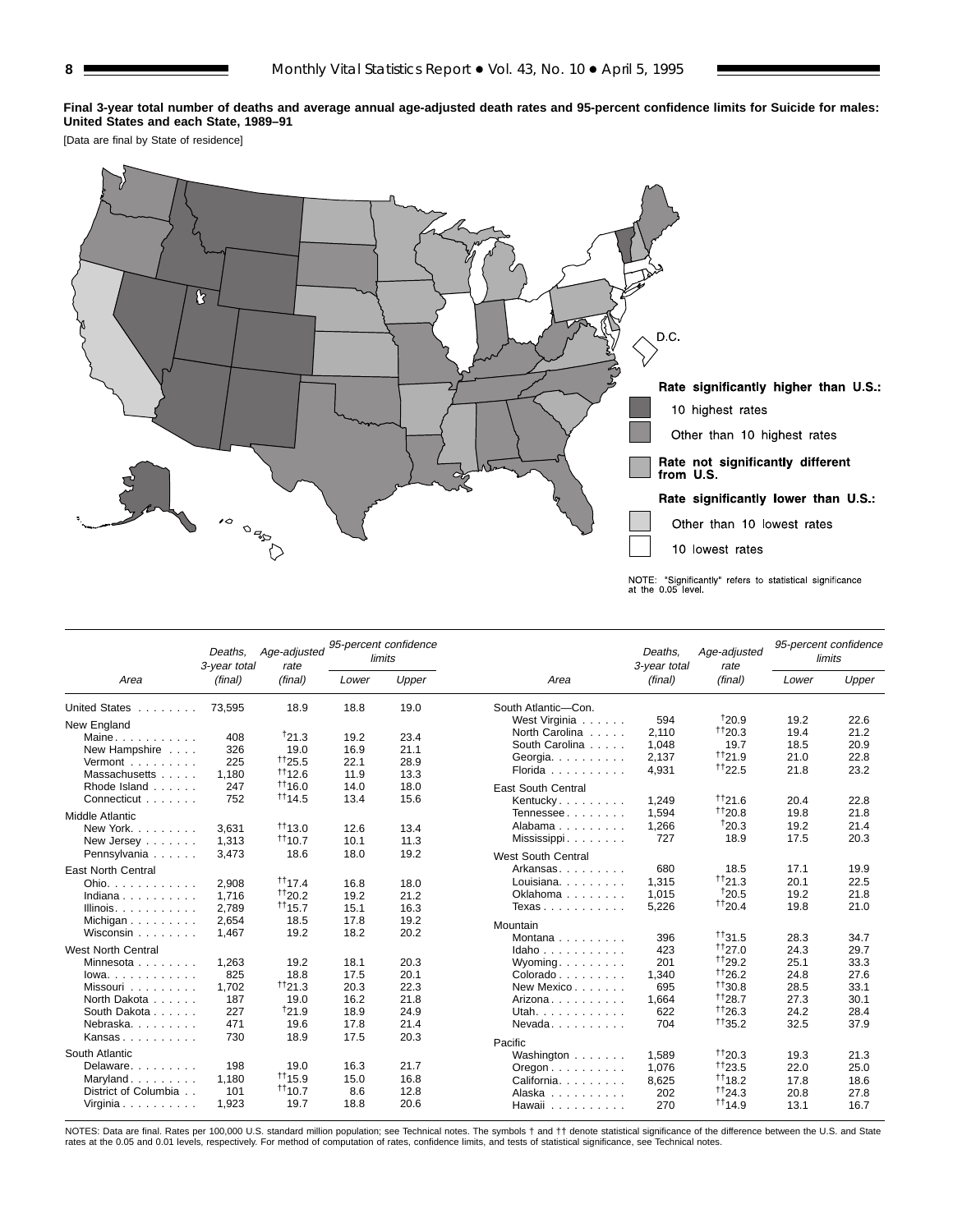**Final 3-year total number of deaths and average annual age-adjusted death rates and 95-percent confidence limits for Suicide for females: United States and each State, 1989–91**

[Data are final by State of residence]



|                                | Deaths.<br>3-year total | Age-adjusted<br>rate |            | 95-percent confidence<br>limits |                                          | Deaths.<br>3-year total | Age-adjusted<br>rate |       | 95-percent confidence<br>limits |
|--------------------------------|-------------------------|----------------------|------------|---------------------------------|------------------------------------------|-------------------------|----------------------|-------|---------------------------------|
| Area                           | (final)                 | (final)              | Lower      | Upper                           | Area                                     | (final)                 | (final)              | Lower | Upper                           |
| United States                  | 18,353                  | 4.5                  | 4.4        | 4.6                             | South Atlantic-Con.                      |                         |                      |       |                                 |
| New England                    |                         |                      |            |                                 | West Virginia                            | 96                      | $+13.3$              | 2.6   | 4.0                             |
| Maine                          | 94                      | 4.8                  | 3.8        | 5.8                             | North Carolina                           | 534                     | 4.9                  | 4.5   | 5.3                             |
| New Hampshire                  | 79                      | 4.4                  | 3.4        | 5.4                             | South Carolina                           | 230                     | 4.1                  | 3.6   | 4.6                             |
| Vermont                        | 45                      | 5.1                  | 3.7        | 6.8                             | Georgia.                                 | 491                     | 4.7                  | 4.3   | 5.1                             |
| Massachusetts                  | 328                     | $^{++}3.2$           | 2.8        | 3.6                             | Florida                                  | 1.326                   | $^{++5.7}$           | 5.4   | 6.0                             |
| Rhode Island                   | 62                      | 4.0                  | 3.0        | 5.0                             | <b>East South Central</b>                |                         |                      |       |                                 |
| Connecticut                    | 180                     | $^{++}3.1$           | 2.6        | 3.6                             | Kentucky                                 | 272                     | 4.4                  | 3.9   | 4.9                             |
| <b>Middle Atlantic</b>         |                         |                      |            |                                 | Tennessee                                | 373                     | 4.5                  | 4.0   | 5.0                             |
|                                |                         | $^{++}3.2$           |            |                                 | Alabama                                  | 293                     | 4.3                  | 3.8   | 4.8                             |
| New York.                      | 1.025                   | $+12.0$              | 3.0        | 3.4                             | Mississippi                              | 201                     | 4.7                  | 4.0   | 5.4                             |
| New Jersey                     | 270<br>827              | $^{++4.1}$           | 1.8<br>3.8 | 2.2<br>4.4                      |                                          |                         |                      |       |                                 |
| Pennsylvania                   |                         |                      |            |                                 | <b>West South Central</b>                |                         |                      |       |                                 |
| <b>East North Central</b>      |                         |                      |            |                                 | Arkansas                                 | 142                     | 3.9                  | 3.2   | 4.6                             |
| Ohio.                          | 752                     | 4.2                  | 3.9        | 4.5                             | Louisiana.                               | 343                     | 15.1                 | 4.5   | 5.7                             |
| Indiana                        | 393                     | 4.4                  | 4.0        | 4.8                             | Oklahoma                                 | 235                     | 4.7                  | 4.1   | 5.3                             |
| Illinois. $\ldots$ .           | 729                     | $+13.9$              | 3.6        | 4.2                             | Texas                                    | 1,355                   | $^{++6.1}$           | 4.8   | 5.4                             |
| Michigan                       | 606                     | $^{++4.0}$           | 3.7        | 4.3                             | Mountain                                 |                         |                      |       |                                 |
| Wisconsin                      | 323                     | 4.3                  | 3.8        | 4.8                             | Montana $\ldots$ $\ldots$ .              | 93                      | 117.6                | 6.0   | 9.2                             |
| <b>West North Central</b>      |                         |                      |            |                                 | Idaho                                    | 94                      | $+6.3$               | 5.0   | 7.6                             |
| Minnesota                      | 309                     | 4.7                  | 4.2        | 5.2                             | $W$ yoming                               | 49                      | tt7.4                | 5.5   | 9.8                             |
| $lowa. \ldots. \ldots. \ldots$ | 161                     | $^{++}$ 3.4          | 2.8        | 4.0                             | $Colorado \ldots \ldots$                 | 326                     | 116.0                | 5.3   | 6.7                             |
| Missouri                       | 385                     | 4.5                  | 4.0        | 5.0                             | New Mexico                               | 169                     | $+17.1$              | 6.0   | 8.2                             |
| North Dakota                   | 30                      | 3.2                  | 2.2        | 4.6                             | Arizona                                  | 355                     | $+6.1$               | 5.4   | 6.8                             |
| South Dakota                   | 49                      | 4.6                  | 3.4        | 6.1                             | Utah.                                    | 139                     | $^{++5.9}$           | 4.9   | 6.9                             |
| Nebraska                       | 114                     | 4.6                  | 3.7        | 5.5                             | Nevada                                   | 166                     | $+18.4$              | 7.1   | 9.7                             |
| Kansas                         | 162                     | 4.3                  | 3.6        | 5.0                             |                                          |                         |                      |       |                                 |
|                                |                         |                      |            |                                 | Pacific                                  |                         |                      |       |                                 |
| South Atlantic                 |                         |                      |            |                                 | Washington                               | 428                     | $+5.6$               | 5.1   | 6.1                             |
| Delaware                       | 56                      | 4.7                  | 3.4        | 6.0                             | $O$ regon $\ldots$ , $\ldots$ , $\ldots$ | 296                     | $^{++6.2}$           | 5.5   | 6.9                             |
| Maryland                       | 260                     | $+13.1$              | 2.7        | 3.5                             | California.                              | 2,503                   | $^{++}$ 5.2          | 5.0   | 5.4                             |
| District of Columbia           | 21                      | $+11.7$              | 1.1        | 2.6                             | Alaska                                   | 30                      | 4.3                  | 2.9   | 6.1                             |
| Virginia                       | 483                     | 4.7                  | 4.3        | 5.1                             | Hawaii                                   | 71                      | 4.0                  | 3.0   | 5.0                             |

NOTES: Data are final. Rates per 100,000 U.S. standard million population; see Technical notes. The symbols † and †† denote statistical significance of the difference between the U.S. and State<br>rates at the 0.05 and 0.01 l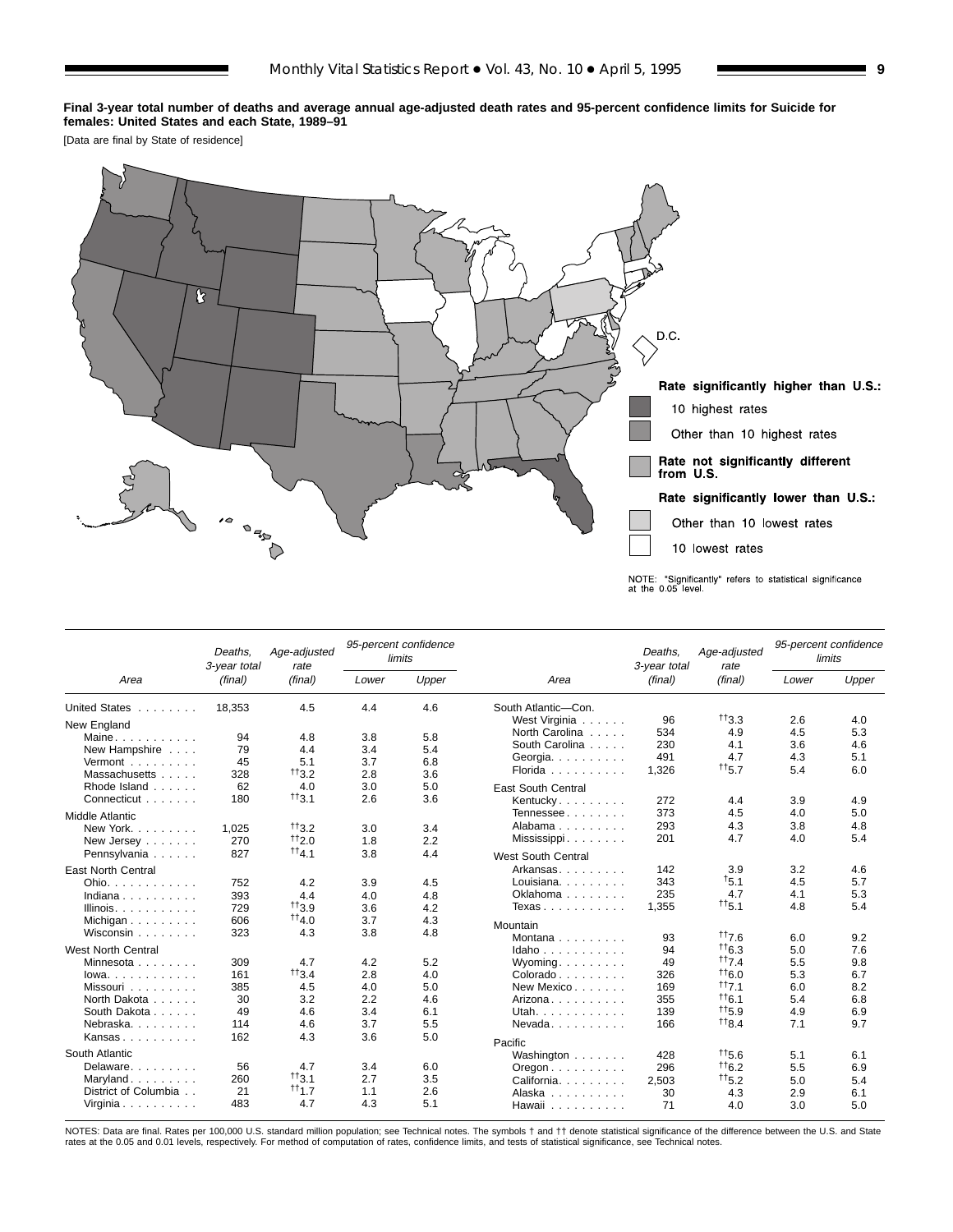#### **Table 1. Provisional number of live births, marriages, divorces, deaths, and infant deaths and rates, by month: United States, January 1993–October 1994**

[Data are provisional and are subject to monthly reporting variation; see Technical notes]

|                                       |         |                                 | Live births                              |                                     |         | Marriages                       |         | <b>Divorces</b>                 |         | Deaths                          |        | Infant deaths                    |
|---------------------------------------|---------|---------------------------------|------------------------------------------|-------------------------------------|---------|---------------------------------|---------|---------------------------------|---------|---------------------------------|--------|----------------------------------|
|                                       |         |                                 | Rate per 1,000 women<br>aged 15-44 years |                                     |         |                                 |         |                                 |         |                                 |        |                                  |
| Period                                | Number  | Rate per<br>1,000<br>population | Unadjusted                               | Seasonally<br>adjusted <sup>1</sup> | Number  | Rate per<br>1,000<br>population | Number  | Rate per<br>1,000<br>population | Number  | Rate per<br>1,000<br>population | Number | Rate per<br>1,000<br>live births |
| 1993:                                 |         |                                 |                                          |                                     |         |                                 |         |                                 |         |                                 |        |                                  |
| January                               | 325,000 | 14.9                            | 64.7                                     | 68.1                                | 103.000 | 4.8                             | 92,000  | 4.2                             | 198,000 | 9.1                             | 2,800  | 8.4                              |
| February                              | 308,000 | 15.6                            | 68.0                                     | 69.6                                | 154,000 | 7.9                             | 87,000  | 4.4                             | 187,000 | 9.5                             | 2,700  | 8.7                              |
| March                                 | 360.000 | 16.5                            | 71.7                                     | 73.1                                | 157,000 | 7.3                             | 113,000 | 5.2                             | 217,000 | 10.0                            | 3,000  | 8.7                              |
| April<br>.                            | 328,000 | 15.5                            | 67.5                                     | 69.1                                | 174,000 | 8.3                             | 98,000  | 4.6                             | 196,000 | 9.3                             | 2,800  | 8.6                              |
| May<br>.                              | 335.000 | 15.3                            | 66.8                                     | 67.7                                | 221.000 | 10.1                            | 103,000 | 4.7                             | 185.000 | 8.5                             | 2,900  | 8.8                              |
| June<br>.                             | 321,000 | 15.2                            | 66.1                                     | 65.1                                | 252,000 | 11.9                            | 101,000 | 4.8                             | 178,000 | 8.4                             | 2,700  | 8.4                              |
| July                                  | 357.000 | 16.3                            | 71.2                                     | 68.4                                | 235.000 | 10.7                            | 100.000 | 4.6                             | 184.000 | 8.4                             | 2.700  | 7.7                              |
| August $\ldots$ , $\ldots$ ,          | 367.000 | 16.7                            | 73.0                                     | 69.0                                | 254,000 | 11.6                            | 100,000 | 4.6                             | 180,000 | 8.2                             | 2,700  | 7.8                              |
| September                             | 356,000 | 16.8                            | 73.3                                     | 68.6                                | 218,000 | 10.3                            | 101,000 | 4.8                             | 174,000 | 8.2                             | 2,600  | 7.5                              |
| October $\ldots$ , $\ldots$           | 344.000 | 15.6                            | 68.4                                     | 68.6                                | 218,000 | 9.9                             | 102,000 | 4.7                             | 188,000 | 8.5                             | 2,800  | 8.0                              |
| November                              | 316.000 | 14.8                            | 64.9                                     | 66.9                                | 162,000 | 7.6                             | 94,000  | 4.4                             | 180,000 | 8.5                             | 2,600  | 8.1                              |
| December                              | 323,000 | 14.7                            | 64.3                                     | 65.9                                | 185,000 | 8.4                             | 96,000  | 4.4                             | 202,000 | 9.2                             | 2,800  | 8.6                              |
| 1994:                                 |         |                                 |                                          |                                     |         |                                 |         |                                 |         |                                 |        |                                  |
| January                               | 352.000 | 16.0                            | 69.9                                     | 73.4                                | 107.000 | 4.9                             | 97.000  | 4.4                             | 224.000 | 10.2                            | 2,500  | 7.3                              |
| February                              | 294,000 | 14.8                            | 64.8                                     | 66.1                                | 156,000 | 8.0                             | 89,000  | 4.5                             | 204,000 | 10.3                            | 2,900  | 9.5                              |
| March                                 | 351.000 | 15.9                            | 69.7                                     | 70.7                                | 147,000 | 6.8                             | 103,000 | 4.7                             | 199,000 | 9.0                             | 2,700  | 8.0                              |
| April                                 | 302,000 | 14.1                            | 62.0                                     | 63.6                                | 175,000 | 8.3                             | 100,000 | 4.7                             | 182,000 | 8.5                             | 2,500  | 7.9                              |
| May<br>.                              | 329.000 | 14.9                            | 65.4                                     | 65.8                                | 232.000 | 10.5                            | 104.000 | 4.7                             | 186.000 | 8.4                             | 2.700  | 8.2                              |
| June<br>.                             | 320,000 | 14.9                            | 65.6                                     | 64.2                                | 262,000 | 12.2                            | 103,000 | 4.8                             | 176.000 | 8.2                             | 2,500  | 7.9                              |
| July                                  | 346,000 | 15.6                            | 68.7                                     | 65.9                                | 222,000 | 10.0                            | 98,000  | 4.4                             | 184,000 | 8.3                             | 2,600  | 7.6                              |
| August $\ldots$ , $\ldots$ , $\ldots$ | 392,000 | 17.7                            | 77.8                                     | 73.4                                | 261,000 | 11.8                            | 99,000  | 4.5                             | 190,000 | 8.6                             | 2,800  | 7.7                              |
| September                             | 329,000 | 15.3                            | 67.4                                     | 63.4                                | 224,000 | 10.4                            | 99,000  | 4.6                             | 178,000 | 8.3                             | 2,500  | 7.8                              |
| October                               | 342,000 | 15.4                            | 67.9                                     | 68.1                                | 226,000 | 10.2                            | 99,000  | 4.5                             | 190,000 | 8.6                             | 2,700  | 7.7                              |

<sup>1</sup>The method of seasonal adjustment, developed by the U.S. Bureau of the Census, is described in The X-11 Variant of the Census Method II Seasonal Adjustment Program, Technical Paper<br>No. 15 (1967 revision).

NOTES: Figures include all revisions received from the States and, therefore, may differ from those previously published.

## **Symbols**

- - Data not available
- . . . Category not applicable
- Quantity zero
- 0.0 Quantity more than zero but less than 0.05
- \* Figure does not meet standards of reliability or precision (see Technical notes)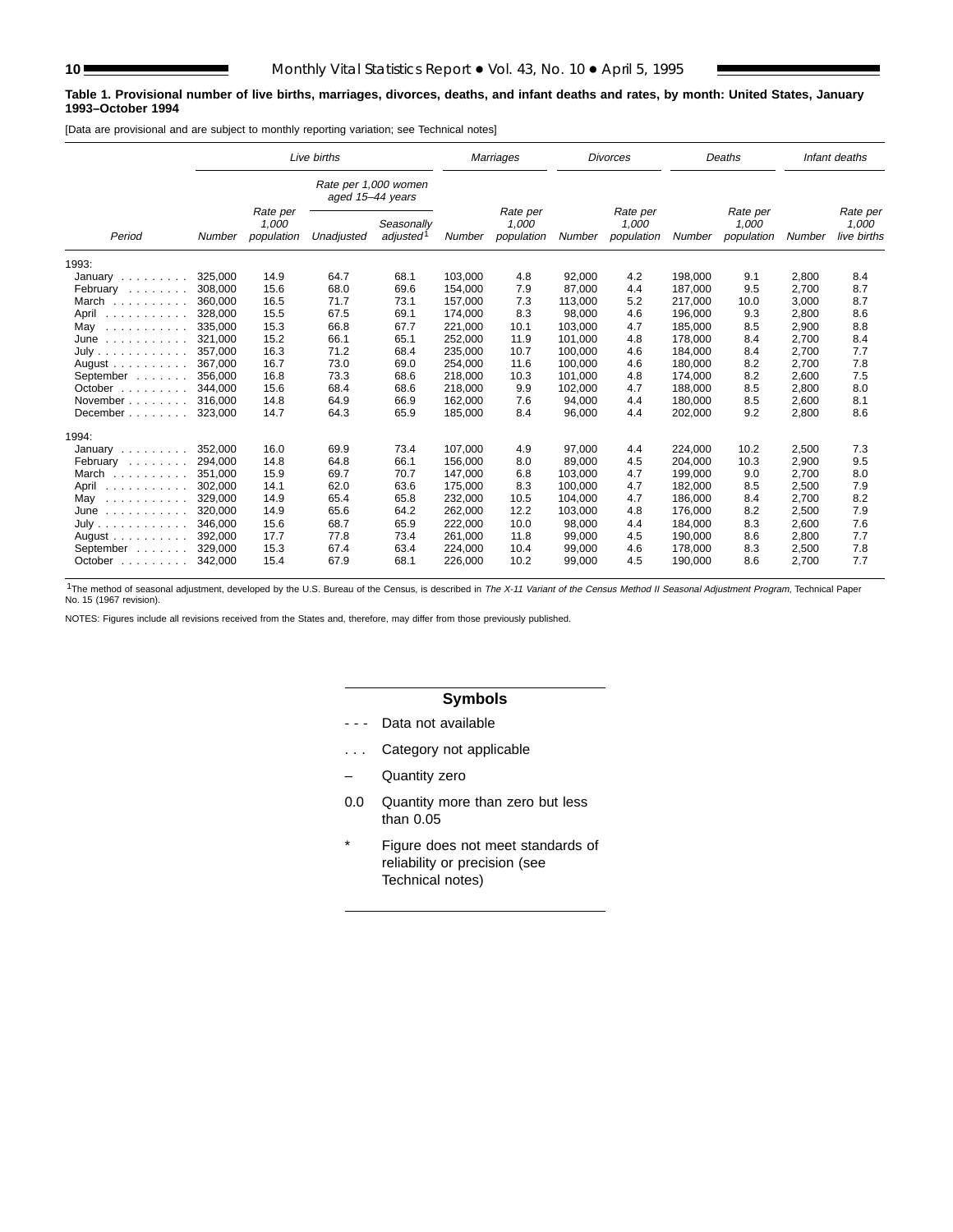## **Table 2. Provisional number of live births and deaths: each division and State, October 1993 and 1994, and cumulative figures, 1992–94**

[Data are estimates by State of residence; see Technical notes]

|                                                          |        |         | Live births |                 |         |        |         | Deaths  |                 |         |
|----------------------------------------------------------|--------|---------|-------------|-----------------|---------|--------|---------|---------|-----------------|---------|
|                                                          |        | October |             | January-October |         |        | October |         | January-October |         |
| Area                                                     | 1994   | 1993    | 1994        | 1993            | 1992    | 1994   | 1993    | 1994    | 1993            | 1992    |
| New England $\ldots$ ,                                   | 15,772 | 15,784  | 148,178     | 154,252         | 160,617 | 11,307 | 10,905  | 98,619  | 100,067         | 95,889  |
| Maine                                                    | 1,403  | 1,254   | 12,244      | 11,968          | 12,575  | 581    | 1,099   | 9,791   | 9,398           | 9,035   |
| New Hampshire                                            | 1,787  | 1,131   | 12,366      | 12,723          | 12,996  | 857    | 721     | 7,459   | 7,435           | 6,822   |
| $Vermont$                                                | 435    | 746     | 5,730       | 6,366           | 6,297   | 304    | 389     | 3,771   | 4,091           | 3,956   |
| Massachusetts                                            | 8,254  | 5,509   | 71,574      | 73,170          | 76,846  | 6,360  | 5,113   | 46,271  | 47,302          | 45,093  |
| Rhode Island                                             | 1,091  | 1,118   | 11,300      | 12,003          | 12,240  | 794    | 820     | 7,674   | 8,102           | 7,757   |
| Connecticut                                              | 2,802  | 6,026   | 34,964      | 38,022          | 39,663  | 2,411  | 2,763   | 23,653  | 23,739          | 23,226  |
| Middle Atlantic                                          | 50,481 | 48,694  | 463,534     | 470,457         | 479,454 | 32,779 | 30,736  | 308,453 | 308,504         | 299,184 |
| New York.                                                | 25,098 | 24,496  | 232,622     | 235,650         | 243,204 | 15,775 | 15,055  | 141,509 | 143,524         | 137,915 |
| New Jersey $\ldots$ , $\ldots$ , $\ldots$                | 11,326 | 11,120  | 97,593      | 100,004         | 96.092  | 6,133  | 5,526   | 59,753  | 60,247          | 58,924  |
| Pennsylvania                                             | 14,057 | 13,078  | 133,319     | 134,803         | 140,158 | 10,871 | 10,155  | 107,191 | 104,733         | 102,345 |
|                                                          |        |         |             |                 |         |        |         |         |                 |         |
| East North Central                                       | 52,864 | 54.072  | 539,492     | 547,035         | 549,818 | 31,800 | 32,750  | 328,538 | 320,916         | 308,217 |
| Ohio.                                                    | 13,452 | 13,060  | 135,720     | 134,061         | 141,627 | 7,772  | 8,402   | 87,814  | 84,203          | 82,621  |
| Indiana                                                  | 7,432  | 8,734   | 69,043      | 71,662          | 70,650  | 4,871  | 4,395   | 44,832  | 42,900          | 41,506  |
| Illinois.                                                | 15,812 | 14,903  | 158,102     | 159,165         | 160,300 | 8,964  | 9,187   | 89,236  | 88,902          | 84,128  |
|                                                          | 10,859 | 12,074  | 118,606     | 123,688         | 118,416 | 6,545  | 6,967   | 69,275  | 68,372          | 65,815  |
| Wisconsin                                                | 5,309  | 5,301   | 58,021      | 58,459          | 58,825  | 3,648  | 3,799   | 37,381  | 36,539          | 34,147  |
| West North Central                                       | 23,034 | 22,544  | 213,107     | 218,701         | 220,427 | 14,388 | 14,932  | 141.891 | 143,422         | 133,626 |
| Minnesota                                                | 5,345  | 5,397   | 54,539      | 54,105          | 55,372  | 3,087  | 3,227   | 30,261  | 30,183          | 28,847  |
| $Iowa.$                                                  | 3,299  | 3,106   | 30,292      | 30,679          | 31,912  | 2,127  | 2,184   | 21,906  | 23,746          | 22,361  |
| Missouri                                                 | 8,251  | 7,970   | 64,794      | 65,963          | 63.956  | 5,098  | 5,358   | 47,212  | 47,085          | 41,236  |
| North Dakota                                             | 728    | 727     | 7,243       | 7,374           | 7,504   | 527    | 527     | 4,956   | 4,845           | 4,820   |
| South Dakota                                             | 795    | 892     | 8,865       | 9,195           | 9,498   | 548    | 559     | 5,650   | 5,681           | 5,777   |
| Nebraska                                                 | 1,645  | 1,900   | 18,967      | 19,036          | 19,637  | 1,216  | 1,262   | 12,210  | 12,437          | 12,253  |
| Kansas                                                   | 2,971  | 2,552   | 28,407      | 32,349          | 32,548  | 1,785  | 1,815   | 19,696  | 19,445          | 18,332  |
|                                                          |        |         |             |                 |         |        |         |         |                 |         |
| South Atlantic                                           | 55,655 | 57,289  | 552,873     | 563,356         | 568,287 | 34,672 | 33,633  | 358.460 | 350,241         | 336,828 |
| Delaware                                                 | 995    | 757     | 8,687       | 8,821           | 9,222   | 462    | 474     | 5,112   | 5,059           | 4,887   |
| Maryland                                                 | 5,793  | 6,390   | 58,931      | 63,502          | 63,741  | 3,145  | 3,159   | 32,518  | 34,796          | 31,005  |
| District of Columbia                                     | 651    | 857     | 7,767       | 8,301           | 8,467   | 333    | 820     | 5,429   | 5,698           | 5,741   |
| Virginia                                                 | 8,358  | 7,880   | 79,410      | 80,698          | 82,375  | 4,544  | 4,371   | 45,042  | 43,082          | 41,070  |
| West Virginia                                            | 1,698  | 1,820   | 18,473      | 18,574          | 19,021  | 1,551  | 1,579   | 16,966  | 16,649          | 16,927  |
| North Carolina                                           | 8,005  | 8,735   | 85,981      | 83,769          | 86,154  | 5,339  | 5,173   | 54,150  | 52,190          | 49,411  |
| South Carolina                                           | 3,462  | 4,982   | 43,176      | 46,716          | 47,277  | 3,025  | 2,994   | 26,675  | 26,559          | 25,593  |
| Georgia.                                                 | 8,881  | 9,658   | 91,224      | 94,144          | 94,281  | 4,372  | 4,150   | 47,721  | 46,579          | 44,758  |
| Florida                                                  | 17,812 | 16,210  | 159,224     | 158,831         | 157,749 | 11,901 | 10,913  | 124,847 | 119,629         | 117,436 |
| East South Central                                       | 18,984 | 22,090  | 192,278     | 195,613         | 196,475 | 12,715 | 13,101  | 130,425 | 129,181         | 123,452 |
| Kentucky                                                 | 4,624  | 4,009   | 43,902      | 43,726          | 45,487  | 3,001  | 3,001   | 31,575  | 30,824          | 29,534  |
| Tennessee                                                | 5,635  | 9,022   | 62,451      | 63,339          | 61,929  | 3,892  | 4,381   | 40,657  | 41,076          | 39,764  |
| Alabama                                                  | 5,545  | 5,472   | 51,076      | 53,599          | 53,092  | 3,603  | 3,564   | 35,791  | 35,192          | 33,185  |
|                                                          | 3,180  | 3,587   | 34,849      | 34,949          | 35,967  |        | 2,155   | 22,402  | 22,089          | 20,969  |
| Mississippi                                              |        |         |             |                 |         | 2,219  |         |         |                 |         |
| West South Central                                       | 41,632 | 37,569  | 398.078     | 406,511         | 406,175 | 18,508 | 18,534  | 200,611 | 196,908         | 189,433 |
| Arkansas                                                 | 2,951  | 2,906   | 28,911      | 28,871          | 29,304  | 2,411  | 2,230   | 22,516  | 22.139          | 21,150  |
| Louisiana                                                | 5,599  | 5,199   | 56,863      | 58,232          | 61,617  | 3,246  | 3,093   | 34,603  | 34,403          | 32,364  |
| Oklahoma                                                 | 3,492  | 3,732   | 38,320      | 38,802          | 40,094  | 2,569  | 2,609   | 27.082  | 26,870          | 25,271  |
| ${\sf Texas^1}$                                          | 29,590 | 25,732  | 273,984     | 280,606         | 275,160 | 10,282 | 10,602  | 116,410 | 113,496         | 110,648 |
| Mountain                                                 | 19,582 | 23,380  | 205,929     | 208,626         | 206,838 | 8,299  | 8,519   | 94,390  | 90,711          | 85,983  |
| Montana                                                  | 896    | 1,053   | 9,249       | 9,702           | 9,834   | 620    | 635     | 6,182   | 6,272           | 5,953   |
| Idaho                                                    | 1,449  | 1,029   | 14,694      | 14,309          | 14,695  | 713    | 647     | 7,079   | 6,873           | 6,711   |
| Wyoming                                                  | 541    | 525     | 5,403       | 5,463           | 5,796   | 289    | 306     | 2,918   | 2,923           | 2,769   |
| Colorado                                                 | 4,371  | 4,229   | 45,683      | 46,350          | 45,999  | 2,028  | 1,776   | 20,237  | 19,397          | 18,392  |
| New Mexico                                               | 2,777  | 2,305   | 23,505      | 22,688          | 23,406  | 1,098  | 802     | 10,171  | 9,705           | 9,612   |
| Arizona.                                                 | 4,893  | 6,115   | 56,156      | 59,360          | 56,591  | 2,041  | 2,571   | 29,232  | 28,323          | 26,005  |
| Utah.                                                    | 3,024  | 3,434   | 32,438      | 31,313          | 31,847  | 825    | 892     | 8,729   | 8,373           | 8,159   |
|                                                          |        |         |             |                 |         |        |         |         |                 |         |
| Nevada                                                   | 1,631  | 4,690   | 18,801      | 19,441          | 18,670  | 685    | 890     | 9,842   | 8,845           | 8,382   |
| Pacific.                                                 | 71.405 | 70,448  | 625,972     | 613,084         | 618,652 | 25,917 | 24,398  | 252,651 | 245,916         | 243,100 |
| Washington                                               | 7,802  | 6,586   | 67,128      | 59,140          | 57,212  | 2,612  | 2,964   | 31,895  | 34,585          | 31,335  |
| $O$ regon $\ldots$ $\ldots$ $\ldots$ $\ldots$ $\ldots$ . | 3,190  | 4,156   | 35,653      | 36,975          | 35,500  | 2,479  | 2,479   | 23,351  | 22,813          | 21,254  |
| California <sup>1</sup>                                  | 57,788 | 57,061  | 496,385     | 491,945         | 499,412 | 20,064 | 18,134  | 189,380 | 180,583         | 182.905 |
| Alaska                                                   | 875    | 951     | 10,591      | 8,738           | 9,890   | 127    | 213     | 1,950   | 1,891           | 1,864   |
| Hawaii                                                   | 1,750  | 1,694   | 16,215      | 16,286          | 16,638  | 635    | 608     | 6,075   | 6,044           | 5,742   |
|                                                          |        |         |             |                 |         |        |         |         |                 |         |

1Figures include adjustments for varying length of reporting periods; see Technical notes.

NOTES: Figures include all revisions received from the States. Cumulative figures for the current year reflect revisions received for previous months, and figures for earlier years may differ from those previously published.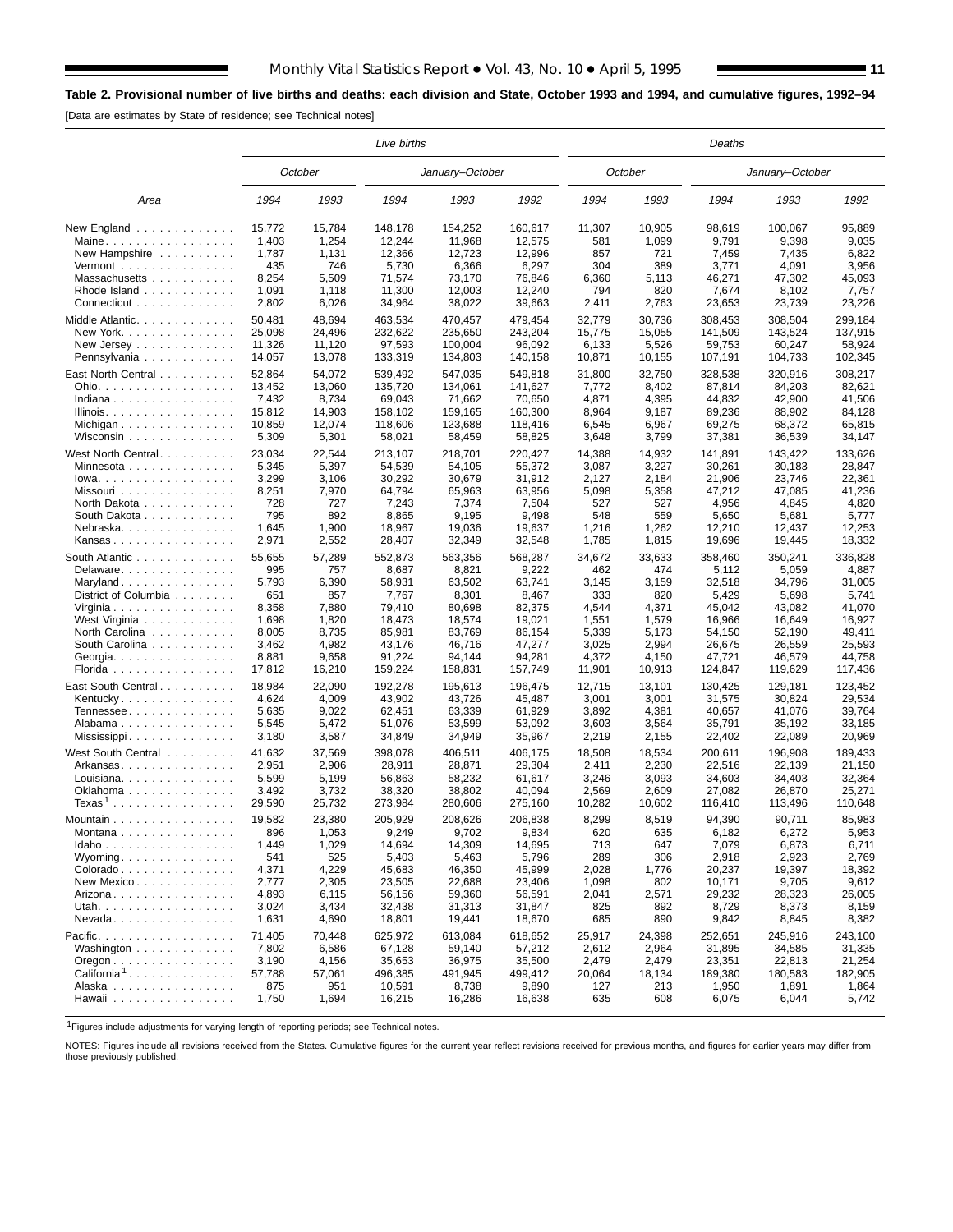#### **Table 3. Provisional number of marriages and divorces: each division and State, October 1993 and 1994, and cumulative figures, 1992–94**

[By State of occurrence. Number of events reported; see Technical notes. Divorces include reported annulments]

|                                                    |        |         | Marriages       |                 |         |                      |                                                                                                                                                                                                                                                                                                                                                                                              | Divorces             |                      |                      |
|----------------------------------------------------|--------|---------|-----------------|-----------------|---------|----------------------|----------------------------------------------------------------------------------------------------------------------------------------------------------------------------------------------------------------------------------------------------------------------------------------------------------------------------------------------------------------------------------------------|----------------------|----------------------|----------------------|
|                                                    |        | October |                 | January-October |         |                      | October                                                                                                                                                                                                                                                                                                                                                                                      |                      | January-October      |                      |
| Area                                               | 1994   | 1993    | 1994            | 1993            | 1992    | 1994                 | 1993                                                                                                                                                                                                                                                                                                                                                                                         | 1994                 | 1993                 | 1992                 |
| New England                                        | 13,206 | 9,345   | 91,639          | 75,847          | 83,778  | 3,140                | 3,618                                                                                                                                                                                                                                                                                                                                                                                        | 32,211               | 35,845               | 38,797               |
| Maine                                              | 1,167  | 1,301   | 9,356           | 9,349           | 9,816   | 400                  | 202                                                                                                                                                                                                                                                                                                                                                                                          | 4,386                | 4,631                | 5,156                |
| New Hampshire $\ldots$ ,                           | 1,369  | 957     | 8,718           | 6,276           | 6,985   | 459                  | 447                                                                                                                                                                                                                                                                                                                                                                                          | 4,189                | 4,132                | 4,673                |
| Vermont $\dots\dots\dots\dots\dots\dots$           | 669    | 774     | 4,778           | 5,111           | 4,907   | 52                   | 210                                                                                                                                                                                                                                                                                                                                                                                          | 2,035                | 2,335                | 2,530                |
| Massachusetts                                      | 5,922  | 2,138   | 43,402          | 28,650          | 34,113  | 1,157                | 1,666                                                                                                                                                                                                                                                                                                                                                                                        | 11,143               | 13,328               | 14,296               |
| Rhode Island                                       | 965    | 971     | 6,117           | 6,279           | 6,453   | 247                  | 271                                                                                                                                                                                                                                                                                                                                                                                          | 2,687                | 2,893                | 3,000                |
| Connecticut                                        | 3,114  | 3,204   | 19,268          | 20,182          | 21,504  | 825                  | 822                                                                                                                                                                                                                                                                                                                                                                                          | 7,771                | 8,526                | 9,142                |
| Middle Atlantic.                                   | 30,633 | 29,360  | 229,375         | 237,141         | 245,159 | 10,894               | 10,330                                                                                                                                                                                                                                                                                                                                                                                       | 100,020              | 101,083              | 102,258              |
| New York <sup>1</sup>                              | 14,877 | 13,616  | 119,812         | 125,003         | 129,999 | 5,432                | 5,348                                                                                                                                                                                                                                                                                                                                                                                        | 46,871               | 47,373               | 47,195               |
| New Jersey $\dots$ , $\dots$ , $\dots$             | 6,827  | 6,627   | 45,137          | 45,676          | 47,439  | 2,046                | 1,965                                                                                                                                                                                                                                                                                                                                                                                        | 20,167               | 20,828               | 21,660               |
| Pennsylvania                                       | 8,929  | 9,117   | 64,426          | 66,462          | 67,721  | 3,416                | 3,017                                                                                                                                                                                                                                                                                                                                                                                        | 32,982               | 32,882               | 33,403               |
|                                                    |        |         |                 |                 |         |                      |                                                                                                                                                                                                                                                                                                                                                                                              |                      |                      |                      |
| East North Central                                 | 39,165 | 33,878  | 293,624         | 289,829         | 295,734 | 212,116              | <sup>2</sup> 12,858                                                                                                                                                                                                                                                                                                                                                                          | <sup>2</sup> 123,506 | <sup>2</sup> 125,998 | <sup>2</sup> 126,261 |
| Ohio.                                              | 11,998 | 9,374   | 77,995          | 75,182          | 78,368  | 4,561                | 4,560                                                                                                                                                                                                                                                                                                                                                                                        | 41,418               | 42,189               | 43,217               |
| Indiana                                            | 5,440  | 5,139   | 43,033          | 43,066          | 42,564  | $\sim$ $\sim$ $\sim$ | $\sim$ $\sim$ $\sim$                                                                                                                                                                                                                                                                                                                                                                         | .                    | $\sim$ $\sim$ $\sim$ |                      |
| Illinois.                                          | 9,398  | 8,477   | 78,765          | 77,202          | 79,691  | 3,183                | 3,505                                                                                                                                                                                                                                                                                                                                                                                        | 34,889               | 36,334               | 34,734               |
| Michigan                                           | 8,048  | 8,325   | 61,472          | 61,381          | 61,519  | 2,763                | 3,447                                                                                                                                                                                                                                                                                                                                                                                        | 32,674               | 32,798               | 32,989               |
| Wisconsin                                          | 4,281  | 2,563   | 32,359          | 32,998          | 33,592  | 1,609                | 1,346                                                                                                                                                                                                                                                                                                                                                                                        | 14,525               | 14,677               | 15,321               |
| West North Central                                 | 13,800 | 14,467  | 127,069         | 128,013         | 126,227 | 8,224                | 6,911                                                                                                                                                                                                                                                                                                                                                                                        | 65,045               | 65,474               | 63,862               |
| Minnesota                                          | 3,329  | 3,469   | 28,840          | 28,505          | 28,675  | 1,387                | 1,362                                                                                                                                                                                                                                                                                                                                                                                        | 13,379               | 14,019               | 13,234               |
| $lowa.$                                            | 2,306  | 2,506   | 19,604          | 21,824          | 18,851  | 892                  | 1,059                                                                                                                                                                                                                                                                                                                                                                                        | 9,344                | 9,024                | 9,068                |
| Missouri                                           | 3,775  | 3,930   | 37,964          | 37,801          | 38,190  | 2,287                | 2,567                                                                                                                                                                                                                                                                                                                                                                                        | 22,541               | 22,631               | 21,364               |
| North Dakota                                       | 395    | 417     | 4,258           | 4,328           | 4,239   | 185                  | 186                                                                                                                                                                                                                                                                                                                                                                                          | 1,838                | 1,856                | 1,945                |
|                                                    | 610    | 523     |                 | 6,584           | 6,607   | 256                  | 199                                                                                                                                                                                                                                                                                                                                                                                          | 2,455                | 2,389                | 2,415                |
| South Dakota                                       | 849    | 942     | 6,652           |                 | 11.305  | 485                  | 500                                                                                                                                                                                                                                                                                                                                                                                          |                      |                      |                      |
| Nebraska.                                          |        |         | 10,852          | 10,884          |         |                      |                                                                                                                                                                                                                                                                                                                                                                                              | 5,457                | 5,254                | 5,501                |
| Kansas                                             | 2,536  | 2,680   | 18,899          | 18,087          | 18,360  | 2,732                | 1,038                                                                                                                                                                                                                                                                                                                                                                                        | 10,031               | 10,301               | 10,335               |
| South Atlantic                                     | 38,086 | 35,405  | 372,419         | 369,879         | 368,530 | 18,493               | 18,219                                                                                                                                                                                                                                                                                                                                                                                       | 193,328              | 195,030              | 199,591              |
| Delaware                                           | 501    | 574     | 4,251           | 4,317           | 4,312   | 393                  | 281                                                                                                                                                                                                                                                                                                                                                                                          | 2,948                | 2,619                | 2,824                |
| Maryland                                           | 4,984  | 4,291   | 36.619          | 36.188          | 35,400  | 1,195                | 1,248                                                                                                                                                                                                                                                                                                                                                                                        | 14,182               | 14,033               | 14,561               |
| District of Columbia                               | 160    | 458     | 2,209           | 2,209           | 2,326   | 153                  | 213                                                                                                                                                                                                                                                                                                                                                                                          | 1,881                | 1,538                | 2,201                |
| Virginia                                           | 6,415  | 6,047   | 58,894          | 58,401          | 59,030  | 2,393                | 2,458                                                                                                                                                                                                                                                                                                                                                                                        | 24,542               | 24,441               | 24,439               |
| West Virginia                                      | 891    | 1,018   | 8,961           | 11,327          | 10,513  | 862                  | 964                                                                                                                                                                                                                                                                                                                                                                                          | 7,555                | 7,972                | 7,887                |
| North Carolina                                     | 5,388  | 4,403   | 42,518          | 40,328          | 41,062  | 2,735                | 2,616                                                                                                                                                                                                                                                                                                                                                                                        | 30,753               | 29,198               | 30,361               |
| South Carolina                                     | 3,976  | 4,212   | 43,952          | 44,825          | 45,427  | 1,360                | 1,077                                                                                                                                                                                                                                                                                                                                                                                        | 12,754               | 12,902               | 13,523               |
| Georgia.                                           | 5,361  | 5,192   | 53,287          | 52,582          | 54,050  | 2,703                | 2,849                                                                                                                                                                                                                                                                                                                                                                                        | 30,839               | 31,751               | 33,221               |
| Florida                                            | 10,410 | 9,210   | 121,728         | 119,702         | 116,410 | 6,699                | 6,513                                                                                                                                                                                                                                                                                                                                                                                        | 67,874               | 70,576               | 70,574               |
| East South Central                                 | 15,257 | 15,849  | 158,688         | 154,702         | 154,579 | 8,099                | 8,205                                                                                                                                                                                                                                                                                                                                                                                        | 82,566               | 80,271               | 82,732               |
|                                                    | 3,878  | 3,614   | 39,968          | 38,596          | 41,464  | 1,799                | 1,684                                                                                                                                                                                                                                                                                                                                                                                        | 19,006               | 18,338               | 20,102               |
| Kentucky                                           |        |         |                 |                 |         |                      |                                                                                                                                                                                                                                                                                                                                                                                              |                      |                      |                      |
| Tennessee                                          | 6,149  | 7,144   | 65,710          | 62,523          | 60,041  | 3,089                | 2,870                                                                                                                                                                                                                                                                                                                                                                                        | 28,239               | 27,812               | 27,682               |
| Alabama                                            | 3,456  | 3,442   | 34,275          | 33,964          | 34,287  | 2,395                | 2,155                                                                                                                                                                                                                                                                                                                                                                                        | 22,552               | 22,859               | 23,022               |
| Mississippi                                        | 1,774  | 1,649   | 18,735          | 19,619          | 18,787  | 816                  | 1,496                                                                                                                                                                                                                                                                                                                                                                                        | 12,769               | 11,262               | 11,926               |
| West South Central                                 | 20,461 | 22,792  | 251,933         | 243,456         | 241,592 | 211,271              | <sup>2</sup> 12.575                                                                                                                                                                                                                                                                                                                                                                          | <sup>2</sup> 117,957 | 2118,805             | <sup>2</sup> 119,829 |
| Arkansas                                           | 2,763  | 3,135   | 31,981          | 31,204          | 30,454  | 1,219                | 1,507                                                                                                                                                                                                                                                                                                                                                                                        | 14,748               | 14,656               | 15,308               |
| Louisiana.                                         | 3,053  | 1,506   | 34,795          | 29,361          | 30,249  | $\sim$ $\sim$ $\sim$ | $\sim$ $\sim$ $\sim$                                                                                                                                                                                                                                                                                                                                                                         |                      | $\sim$ $\sim$ $\sim$ |                      |
| Oklahoma                                           | 2,097  | 2,267   | 24,868          | 25,660          | 26,777  | 1,934                | 2,355                                                                                                                                                                                                                                                                                                                                                                                        | 18,220               | 19,110               | 20,297               |
| $T$ exas $^3$                                      | 12,548 | 15,884  | 160,289         | 157,231         | 154,112 | 8,118                | 8,713                                                                                                                                                                                                                                                                                                                                                                                        | 84,989               | 85,039               | 84,224               |
| Mountain...............                            | 20,839 | 20,424  | 229.720         | 216.120         | 206,479 | 26,094               | 26,022                                                                                                                                                                                                                                                                                                                                                                                       | 263,092              | <sup>2</sup> 64,095  | 265,734              |
| Montana                                            | 496    | 440     | 6,135           | 6,192           | 6,279   | 350                  | 335                                                                                                                                                                                                                                                                                                                                                                                          | 3,424                | 3,635                | 3,582                |
| Idaho                                              | 1,732  | 1,527   |                 |                 | 12,346  | 553                  | 485                                                                                                                                                                                                                                                                                                                                                                                          |                      | 5,794                | 5,713                |
| Wyoming                                            | 218    | 290     | 13,478<br>4,073 | 11,945<br>3,914 | 4,082   | 244                  | 248                                                                                                                                                                                                                                                                                                                                                                                          | 5,897<br>2,498       | 2,497                | 2,653                |
|                                                    |        |         |                 |                 |         |                      |                                                                                                                                                                                                                                                                                                                                                                                              |                      |                      |                      |
| Colorado<br>New Mexico <sup><math>4,5</math></sup> | 2,035  | 2,169   | 29,371          | 28,972          | 29,257  | 1,403                | 1,572                                                                                                                                                                                                                                                                                                                                                                                        | 15,889               | 15,869               | 16,215               |
|                                                    | 849    | 874     | 10,575          | 10,755          | 11,172  | 825                  | 702                                                                                                                                                                                                                                                                                                                                                                                          | 8,330                | 8,394                | 8,148                |
| Arizona <sup>1</sup>                               | 2,528  | 3,423   | 30,380          | 33,142          | 29,921  | 2,023                | 2,002                                                                                                                                                                                                                                                                                                                                                                                        | 19,403               | 20,694               | 21,363               |
| Utah.                                              | 1,876  | 1,858   | 17,895          | 17,859          | 17,664  | 696                  | 678                                                                                                                                                                                                                                                                                                                                                                                          | 7,651                | 7,212                | 8,060                |
| $N$ evada                                          | 11,105 | 9,843   | 117,813         | 103,341         | 95,758  | $\sim$ $\sim$ $\sim$ | $\frac{1}{2} \frac{1}{2} \frac{1}{2} \frac{1}{2} \frac{1}{2} \frac{1}{2} \frac{1}{2} \frac{1}{2} \frac{1}{2} \frac{1}{2} \frac{1}{2} \frac{1}{2} \frac{1}{2} \frac{1}{2} \frac{1}{2} \frac{1}{2} \frac{1}{2} \frac{1}{2} \frac{1}{2} \frac{1}{2} \frac{1}{2} \frac{1}{2} \frac{1}{2} \frac{1}{2} \frac{1}{2} \frac{1}{2} \frac{1}{2} \frac{1}{2} \frac{1}{2} \frac{1}{2} \frac{1}{2} \frac{$ | - - -                | - - -                |                      |
| Pacific.                                           | 30,837 | 31,214  | 252,878         | 250,447         | 276,445 | <sup>2</sup> 3,841   | <sup>2</sup> 6,511                                                                                                                                                                                                                                                                                                                                                                           | 245,038              | <sup>2</sup> 42,466  | 243,872              |
| Washington                                         | 3,854  | 5,101   | 36,577          | 34,363          | 37,647  | 1,902                | 4,231                                                                                                                                                                                                                                                                                                                                                                                        | 24,723               | 22,305               | 23,459               |
| $O$ regon $\ldots \ldots \ldots \ldots$            | 2,000  | 2,250   | 21,761          | 20,822          | 19,873  | 1,250                | 1,250                                                                                                                                                                                                                                                                                                                                                                                        | 13,594               | 13,470               | 13,101               |
| California                                         | 23,090 | 22,022  | 174,671         | 175,913         | 198,936 | $\sim$ $\sim$ $\sim$ | $\sim$ $\sim$ $\sim$                                                                                                                                                                                                                                                                                                                                                                         | $\sim$ $\sim$ $\sim$ | $\sim$ $\sim$ $\sim$ | $\sim$ $\sim$ $\sim$ |
| Alaska                                             | 379    | 446     | 4,730           | 4,673           | 4,870   | 258                  | 521                                                                                                                                                                                                                                                                                                                                                                                          | 2,717                | 2,547                | 3,115                |
| Hawaii                                             | 1,514  | 1,395   | 15,139          | 14,676          | 15,119  | 431                  | 509                                                                                                                                                                                                                                                                                                                                                                                          | 4,004                | 4,144                | 4,197                |

1Figures for marriages are marriage licenses issued for some counties.

2Excludes figures for State(s) shown below as not available.

**3Figures include adjustments for varying length of reporting periods; see Technical notes.** 

4Figures for marriages are marriage licenses issued.

**5Figures for divorces include estimates for some counties.** 

NOTES: Figures include all revisions received from the States. Cumulative figures for the current year reflect revisions received for previous months, and figures for earlier years may differ from those previously published.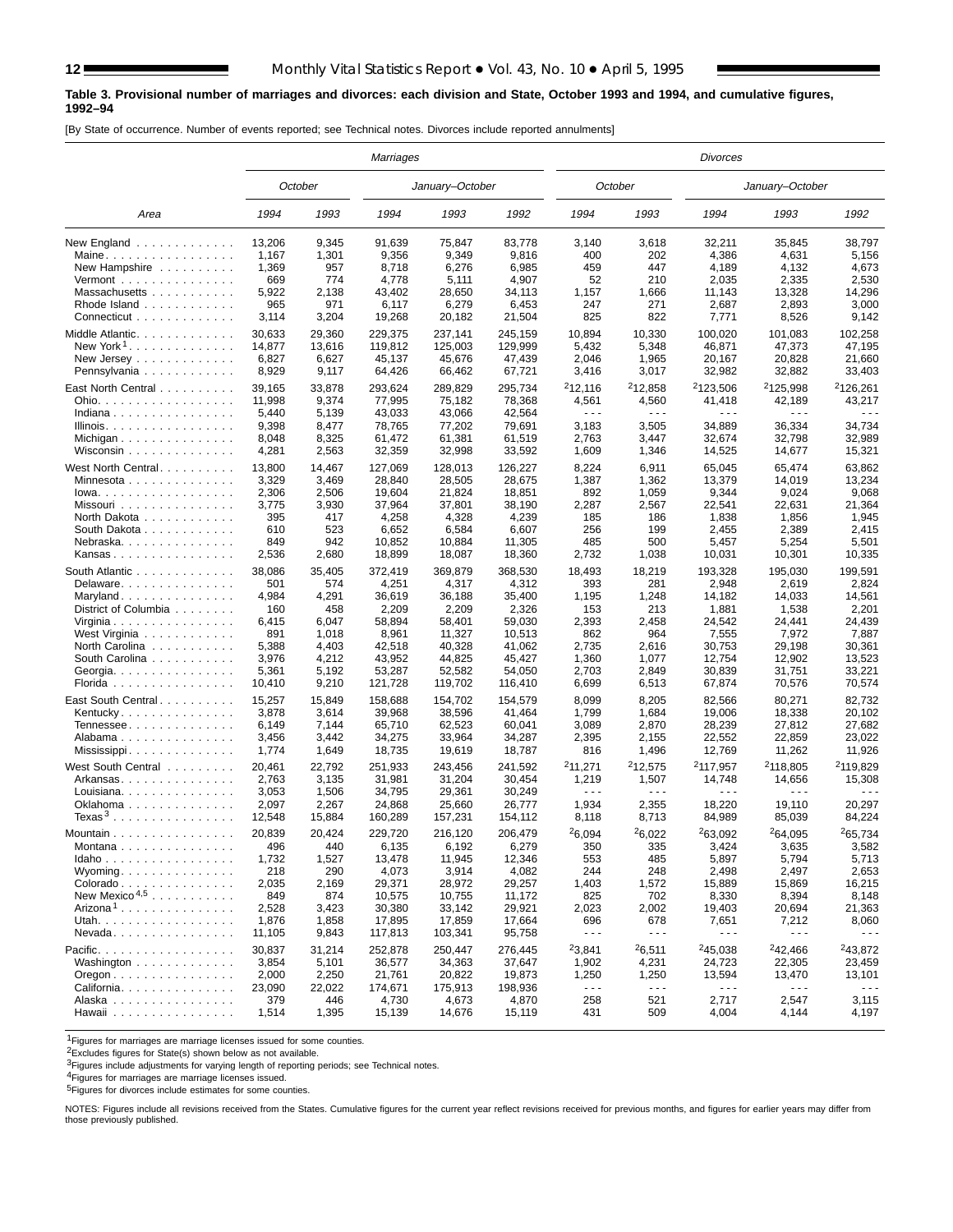#### **Table 4. Provisional number of deaths under 1 year and infant mortality rates: each division and State, 12 months ending with October 1993 and 1994**

[Data are estimates by State of residence; see Technical notes. Infant mortality rates are deaths under 1 year per 1,000 live births in specified area]

|                         |         |                                                                                                                                                                                                                                                                                                                                                                                              | 12 months ending with October |      |
|-------------------------|---------|----------------------------------------------------------------------------------------------------------------------------------------------------------------------------------------------------------------------------------------------------------------------------------------------------------------------------------------------------------------------------------------------|-------------------------------|------|
|                         | 1994    |                                                                                                                                                                                                                                                                                                                                                                                              | 1993                          |      |
| Area                    | Number  | Rate                                                                                                                                                                                                                                                                                                                                                                                         | Number                        | Rate |
|                         | 1788    | 15.8                                                                                                                                                                                                                                                                                                                                                                                         | 1,185                         | 6.5  |
|                         | 93      | 6.1                                                                                                                                                                                                                                                                                                                                                                                          | 98                            | 6.5  |
| New Hampshire           | 101     | 6.9                                                                                                                                                                                                                                                                                                                                                                                          | 77                            | 5.0  |
|                         | 40      | 6.0                                                                                                                                                                                                                                                                                                                                                                                          | 43                            | 5.6  |
|                         | 470     | 5.5                                                                                                                                                                                                                                                                                                                                                                                          | 529                           | 6.3  |
|                         | 84      | 6.2                                                                                                                                                                                                                                                                                                                                                                                          | 123                           | 8.5  |
|                         | $- - -$ | $\frac{1}{2} \frac{1}{2} \frac{1}{2} \frac{1}{2} \frac{1}{2} \frac{1}{2} \frac{1}{2} \frac{1}{2} \frac{1}{2} \frac{1}{2} \frac{1}{2} \frac{1}{2} \frac{1}{2} \frac{1}{2} \frac{1}{2} \frac{1}{2} \frac{1}{2} \frac{1}{2} \frac{1}{2} \frac{1}{2} \frac{1}{2} \frac{1}{2} \frac{1}{2} \frac{1}{2} \frac{1}{2} \frac{1}{2} \frac{1}{2} \frac{1}{2} \frac{1}{2} \frac{1}{2} \frac{1}{2} \frac{$ | 315                           | 6.9  |
|                         | 4,582   | 8.3                                                                                                                                                                                                                                                                                                                                                                                          | 4,742                         | 8.4  |
|                         | 2,378   | 8.6                                                                                                                                                                                                                                                                                                                                                                                          | 2,362                         | 8.5  |
|                         | 963     | 8.0                                                                                                                                                                                                                                                                                                                                                                                          | 984                           | 7.9  |
|                         | 1,241   | 7.9                                                                                                                                                                                                                                                                                                                                                                                          | 1,396                         | 8.7  |
|                         | 5,695   | 8.9                                                                                                                                                                                                                                                                                                                                                                                          | 6,084                         | 9.3  |
|                         | 1,418   | 9.0                                                                                                                                                                                                                                                                                                                                                                                          | 1,405                         | 8.7  |
|                         | 809     | 9.9                                                                                                                                                                                                                                                                                                                                                                                          | 807                           | 9.5  |
|                         | 1,729   | 9.1                                                                                                                                                                                                                                                                                                                                                                                          | 1,974                         | 10.3 |
|                         | 1,221   | 8.8                                                                                                                                                                                                                                                                                                                                                                                          | 1,338                         | 9.3  |
|                         | 518     | 7.5                                                                                                                                                                                                                                                                                                                                                                                          | 560                           | 8.1  |
|                         | 1,977   | 7.8                                                                                                                                                                                                                                                                                                                                                                                          | 2,029                         | 7.9  |
|                         | 468     | 7.3                                                                                                                                                                                                                                                                                                                                                                                          | 455                           | 7.1  |
|                         | 241     | 6.6                                                                                                                                                                                                                                                                                                                                                                                          | 240                           | 6.5  |
|                         | 612     | 8.0                                                                                                                                                                                                                                                                                                                                                                                          | 659                           | 8.5  |
|                         | 60      | 7.0                                                                                                                                                                                                                                                                                                                                                                                          | 58                            | 6.6  |
|                         | 126     | 12.0                                                                                                                                                                                                                                                                                                                                                                                         | 108                           | 9.8  |
|                         | 171     | 7.5                                                                                                                                                                                                                                                                                                                                                                                          | 196                           | 8.7  |
|                         | 299     | 8.8                                                                                                                                                                                                                                                                                                                                                                                          | 313                           | 8.4  |
|                         | 6,016   | 9.1                                                                                                                                                                                                                                                                                                                                                                                          | 6,397                         | 9.5  |
| Delaware                | 77      | 7.4                                                                                                                                                                                                                                                                                                                                                                                          | 99                            | 9.4  |
|                         | 638     | 9.0                                                                                                                                                                                                                                                                                                                                                                                          | 683                           | 9.0  |
|                         | 162     | 17.5                                                                                                                                                                                                                                                                                                                                                                                         | 171                           | 17.3 |
|                         | 755     | 8.0                                                                                                                                                                                                                                                                                                                                                                                          | 873                           | 9.1  |
|                         | 163     | 7.4                                                                                                                                                                                                                                                                                                                                                                                          | 202                           | 9.3  |
|                         | 994     | 9.7                                                                                                                                                                                                                                                                                                                                                                                          | 1,066                         | 10.6 |
|                         | 484     | 9.6                                                                                                                                                                                                                                                                                                                                                                                          | 529                           | 9.4  |
|                         | 1,106   | 10.1                                                                                                                                                                                                                                                                                                                                                                                         | 1,122                         | 10.1 |
|                         | 1,637   | 8.5                                                                                                                                                                                                                                                                                                                                                                                          | 1,652                         | 8.5  |
|                         | 2,062   | 9.0                                                                                                                                                                                                                                                                                                                                                                                          | 2,374                         | 10.2 |
|                         | 394     | 7.5                                                                                                                                                                                                                                                                                                                                                                                          | 490                           | 9.4  |
|                         | 650     | 8.9                                                                                                                                                                                                                                                                                                                                                                                          | 715                           | 9.5  |
|                         | 605     | 9.9                                                                                                                                                                                                                                                                                                                                                                                          | 652                           | 10.3 |
|                         | 413     | 9.8                                                                                                                                                                                                                                                                                                                                                                                          | 517                           | 12.2 |
|                         | 3,790   | 8.0                                                                                                                                                                                                                                                                                                                                                                                          | 3,869                         | 8.1  |
|                         | 305     | 8.9                                                                                                                                                                                                                                                                                                                                                                                          | 326                           | 9.4  |
|                         | 671     | 9.8                                                                                                                                                                                                                                                                                                                                                                                          | 680                           | 9.9  |
|                         | 439     | 9.5                                                                                                                                                                                                                                                                                                                                                                                          | 428                           | 9.2  |
|                         | 2,375   | 7.3                                                                                                                                                                                                                                                                                                                                                                                          | 2,435                         | 7.4  |
|                         | 1,806   | 7.4                                                                                                                                                                                                                                                                                                                                                                                          | 1,837                         | 7.4  |
|                         | 100     | 9.1                                                                                                                                                                                                                                                                                                                                                                                          | 82                            | 7.2  |
|                         | 129     | 7.4                                                                                                                                                                                                                                                                                                                                                                                          | 149                           | 8.7  |
|                         | 45      | 6.8                                                                                                                                                                                                                                                                                                                                                                                          | 57                            | 8.8  |
|                         | 370     | 6.8                                                                                                                                                                                                                                                                                                                                                                                          | 426                           | 7.8  |
|                         | 261     | 9.2                                                                                                                                                                                                                                                                                                                                                                                          | 237                           | 8.5  |
|                         | 535     | 7.9                                                                                                                                                                                                                                                                                                                                                                                          | 521                           | 7.5  |
|                         | 223     | 5.9<br>7.0                                                                                                                                                                                                                                                                                                                                                                                   | 231                           | 6.3  |
|                         | 143     |                                                                                                                                                                                                                                                                                                                                                                                              | 134                           | 5.8  |
|                         | 4,864   | 6.5                                                                                                                                                                                                                                                                                                                                                                                          | 4,872                         | 6.5  |
|                         | 411     | 5.2                                                                                                                                                                                                                                                                                                                                                                                          | 498                           | 6.1  |
|                         | 285     | 7.0                                                                                                                                                                                                                                                                                                                                                                                          | 298                           | 6.9  |
| California <sup>2</sup> | 3,962   | 6.7                                                                                                                                                                                                                                                                                                                                                                                          | 3,874                         | 6.5  |
|                         | 75      | 6.0                                                                                                                                                                                                                                                                                                                                                                                          | 75                            | 7.1  |
|                         | 131     | 6.7                                                                                                                                                                                                                                                                                                                                                                                          | 127                           | 6.5  |

1Excludes figures for State shown below as not available.

2Figures include adjustments for varying length of reporting periods; see Technical notes.

NOTES: Figures include all revisions received from the States. Figures for the current year reflect revisions received for previous months, and figures for earlier years may differ from those previously published.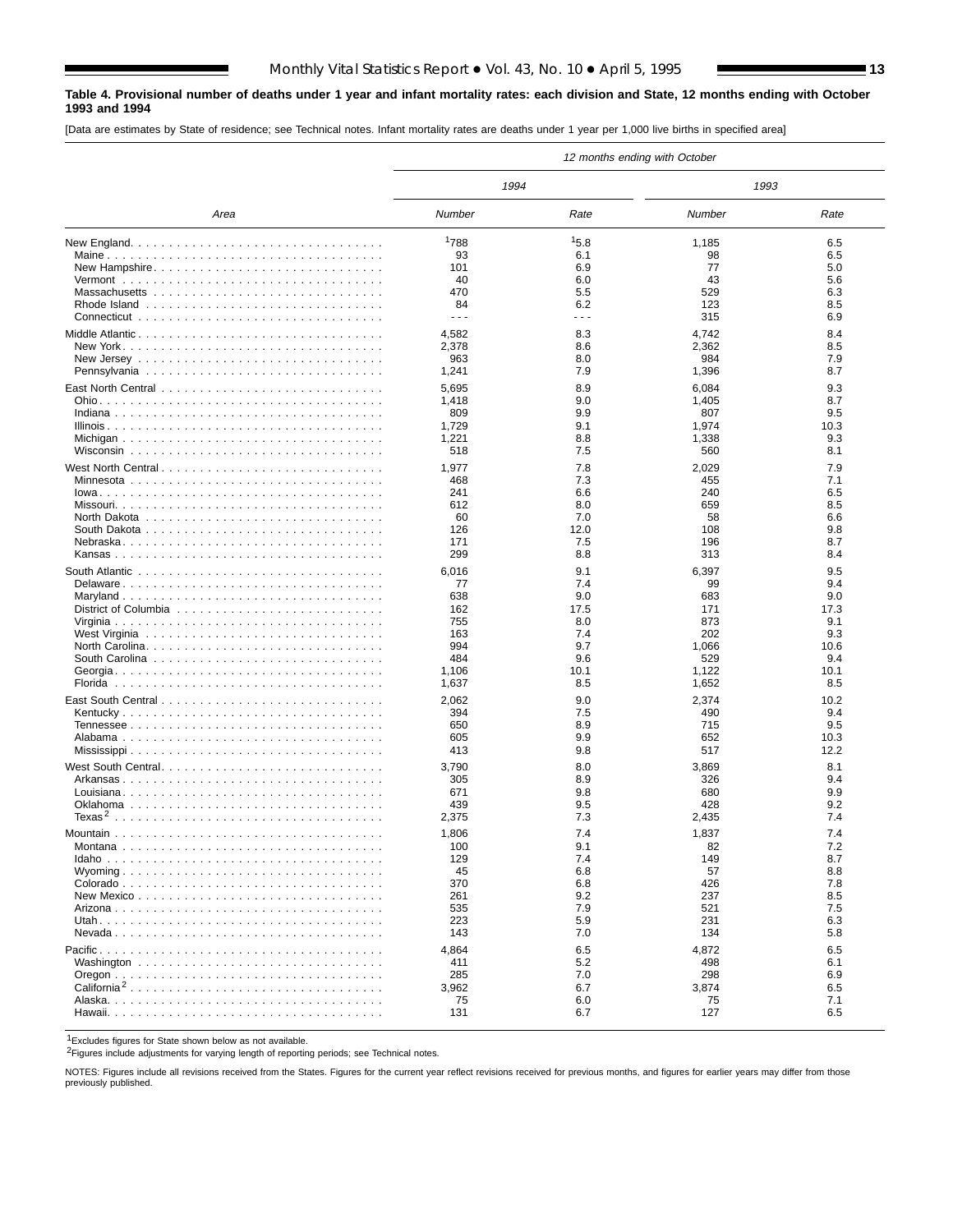#### **Table 5. Provisional number of deaths and death rates, by age, race, and sex, and age-adjusted death rates by race and sex: United States, September 1993 and 1994, cumulative figures 1993 and 1994, and 12 months ending with September 1993 and 1994**

[Data are provisional, estimated from a 10-percent sample of deaths. Age-specific rates on an annual basis per 100,000 population in specified group; age-adjusted rates per 100,000 U.S. standard million population; see Technical notes. Due to rounding of estimates, figures may not add to totals. For method of computation and information on standard errors of the estimates, see Technical notes]

|                                                            |                      |                             | September        |                      |                      |                    | January-September    |                      |                    |                      | 12 months ending with September |                      |
|------------------------------------------------------------|----------------------|-----------------------------|------------------|----------------------|----------------------|--------------------|----------------------|----------------------|--------------------|----------------------|---------------------------------|----------------------|
|                                                            |                      | 1994                        |                  | 1993                 | 1994                 |                    | 1993                 |                      | 1994               |                      | 1993                            |                      |
| Age, race, and sex                                         | Number               | Rate                        | Number           | Rate                 | Number               | Rate               | Number               | Rate                 | Number             | Rate                 | Number                          | Rate                 |
| All races, both sexes <sup>1</sup>                         |                      |                             |                  |                      |                      |                    |                      |                      |                    |                      |                                 |                      |
| All ages                                                   | 178,000              | 827.0                       | 174,000          | 819.5                | 1,724,000            | 885.7              | 1,698,000            | 882.1                | 2,293,000          | 882.0                | 2,240,000                       | 870.9                |
|                                                            |                      |                             |                  |                      | 23,800               | 2807.0             | 25,000               | <sup>2</sup> 847.1   | 32,000             | 2810.7               |                                 | 2847.8               |
| Under 1 year                                               | 3,740                | 79.1                        | 3,710            | 79.4                 | 5,450                | 45.8               | 5,390                | 45.8                 | 7,070              | 44.5                 | 33,500<br>6,870                 | 43.7                 |
| $1-4$ years $\ldots$ $\ldots$ $\ldots$ .<br>$5 - 14$ years |                      |                             |                  |                      | 6,510                | 23.2               | 6,760                | 24.5                 | 8,500              | 22.7                 | 8,550                           | 23.2                 |
| $15 - 24$ years.                                           | 2,950                | 99.7                        | 3,080            | 104.1                | 26,730               | 99.3               | 26,610               | 98.8                 | 35,230             | 97.9                 | 35,150                          | 97.5                 |
| 25-34 years.                                               | 4,950                | 145.7                       | 5,160            | 150.0                | 43,810               | 141.2              | 44,330               | 141.2                | 59,410             | 143.1                | 58,470                          | 139.2                |
| $35-44$ years.                                             | 8,530                | 247.7                       | 8,330            | 247.5                | 75,420               | 242.5              | 72,230               | 237.5                | 99,740             | 240.3                | 95,810                          | 236.2                |
| 45-54 years.                                               | 11,130               | 449.4                       | 11,150           | 469.3                | 101,610              | 457.2              | 99,640               | 467.4                | 135,470            | 457.2                | 130,970                         | 460.8                |
| 55-64 years.                                               | 18,740               | 1,083.6                     | 18,720           | 1,087.6              | 180,400              | 1,147.8            | 182,710              | 1,167.8              | 240,010            | 1,142.6              | 242,170                         | 1,158.2              |
| 65–74 years. $\ldots$                                      | 37,680               | 2,445.5                     | 37,640           | 2,451.4              | 367,390              | 2,623.8            | 368,780              | 2,646.4              | 488,970            | 2,613.0              | 486,960                         | 2,614.7              |
| 75-84 years.                                               | 49,320               | 5,438.8                     | 47,420           | 5,326.3              | 485,720              | 5,929.3            | 477,520              | 5,940.1              | 645,920            | 5,909.1              | 629,090                         | 5,862.9              |
| 85 years and over                                          | 40,430               | 14,070.3                    | 38,720           | 13,819.1             | 406,960              | 15,747.3           | 388,690              | 15,447.4             | 540,710            | 15,704.6             | 511,400                         | 15,242.9             |
| Not stated                                                 | 50                   | $\mathcal{L}^{\mathcal{L}}$ | 120              | $\sim$ $\sim$ $\sim$ | 450                  | $\sim$ $\sim$      | 660                  | $\sim$ $\sim$ $\sim$ | 670                | $\sim$               | 850                             | $\sim$ . $\sim$      |
| Age-adjusted rate $3 \ldots$ .                             | $\sim$ $\sim$ $\sim$ | 486.0                       | $\cdots$         | 487.7                | $\sim 100$           | 513.3              | $\sim$ $\sim$ $\sim$ | 516.6                | $\sim 100$         | 511.5                | $\sim 100$                      | 510.5                |
| All races, male <sup>1</sup>                               |                      |                             |                  |                      |                      |                    |                      |                      |                    |                      |                                 |                      |
| All ages                                                   | 92,130               | 878.8                       | 91,320           | 880.5                | 881,980              | 928.1              | 874,060              | 929.9                | 1,174,080          | 924.9                | 1,152,130                       | 917.7                |
| Under 1 year                                               |                      |                             |                  |                      | 13,310               | <sup>2</sup> 883.4 | 14,460               | <sup>2</sup> 955.0   | 18,180             | <sup>2</sup> 900.0   | 18,840                          | 2930.8               |
| $1-4$ years $\ldots$                                       | 2,050                | 84.7                        | 2,210            | 92.3                 | 3,240                | 53.4               | 3,000                | 50.1                 | 4,210              | 51.8                 | 3,800                           | 47.2                 |
| $5 - 14$ years                                             |                      |                             |                  |                      | 3,910                | 27.3               | 4,050                | 28.5                 | 5,050              | 26.3                 | 5,150                           | 27.3                 |
| 15–24 years. $\ldots$                                      | 2,140                | 141.6                       | 2,230            | 147.5                | 20,460               | 148.7              | 19,960               | 144.9                | 26,910             | 146.4                | 26,220                          | 142.3                |
| 25-34 years.                                               | 3,650                | 214.8                       | 3,830            | 222.5                | 32,000               | 206.4              | 32,610               | 207.5                | 43,740             | 210.7                | 43,040                          | 204.7                |
| 35-44 years.                                               | 5,880                | 344.2                       | 5,880            | 352.3                | 52,670               | 341.3              | 49,880               | 330.8                | 69,430             | 337.3                | 66,080                          | 328.6                |
| 45-54 years                                                | 7,000                | 578.3                       | 7,210            | 620.9                | 63,990               | 588.7              | 63,340<br>111,110    | 607.9                | 85,140             | 587.8                | 83,090                          | 598.2                |
| 55-64 years.                                               | 11,370<br>21,880     | 1,383.5<br>3,205.4          | 11,750<br>21,720 | 1,438.8<br>3,203.1   | 110,310              | 1,477.5<br>3,412.5 | 211,130              | 1,497.5<br>3,433.6   | 146,120            | 1,464.0<br>3,398.1   | 146,320                         | 1,475.9<br>3,393.9   |
| 65-74 years.                                               | 24,390               | 6,990.5                     | 23,770           | 6,987.2              | 211,450<br>237,880   | 7,565.3            | 237,450              | 7,747.2              | 281,260<br>316,960 | 7,559.3              | 278,840<br>312,710              | 7,649.5              |
| 75-84 years.<br>85 years and over                          | 13,710               | 16,866.0                    | 12,680           | 16,171.2             | 132,470              | 18,159.6           | 126,620              | 17,993.7             | 176,690            | 18,196.7             | 167,480                         | 17,855.0             |
| Not stated                                                 | 50                   |                             | 60               |                      | 290                  |                    | 440                  |                      | 400                |                      | 570                             |                      |
|                                                            |                      | $\sim$ $\sim$               |                  | $\sim$ $\sim$ $\sim$ |                      | $\sim$ $\sim$      |                      | $\sim$               |                    | $\sim$ $\sim$        |                                 | $\sim$ $\sim$        |
| Age-adjusted rate $3 \ldots$ .                             | $\ldots$             | 630.3                       | $\cdots$         | 642.5                | $\sim 100$           | 664.1              | $\sim 100$           | 670.8                | $\sim 100$         | 661.9                | $\cdots$                        | 661.9                |
| All races, female <sup>1</sup>                             |                      |                             |                  |                      |                      |                    |                      |                      |                    |                      |                                 |                      |
| All ages                                                   | 85,390               | 777.4                       | 82,740           | 761.2                | 842,260              | 845.8              | 824,300              | 836.5                | 1,119,640          | 841.6                | 1,087,680                       | 826.3                |
| Under 1 year                                               |                      |                             |                  |                      | 10,470               | <sup>2</sup> 725.7 | 10,570               | <sup>2</sup> 731.2   | 13,840             | 2716.0               | 14,690                          | 2760.7               |
| $1-4$ years $\ldots$ $\ldots$ $\ldots$ .                   | 1,690                | 73.2                        | 1,500            | 65.7                 | 2,210                | 38.1               | 2,390                | 42.0                 | 2,860              | 36.9                 | 3,070                           | 40.0                 |
| $5 - 14$ years                                             |                      |                             |                  |                      | 2,600                | 19.1               | 2,710                | 20.0                 | 3,460              | 18.9                 | 3,400                           | 18.9                 |
| $15 - 24$ years.                                           | 810                  | 56.0                        | 850              | 58.8                 | 6,270                | 47.7               | 6,650                | 50.4                 | 8,330              | 47.3                 | 8,930                           | 50.7                 |
| 25-34 years.                                               | 1,310                | 77.1                        | 1,330            | 77.4                 | 11,810               | 76.1               | 11,720               | 74.8                 | 15,670             | 75.5                 | 15,430                          | 73.5                 |
| 35-44 years.                                               | 2,640                | 152.2                       | 2,450            | 144.4                | 22,750               | 145.1              | 22,350               | 145.9                | 30,300             | 144.9                | 29,730                          | 145.3                |
| 45-54 years.                                               | 4,120                | 325.4                       | 3,940            | 324.4                | 37,620               | 331.2              | 36,300               | 333.2                | 50,330             | 332.2                | 47,870                          | 329.5                |
| 55–64 years                                                | 7,380                | 813.1                       | 6,970            | 770.5                | 70,090               | 849.8              | 71,590               | 870.4<br>2,024.5     | 93,890<br>207,710  | 851.5                | 95,850                          | 871.8                |
| 65-74 years.                                               | 15,800<br>24,930     | 1,841.1<br>4,468.4          | 15,920<br>23,660 | 1,856.9<br>4,301.0   | 155,950<br>247,840   | 1,997.8<br>4,910.4 | 157,650<br>240,070   | 4,826.6              | 328,950            | 1,990.5<br>4,882.0   | 208,130<br>316,380              | 1,999.7<br>4,763.3   |
| 75-84 years.<br>85 years and over                          | 26,720               | 12,962.2                    | 26,040           | 12,905.1             | 274,490              | 14,792.5           | 262,070              | 14,461.0             | 364,020            | 14,725.7             | 343,920                         | 14,223.3             |
| Not stated                                                 |                      | $\sim$ $\sim$ $\sim$        | 60               | $\sim$ $\sim$ $\sim$ | 160                  | $\cdots$           | 220                  | $\sim$ $\sim$ $\sim$ | 270                | $\sim$ $\sim$ $\sim$ | 280                             | $\sim$ $\sim$ $\sim$ |
| Age-adjusted rate $3 \ldots$ .                             | $\sim$ $\sim$ $\sim$ | 366.8                       | $\cdots$         | 358.7                | $\sim$ $\sim$ $\sim$ | 388.0              | $\cdots$             | 389.7                | $\cdots$           | 386.8                | $\cdots$                        | 386.3                |
| White                                                      |                      |                             |                  |                      |                      |                    |                      |                      |                    |                      |                                 |                      |
| All ages 152,680                                           |                      | 856.6                       | 148,800          | 841.8                | 1,482,940            | 916.9              | 1,459,360            | 910.0                | 1,973,590          | 913.3                | 1,925,200                       | 898.5                |
|                                                            |                      |                             |                  |                      |                      |                    |                      |                      |                    |                      |                                 |                      |
| Under 1 year                                               |                      |                             |                  |                      | 15,360               | 2663.7             | 16,340               | <sup>2</sup> 703.1   | 20,660             | <sup>2</sup> 665.8   | 21,720                          | <sup>2</sup> 699.5   |
| $1-4$ years                                                | 2,430                | 64.8                        | 2,430            | 65.5                 | 3,580                | 37.9               | 3,800                | 40.8                 | 4,690              | 37.3                 | 4,870                           | 39.1                 |
| 5-14 years $J$                                             |                      |                             |                  |                      | 4,600                | 20.7               | 5,000                | 22.7                 | 6,090              | 20.4                 | 6,280                           | 21.4                 |
| 15–24 years. $\ldots$                                      | 2,100<br>3,650       | 88.9<br>131.3               | 2,150<br>3,840   | 90.7<br>136.1        | 19,030<br>30,840     | 88.5<br>121.4      | 18,490<br>31,940     | 85.6<br>123.8        | 24,900<br>42,120   | 86.6<br>123.9        | 24,580<br>41,820                | 85.0<br>121.1        |
| $25 - 34$ years.<br>35-44 years.                           | 6,060                | 211.3                       | 5,740            |                      | 53,440               | 206.0              | 51,080               | 200.9                | 70,990             | 205.1                | 68,340                          | 201.4                |
| 45-54 years.                                               | 8,550                | 403.2                       | 8,700            | 204.1<br>426.5       | 78,280               | 411.0              | 76,550               | 417.9                | 104,410            | 411.1                | 100,670                         | 412.2                |
| 55–64 years. $\ldots$                                      | 15,490               | 1,034.9                     | 15,270           | 1,022.4              | 147,720              | 1,085.0            | 149,100              | 1,097.1              | 196,590            | 1,080.0              | 197,820                         | 1,089.0              |
| 65-74 years.                                               | 32,790               | 2,396.8                     | 32,660           | 2,390.7              | 318,000              | 2,556.0            | 319,420              | 2,573.9              | 422,540            | 2,540.7              | 422,230                         | 2,545.5              |
| 75-84 years.                                               | 44,410               | 5,407.0                     | 42,260           | 5,238.0              | 437,100              | 5,889.2            | 429,280              | 5,890.7              | 582,270            | 5,878.0              | 565,710                         | 5,815.9              |
| 85 years and over                                          | 37,180               | 14,171.6                    | 35,640           | 13,942.8             | 374,710              | 15,879.4           | 357,920              | 15,588.0             | 497,900            | 15,831.5             | 470,570                         | 15,373.1             |
| Not stated                                                 | 20                   | $\sim$ $\sim$               | 100              | $\sim$ $\sim$        | 280                  | $\sim$ .           | 450                  | $\sim$ $\sim$        | 420                | $\sim$ .             | 590                             | $\sim$ $\sim$ $\sim$ |
| Age-adjusted rate $3 \ldots$ .                             |                      | 461.5                       |                  | 459.5                |                      | 485.8              |                      | 487.9                |                    | 484.2                |                                 | 482.5                |
|                                                            | $\sim$ $\sim$        |                             | $\sim$ $\sim$    |                      | $\sim$ $\sim$        |                    | $\sim$ $\sim$        |                      | $\sim$ $\sim$      |                      | $\sim$ $\sim$                   |                      |

See footnotes at end of table.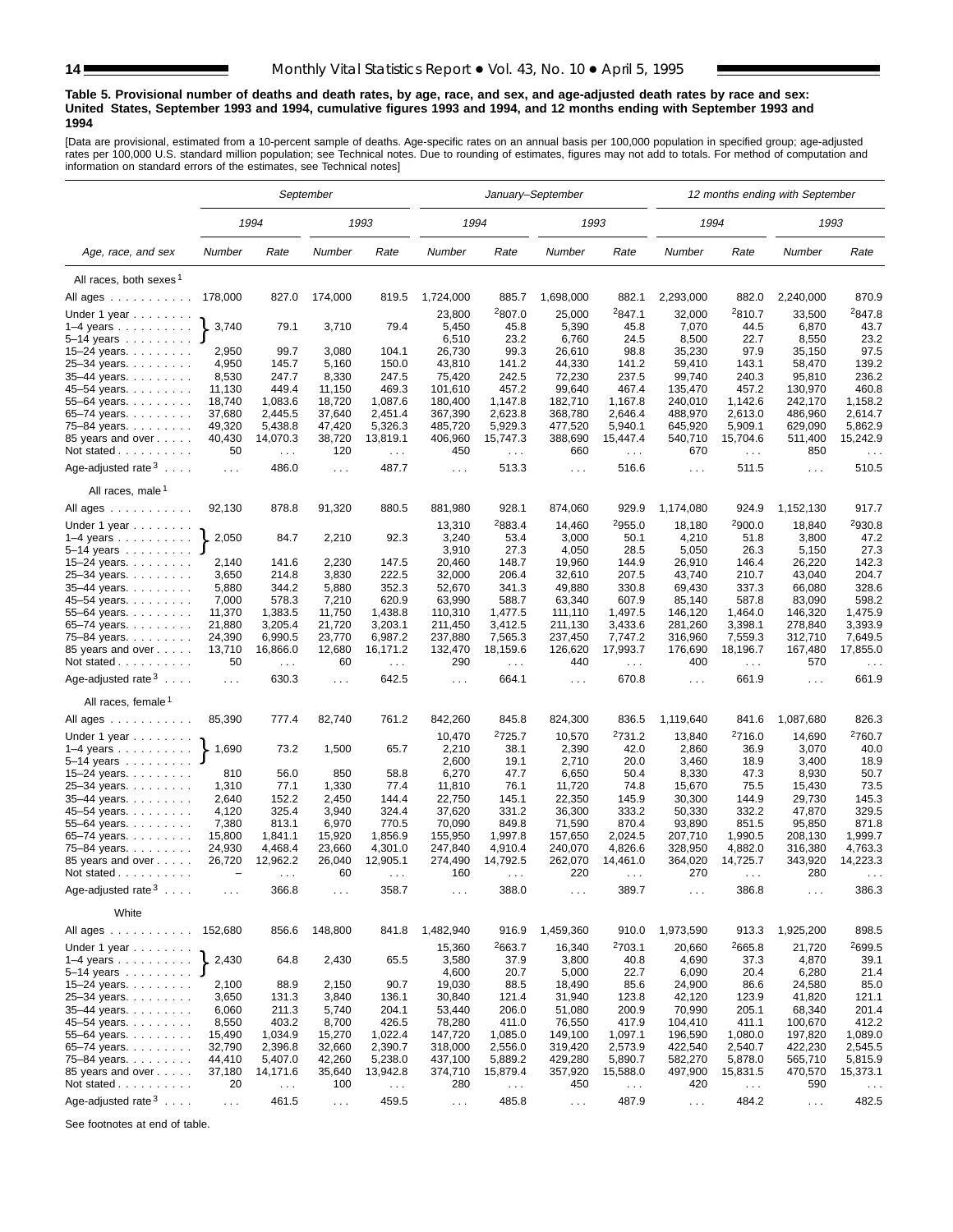#### **Table 5. Provisional number of deaths and death rates, by age, race, and sex, and age-adjusted death rates by race and sex: United States, September 1993 and 1994, cumulative figures 1993 and 1994, and 12 months ending with September 1993 and 1994—Con.**

[Data are provisional, estimated from a 10-percent sample of deaths. Age-specific rates on an annual basis per 100,000 population in specified group; age-adjusted rates per 100,000 U.S. standard million population; see Technical notes. Due to rounding of estimates, figures may not add to totals. For method of computation and information on standard errors of the estimates, see Technical notes]

|                                                                                                                                                                                                       |                                    |                                  | September      |                           |                      | January–September         |                  |                           |                  | 12 months ending with September  |                      |                                  |
|-------------------------------------------------------------------------------------------------------------------------------------------------------------------------------------------------------|------------------------------------|----------------------------------|----------------|---------------------------|----------------------|---------------------------|------------------|---------------------------|------------------|----------------------------------|----------------------|----------------------------------|
|                                                                                                                                                                                                       |                                    | 1994                             |                | 1993                      |                      | 1994                      |                  | 1993                      |                  | 1994                             |                      | 1993                             |
| Age, race, and sex                                                                                                                                                                                    | Number                             | Rate                             | Number         | Rate                      | Number               | Rate                      | Number           | Rate                      | Number           | Rate                             | Number               | Rate                             |
| White male                                                                                                                                                                                            |                                    |                                  |                |                           |                      |                           |                  |                           |                  |                                  |                      |                                  |
| All ages                                                                                                                                                                                              | 78,750                             | 900.7                            | 77,040         | 888.8                     | 749,430              | 944.9                     | 743,400          | 945.5                     | 998,370          | 942.1                            | 980,860              | 933.8                            |
|                                                                                                                                                                                                       |                                    |                                  |                |                           | 8,510                | <sup>2</sup> 718.6        | 9,320            | 2782.6                    | 11,650           | 2733.2                           | 12,200               | <sup>2</sup> 765.9               |
| Under 1 year                                                                                                                                                                                          | 1,360                              | 70.7                             | 1,480          | 77.7                      | 2,140                | 44.7                      | 2,160            | 45.0                      | 2,810            | 43.7                             | 2,760                | 43.2                             |
| $1-4$ years $\ldots$ $\ldots$ $\ldots$<br>5-14 years                                                                                                                                                  |                                    |                                  |                |                           | 2,730                | 23.7                      | 3,040            | 26.9                      | 3,630            | 23.7                             | 3,810                | 25.3                             |
| 15-24 years.                                                                                                                                                                                          | 1,500                              | 123.8                            | 1,530          | 125.8                     | 14,370               | 130.1                     | 13,690           | 123.4                     | 18,670           | 126.5                            | 18,100               | 121.9                            |
| 25-34 years.                                                                                                                                                                                          | 2,760                              | 196.6                            | 2,840          | 199.1                     | 22,920               | 178.6                     | 23,890           | 183.3                     | 31,390           | 182.8                            | 31,300               | 179.4                            |
| 35-44 years.                                                                                                                                                                                          | 4,220                              | 293.4                            | 4,140          | 293.8                     | 37,710               | 289.9                     | 36,080           | 283.2                     | 50,050           | 288.5                            | 48,300               | 284.1                            |
| 45-54 years.                                                                                                                                                                                          | 5,480                              | 523.3                            | 5,710          | 567.1                     | 49,820               | 529.8                     | 49,110           | 543.2                     | 66,370           | 529.2                            | 64,530               | 535.3                            |
| 55–64 years                                                                                                                                                                                           | 9,490                              | 1,319.7                          | 9,680          | 1,351.2                   | 91,260               | 1,395.4                   | 91,640           | 1,406.8                   | 120,780          | 1,381.4                          | 120,870              | 1,388.4                          |
| 65-74 years.                                                                                                                                                                                          | 19,420                             | 3,182.2                          | 19,000         | 3,129.4                   | 183,950              | 3,319.1                   | 185,020          | 3,357.8                   | 244,730          | 3,304.9                          | 244,230              | 3,317.0                          |
| 75-84 years.                                                                                                                                                                                          | 21,990                             | 6,940.2                          | 21,120         | 6,839.5                   | 214,960              | 7,526.0                   | 214,050          | 7,691.4                   | 286,790          | 7,527.3                          | 282,180              | 7,601.8                          |
| 85 years and over                                                                                                                                                                                     | 12,530                             | 17,033.3                         | 11,500         | 16,231.6                  | 120,860              | 18,328.5                  | 115,120          | 18,105.9                  | 161,230          | 18,342.4                         | 152,210              | 17,970.5                         |
| Not stated                                                                                                                                                                                            | 20                                 | $\sim$ $\sim$                    | 40             | $\sim$ $\sim$             | 190                  | $\sim$ $\sim$             | 270              | $\sim$ $\sim$             | 270              | $\sim$                           | 360                  |                                  |
| Age-adjusted rate $3 \ldots$ .                                                                                                                                                                        | $\sim 100$                         | 600.8                            | $\cdots$       | 604.1                     | $\sim 100$           | 627.1                     | $\sim 100$       | 633.8                     | $\sim 100$       | 625.3                            | $\sim$ $\sim$ $\sim$ | 626.1                            |
| White female                                                                                                                                                                                          |                                    |                                  |                |                           |                      |                           |                  |                           |                  |                                  |                      |                                  |
| All ages                                                                                                                                                                                              | 73,930                             | 814.1                            | 71,760         | 796.6                     | 733,510              | 890.0                     | 715,960          | 875.8                     | 975,220          | 885.6                            | 944,340              | 864.6                            |
| Under 1 year                                                                                                                                                                                          |                                    |                                  |                |                           | 6,850                | 2607.0                    | 7,020            | 2621.0                    | 9,020            | 2595.8                           | 9,520                | 2629.6                           |
| $1-4$ years                                                                                                                                                                                           | 1,080                              | 59.2                             | 940            | 52.0                      | 1,440                | 31.2                      | 1,640            | 35.9                      | 1,880            | 30.7                             | 2,110                | 34.8                             |
| $5-14$ years $\ldots$ $\ldots$ .                                                                                                                                                                      |                                    |                                  |                |                           | 1,870                | 17.2                      | 1,960            | 18.3                      | 2,460            | 17.0                             | 2,470                | 17.3                             |
| 15–24 years. $\ldots$                                                                                                                                                                                 | 600                                | 52.2                             | 620            | 53.8                      | 4,670                | 44.6                      | 4,800            | 45.5                      | 6,240            | 44.5                             | 6,480                | 46.1                             |
| 25-34 years.                                                                                                                                                                                          | 890                                | 64.7                             | 1,000          | 71.7                      | 7,920                | 63.2                      | 8,050            | 63.1                      | 10,730           | 63.8                             | 10,520               | 61.6                             |
| 35-44 years.                                                                                                                                                                                          | 1,840                              | 128.7                            | 1,600          | 114.1                     | 15,730               | 121.6                     | 15,000           | 118.2                     | 20,940           | 121.4                            | 20,040               | 118.4                            |
| 45-54 years.                                                                                                                                                                                          | 3,070                              | 286.0                            | 2,990          | 289.5                     | 28,460               | 295.1                     | 27,440           | 295.9                     | 38.040           | 295.8                            | 36,140               | 292.2                            |
| 55-64 years.                                                                                                                                                                                          | 6,000                              | 771.5                            | 5,590          | 719.2                     | 56,460               | 798.0                     | 57,460           | 812.2                     | 75,810           | 801.5                            | 76,950               | 813.4                            |
| 65-74 years.                                                                                                                                                                                          | 13,380                             | 1,765.6                          | 13,660         | 1,799.8                   | 134,050              | 1,943.0                   | 134,400          | 1,947.6                   | 177.810          | 1,927.3                          | 178,000              | 1,929.7                          |
| 75–84 years                                                                                                                                                                                           | 22,420                             | 4,444.1                          | 21,150         | 4,247.0                   | 222,140              | 4,864.9                   | 215,230          | 4,778.8                   | 295,480          | 4,847.1                          | 283,530              | 4,713.7                          |
| 85 years and over<br>Not stated                                                                                                                                                                       | 24,660<br>$\overline{\phantom{0}}$ | 13,061.8<br>$\sim$ $\sim$ $\sim$ | 24,150<br>60   | 13,070.5<br>$\sim$ $\sim$ | 253,850<br>90        | 14,931.1<br>$\sim$ $\sim$ | 242,800<br>180   | 14,623.8<br>$\sim$ $\sim$ | 336,670<br>150   | 14,857.5<br>$\sim$ $\sim$ $\sim$ | 318,360<br>230       | 14,379.4<br>$\sim$ $\sim$ $\sim$ |
| Age-adjusted rate $3 \ldots$ .                                                                                                                                                                        | $\sim 100$                         | 345.9                            | $\ldots$       | 338.2                     | $\sim 100$           | 368.0                     | $\sim$ $\sim$    | 367.5                     | $\cdots$         | 366.9                            | $\sim$ $\sim$ $\sim$ | 364.3                            |
| <b>Black</b>                                                                                                                                                                                          |                                    |                                  |                |                           |                      |                           |                  |                           |                  |                                  |                      |                                  |
| All ages                                                                                                                                                                                              | 21,710                             | 806.0                            | 21,970         | 828.6                     | 213,550              | 876.0                     | 212,340          | 885.0                     | 283,270          | 870.2                            | 279,580              | 872.7                            |
| Under 1 year                                                                                                                                                                                          |                                    |                                  |                |                           | 7,480                | 21,573.2                  | 8,030            | 21,671.2                  | 10,150           | 21,603.5                         | 10,800               | 21,682.2                         |
| $1-4$ years                                                                                                                                                                                           | 1,180                              | 160.2                            | 1,100          | 151.2                     | 1,560                | 82.0                      | 1,390            | 73.9                      | 1,960            | 77.9                             | 1,690                | 67.7                             |
| $5 - 14$ years                                                                                                                                                                                        |                                    |                                  |                |                           | 1,590                | 36.5                      | 1,460            | 34.5                      | 2,020            | 35.1                             | 1,930                | 34.2                             |
| 15-24 years.                                                                                                                                                                                          | 760                                | 170.9                            | 830            | 188.8                     | 6,750                | 167.4                     | 7,120            | 178.0                     | 9,070            | 168.5                            | 9,220                | 172.8                            |
| 25-34 years.                                                                                                                                                                                          | 1,140                              | 254.7                            | 1,230          | 273.2                     | 11,440               | 280.3                     | 11,090           | 270.3                     | 15,250           | 279.4                            | 14,930               | 272.2                            |
| 35-44 years.                                                                                                                                                                                          | 2,220                              | 533.2                            | 2,330          | 578.5                     | 20,330               | 542.1                     | 19,310           | 531.8                     | 26,480           | 529.3                            | 25,000               | 516.6                            |
| 45–54 years.                                                                                                                                                                                          | 2,290                              | 896.7                            | 2,270          | 934.3                     | 20,740               | 907.2                     | 20,870           | 959.1                     | 27,570           | 904.5                            | 27,330               | 942.7                            |
| 55-64 years.                                                                                                                                                                                          | 2,810                              | 1,631.9                          | 3,020          | 1,776.7                   | 28,640               | 1,836.3                   | 29,820           | 1,934.0                   | 38,060           | 1,827.2                          | 39,410               | 1,915.0                          |
| 65-74 years.                                                                                                                                                                                          | 4,270                              | 3,234.8                          | 4,250          | 3,250.0                   | 43,860               | 3,661.1                   | 43,670           | 3,690.3                   | 59,030           | 3,689.4                          | 57,360               | 3,630.4                          |
| 75–84 years.                                                                                                                                                                                          | 4,270                              | 6,259.2                          | 4,310          | 6,410.5                   | 42,830               | 6,956.9                   | 42,440           | 6,992.8                   | 55,810           | 6,781.3                          | 55,920               | 6,903.7                          |
| 85 years and over                                                                                                                                                                                     | 2,770                              | 13,534.8                         | 2,620          | 12,958.0                  | 28,190               | 15,335.3                  | 26,930           | 14,743.2                  | 37,650           | 15,367.3                         | 35,730               | 14,643.4                         |
| Not stated.<br>$\mathbf{1} \cdot \mathbf{1} \cdot \mathbf{1} \cdot \mathbf{1} \cdot \mathbf{1} \cdot \mathbf{1} \cdot \mathbf{1} \cdot \mathbf{1} \cdot \mathbf{1} \cdot \mathbf{1} \cdot \mathbf{1}$ | 20                                 |                                  | 20             |                           | 150                  |                           | 210              |                           | 230              |                                  | 260                  |                                  |
| Age-adjusted rate $3 \ldots$ .                                                                                                                                                                        | $\sim 100$                         | 721.7                            | $\cdots$       | 748.9                     | $\sim$ $\sim$ $\sim$ | 781.5                     | $\sim$ .         | 795.3                     | $\sim$           | 777.0                            | $\cdots$             | 784.1                            |
| <b>Black male</b>                                                                                                                                                                                     |                                    |                                  |                |                           |                      |                           |                  |                           |                  |                                  |                      |                                  |
| All ages                                                                                                                                                                                              | 11,540                             | 902.8                            | 12,620         | 1,003.8                   | 116,500              | 1,007.3                   | 115,910          | 1,019.0                   | 154,100          | 997.8                            | 151,860              | 1,000.0                          |
| Under 1 year                                                                                                                                                                                          |                                    |                                  |                |                           | 4,350                | <sup>2</sup> 1,805.4      | 4,710            | 21,935.7                  | 5,950            | 21,853.6                         | 6,070                | 21,867.7                         |
| $1-4$ years                                                                                                                                                                                           | 620                                | 165.9                            | 630            | 170.9                     | 850                  | 90.4                      | 750              | 79.4                      | 1,100            | 86.3                             | 900                  | 71.3                             |
| 5–14 years $\ldots$ $\cdot$                                                                                                                                                                           |                                    |                                  |                |                           | 970                  | 44.2                      | 840              | 38.2                      | 1,150            | 39.4                             | 1,140                | 39.9                             |
| 15-24 years.                                                                                                                                                                                          | 550                                | 247.5                            | 640            | 291.4                     | 5,330                | 265.1                     | 5,560            | 278.7                     | 7,270            | 270.3                            | 7,180                | 269.4                            |
| 25-34 years                                                                                                                                                                                           | 770                                | 363.5                            | 930            | 436.7                     | 8,010                | 415.2                     | 7,790            | 402.1                     | 10,870           | 420.7                            | 10,500               | 404.9                            |
| 35-44 years.                                                                                                                                                                                          | 1,480                              | 761.4                            | 1,600          | 853.0                     | 13,810               | 788.9                     | 12,720           | 752.8                     | 17,830           | 764.3                            | 16,360               | 726.1                            |
| 45-54 years.                                                                                                                                                                                          | 1,360<br>1,640                     | 1,174.4                          | 1,420          | 1,289.3                   | 12,590               | 1,213.7                   | 13,000           | 1,316.4                   | 16,620           | 1,202.6                          | 16,880               | 1,284.6                          |
| 55–64 years. $\ldots$<br>65-74 years.                                                                                                                                                                 | 2,070                              | 2,185.5<br>3,781.5               | 1,850<br>2,320 | 2,500.9<br>4,283.3        | 16,820<br>24,270     | 2,474.8<br>4,886.1        | 17,450<br>23,270 | 2,599.7<br>4,749.2        | 22,280<br>32,220 | 2,453.7<br>4,852.4               | 22,670<br>30,890     | 2,530.1<br>4,723.2               |
| 75-84 years.                                                                                                                                                                                          | 2,070                              | 8,423.1                          | 2,220          | 9,155.9                   | 19,760               | 8,924.4                   | 20,000           | 9,169.9                   | 25,810           | 8,719.6                          | 26,270               | 9,027.5                          |
| 85 years and over                                                                                                                                                                                     | 960                                | 16,000.0                         | 980            | 16,560.2                  | 9,630                | 18,028.4                  | 9,650            | 17,944.6                  | 12,890           | 18,154.9                         | 12,790               | 17,763.9                         |
| Not stated                                                                                                                                                                                            | 20                                 | $\sim$ $\sim$                    | 20             | $\sim$ $\sim$ $\sim$      | 90                   | $\epsilon$ .              | 170              | $\sim$ $\sim$             | 120              | $\sim$ $\sim$ $\sim$             | 210                  |                                  |
|                                                                                                                                                                                                       |                                    |                                  |                |                           |                      |                           |                  |                           |                  |                                  |                      |                                  |
| Age-adjusted rate $3 \ldots$ .                                                                                                                                                                        | $\sim$ $\sim$                      | 933.8                            | $\sim$ $\sim$  | 1,043.7                   | $\sim$ $\sim$        | 1,049.1                   | $\sim$ $\sim$    | 1,064.1                   | $\sim$ $\sim$    | 1,039.3                          | $\sim$ $\sim$        | 1,044.4                          |

See footnotes at end of table.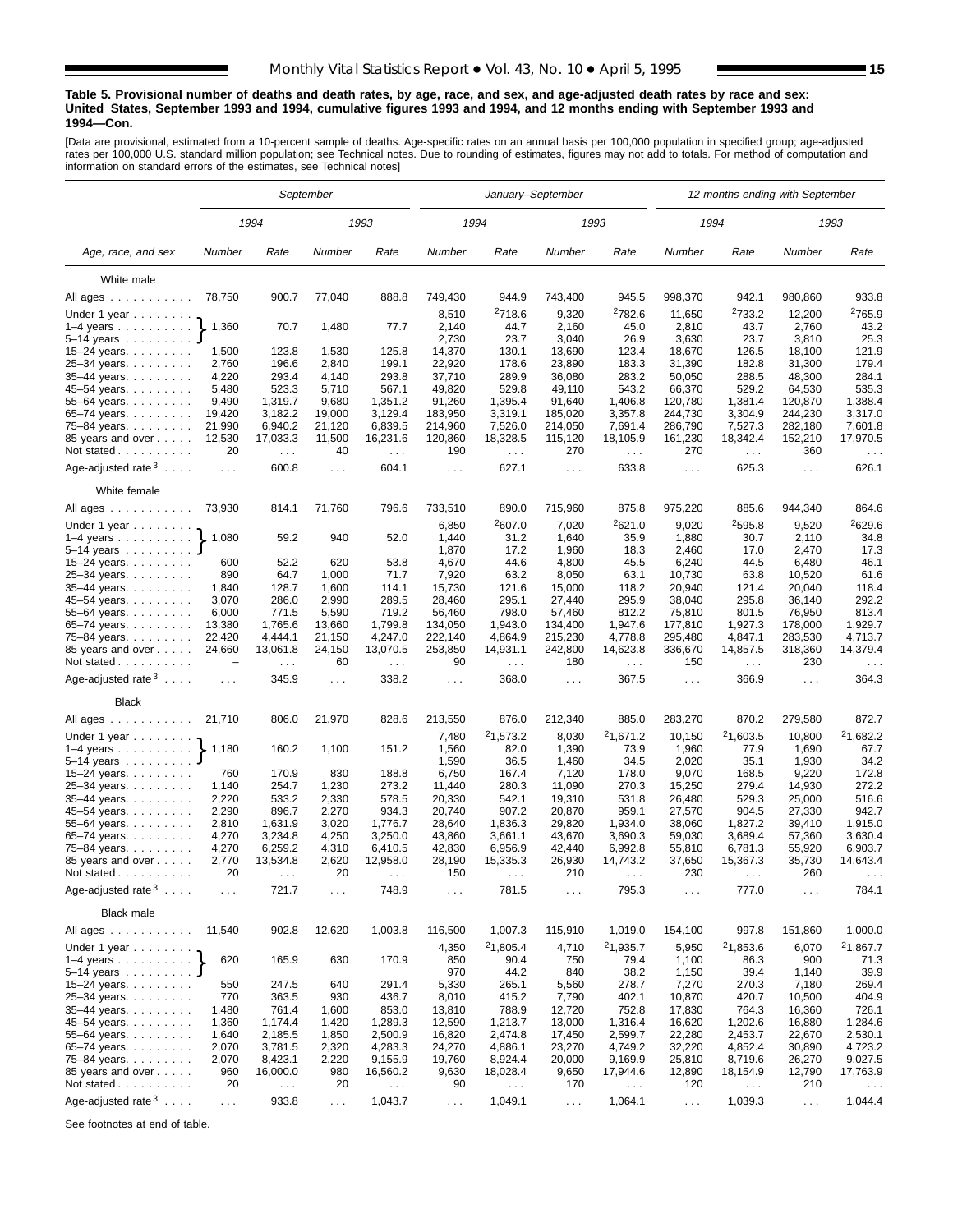#### **Table 5. Provisional number of deaths and death rates, by age, race, and sex, and age-adjusted death rates by race and sex: United States, September 1993 and 1994, cumulative figures 1993 and 1994, and 12 months ending with September 1993 and 1994—Con.**

[Data are provisional, estimated from a 10-percent sample of deaths. Age-specific rates on an annual basis per 100,000 population in specified group; age-adjusted rates per 100,000 U.S. standard million population; see Technical notes. Due to rounding of estimates, figures may not add to totals. For method of computation and information on standard errors of the estimates, see Technical notes]

|                                                                                                                                                                                                                                                                                       |        |                      | September |                         |               | January-September |                      |                         |          | 12 months ending with September |               |                      |
|---------------------------------------------------------------------------------------------------------------------------------------------------------------------------------------------------------------------------------------------------------------------------------------|--------|----------------------|-----------|-------------------------|---------------|-------------------|----------------------|-------------------------|----------|---------------------------------|---------------|----------------------|
|                                                                                                                                                                                                                                                                                       |        | 1994                 |           | 1993                    |               | 1994              |                      | 1993                    |          | 1994                            |               | 1993                 |
| Age, race, and sex                                                                                                                                                                                                                                                                    | Number | Rate                 | Number    | Rate                    | <b>Number</b> | Rate              | Number               | Rate                    | Number   | Rate                            | <b>Number</b> | Rate                 |
| <b>Black female</b>                                                                                                                                                                                                                                                                   |        |                      |           |                         |               |                   |                      |                         |          |                                 |               |                      |
| All ages<br>$\mathcal{L}^{\mathcal{A}}(\mathcal{A}^{\mathcal{A}}(\mathcal{A}^{\mathcal{A}}(\mathcal{A}^{\mathcal{A}}(\mathcal{A}^{\mathcal{A}}(\mathcal{A}^{\mathcal{A}}(\mathcal{A}^{\mathcal{A}}(\mathcal{A}^{\mathcal{A}}(\mathcal{A}^{\mathcal{A}}(\mathcal{A}^{\mathcal{A}}))))$ | 10,170 | 718.6                | 9,360     | 671.3                   | 97,050        | 757.5             | 96,430               | 764.3                   | 129,170  | 754.9                           | 127,730       | 758.1                |
| Under 1 year                                                                                                                                                                                                                                                                          |        |                      |           |                         | 3,120         | 21,330.3          | 3,320                | 21,400.2                | 4,190    | 21,342.9                        | 4,730         | 21,492.1             |
| 1–4 years $\}$                                                                                                                                                                                                                                                                        | 560    | 154.2                | 470       | 130.9                   | 700           | 76.7              | 640                  | 69.4                    | 860      | 69.3                            | 790           | 64.1                 |
| $5 - 14$ vears                                                                                                                                                                                                                                                                        |        |                      |           |                         | 620           | 29.1              | 630                  | 30.2                    | 870      | 30.6                            | 800           | 28.7                 |
| $15 - 24$ years.                                                                                                                                                                                                                                                                      | 210    | 94.4                 | 200       | 90.9                    | 1,420         | 70.4              | 1,560                | 78.0                    | 1,800    | 66.8                            | 2,030         | 76.0                 |
| 25-34 years.                                                                                                                                                                                                                                                                          | 370    | 156.9                | 290       | 122.3                   | 3,420         | 159.1             | 3,290                | 152.1                   | 4,380    | 152.3                           | 4.430         | 153.2                |
| 35-44 years.                                                                                                                                                                                                                                                                          | 740    | 333.3                | 740       | 343.9                   | 6,510         | 326.3             | 6,590                | 339.8                   | 8,650    | 324.0                           | 8.640         | 334.1                |
| 45-54 years.                                                                                                                                                                                                                                                                          | 930    | 666.4                | 840       | 632.4                   | 8,160         | 652.2             | 7.860                | 661.1                   | 10,950   | 657.3                           | 10.450        | 659.3                |
| 55-64 years.                                                                                                                                                                                                                                                                          | 1,170  | 1,204.3              | 1,170     | 1,218.7                 | 11,820        | 1,343.0           | 12,370               | 1,421.7                 | 15,790   | 1,343.8                         | 16,740        | ,440.6               |
| 65-74 years.                                                                                                                                                                                                                                                                          | 2,200  | 2.847.5              | 1,920     | 2.506.4                 | 19,590        | 2.794.7           | 20.400               | 2,940.2                 | 26,800   | 2.863.2                         | 26.470        | 2,858.5              |
| 75-84 years.                                                                                                                                                                                                                                                                          | 2,200  | 5,040.8              | 2,090     | 4,862.0                 | 23,070        | 5,853.4           | 22,440               | 5,770.8                 | 30,000   | 5,692.6                         | 29,650        | 5,712.9              |
| 85 years and over                                                                                                                                                                                                                                                                     | 1,800  | 12,443.2             | 1,640     | 11,467.4                | 18,560        | 14,241.3          | 17,280               | 13,400.5                | 24,760   | 14,229.9                        | 22,940        | 13,337.2             |
| Not stated                                                                                                                                                                                                                                                                            | -      | $\sim$ $\sim$ $\sim$ | -         | $\sim 100$ km s $^{-1}$ | 60            | $\sim$            | 40                   | $\sim 100$ km s $^{-1}$ | 110      | $\sim$ $\sim$ $\sim$            | 50            | $\sim$ $\sim$ $\sim$ |
| Age-adjusted rate $3 \ldots$ .                                                                                                                                                                                                                                                        |        | 557.6                | $\cdots$  | 522.6                   | $\sim 100$    | 575.1             | $\sim$ $\sim$ $\sim$ | 588.7                   | $\cdots$ | 574.1                           | $\sim 100$    | 584.7                |

1Includes races other than white and black.

2Death rates under 1 year (based on population estimates) differ from infant mortality rates (based on live births); see table 9 for infant mortality rates.

3For method of computation, see Technical notes.

NOTES: Figures include all revisions received from the States. Cumulative and 12-month figures for the current year reflect revisions received for previous months, and figures for earlier years<br>may differ from those previo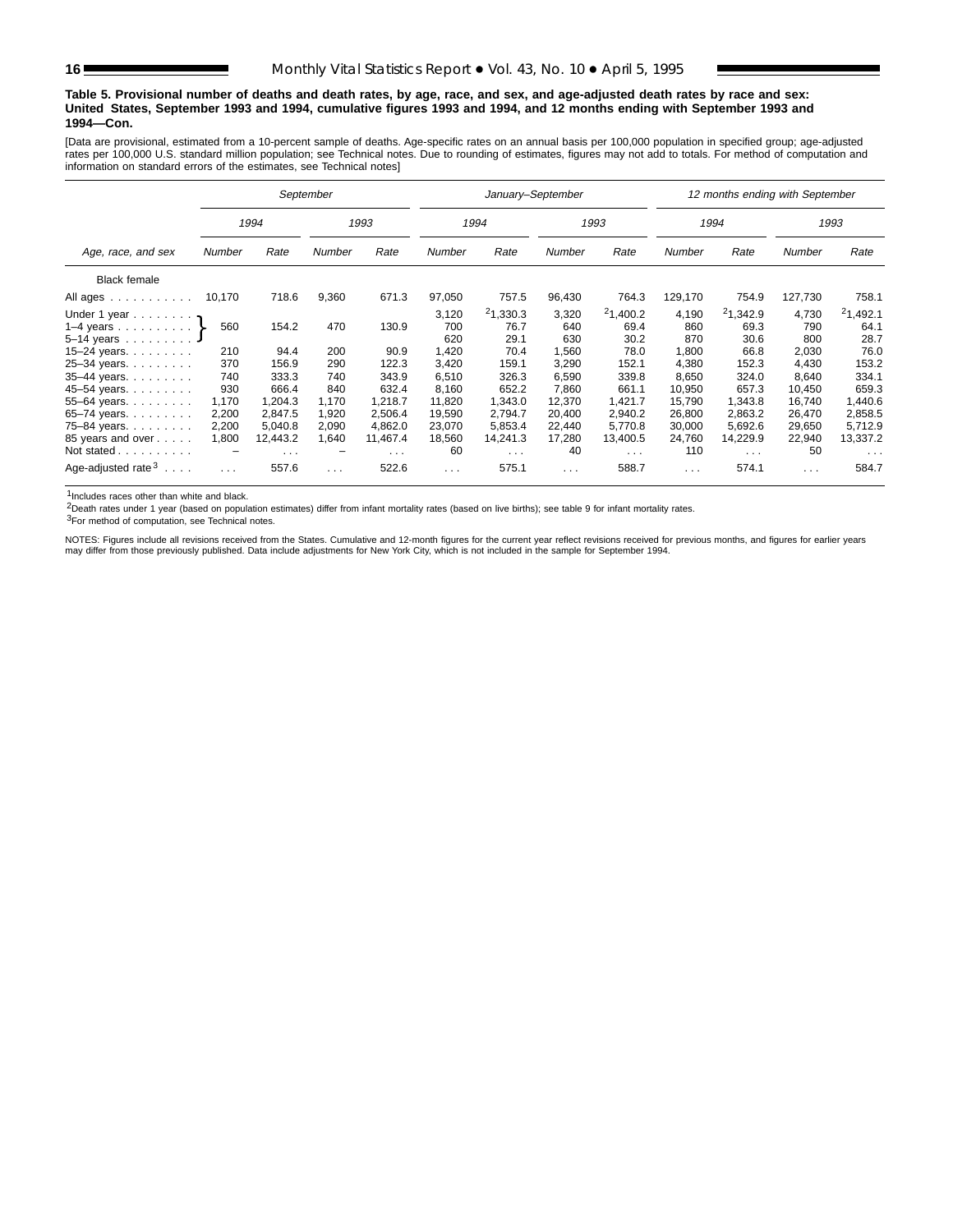#### Table 6. Provisional number of deaths and death rates for 72 selected causes and Human immunodeficiency virus infection: United States, September 1993 and 1994, cumulative figures 1993 and 1994, and 12 months ending with September 1993 and 1994

[Data are provisional, estimated from <sup>a</sup> 10-percent sample of deaths. Rates on an annual basis per 100,000 estimated population. Due to rounding of estimates, figures may not add to totals. For method of computation and information on standard errors of the estimates, see Technical notes. For explanation of asterisk preceding cause-of-death codes, see Technical notes]

|                                                                                                                                                                                                                            | September                         |                              |                                   |                              |                                       | January-September            |                                       |                              |                                        | 12 months ending with September |                                        |                              |  |
|----------------------------------------------------------------------------------------------------------------------------------------------------------------------------------------------------------------------------|-----------------------------------|------------------------------|-----------------------------------|------------------------------|---------------------------------------|------------------------------|---------------------------------------|------------------------------|----------------------------------------|---------------------------------|----------------------------------------|------------------------------|--|
|                                                                                                                                                                                                                            | 1994                              |                              | 1993                              |                              | 1994                                  |                              | 1993                                  |                              | 1994                                   |                                 | 1993                                   |                              |  |
| Cause of death (Ninth Revision, International Classification of Diseases, 1975)                                                                                                                                            | Number Rate                       |                              | Number                            | Rate                         | Number                                | Rate                         | Number                                | Rate                         | Number                                 | Rate                            | Number                                 | Rate                         |  |
|                                                                                                                                                                                                                            | 178.000                           | 827.0                        | 174.000                           | 819.5                        | 1.724.000                             | 885.7                        | 1.698.000                             | 882.1                        | 2.293.000                              | 882.0                           | 2.240.000                              | 870.9                        |  |
|                                                                                                                                                                                                                            | 80                                |                              | 50                                |                              | 10<br>640                             | 0.3                          | 430                                   | 0.2                          | 10<br>780                              | 0.3                             | 610                                    | 0.2<br>0.6                   |  |
|                                                                                                                                                                                                                            | 110<br>70<br>40                   | 0.5                          | 110<br>70<br>40                   | 0.5                          | 1.120<br>850<br>270<br>20             | 0.6<br>0.4<br>0.1            | 1,260<br>1.000<br>260<br>10           | 0.6<br>0.5<br>0.1            | 1.400<br>1,080<br>310<br>20            | 0.5<br>0.4<br>0.1               | 1.610<br>1,270<br>330<br>10            | 0.5<br>0.1                   |  |
|                                                                                                                                                                                                                            | 30                                |                              | 20                                |                              | 230                                   | 0.1                          | 220                                   | 0.1                          | 290                                    | 0.1                             | 300                                    | 0.1                          |  |
|                                                                                                                                                                                                                            | 1,650                             | 7.7                          | 1,510                             | 7.1                          | 15,250<br>10                          | 7.8                          | 15,140                                | 7.9                          | 20,500<br>10                           | 7.9                             | 20,000                                 | 7.8                          |  |
| Svphilis<br>All other infectious and parasitic                                                                                                                                                                             | 250<br>20                         | 1.2                          | 250                               | 1.2                          | 2.010<br>90                           | 1.0                          | 1,910<br>50                           | 1.0                          | 2,610<br>140                           | 1.0<br>0.1                      | 2,580<br>50                            | 1.0                          |  |
| diseases <sup>1</sup> 001-003,005,020-032,037,039-041,*042-*044,046-054,056-066,071-088,098-139                                                                                                                            | 4,010                             | 18.7                         | 4,200                             | 19.8                         | 34,520                                | 17.7                         | 32,490                                | 16.9                         | 46,180                                 | 17.8                            | 42,620                                 | 16.6                         |  |
| Malignant neoplasms, including neoplasms of lymphatic and hematopoietic tissues 140–208<br>Malignant neoplasms of digestive organs and peritoneum150–159                                                                   | 44,580<br>670<br>10,740<br>12,580 | 207.7<br>3.1<br>50.0<br>58.6 | 43,090<br>600<br>10,330<br>12,550 | 202.9<br>2.8<br>48.6<br>59.1 | 403,720<br>5,840<br>95,160<br>115,690 | 207.4<br>3.0<br>48.9<br>59.4 | 396,400<br>5,810<br>91,840<br>115,080 | 205.9<br>3.0<br>47.7<br>59.8 | 538,590<br>8,190<br>126,770<br>154,540 | 207.2<br>3.2<br>48.8<br>59.4    | 527,140<br>7,950<br>121,900<br>153,350 | 205.0<br>3.1<br>47.4<br>59.6 |  |
|                                                                                                                                                                                                                            | 3,490<br>5,340<br>1.760<br>5,670  | 16.3<br>24.9<br>8.2<br>26.4  | 3,600<br>4.950<br>1.680<br>5.160  | 16.9<br>23.3<br>7.9<br>24.3  | 32,870<br>46,560<br>16,560<br>50,550  | 16.9<br>23.9<br>8.5<br>26.0  | 33,690<br>45,610<br>16,230<br>49,220  | 17.5<br>23.7<br>8.4<br>25.6  | 43,890<br>61,690<br>22.460<br>67,710   | 16.9<br>23.7<br>8.6<br>26.0     | 44,600<br>60,350<br>21.580<br>65,540   | 17.3<br>23.5<br>8.4<br>25.5  |  |
| Benign neoplasms, carcinoma in situ, and neoplasms of uncertain behavior and                                                                                                                                               | 1.800<br>2,530                    | 8.4<br>11.8                  | 1,500<br>2,720                    | 7.1<br>12.8                  | 15,190<br>25,300                      | 7.8<br>13.0                  | 14,280<br>24,650                      | 7.4<br>12.8                  | 19,850<br>33,490                       | 7.6<br>12.9                     | 19,080<br>32,780                       | 7.4<br>12.7                  |  |
|                                                                                                                                                                                                                            | 530<br>4,290                      | 2.5<br>20.0                  | 660<br>4,040                      | 3.1<br>19.0                  | 5.890<br>41,270                       | 3.0<br>21.2                  | 5.950<br>41,110                       | 3.1<br>21.3                  | 7.990<br>55,180                        | 3.1<br>21.2                     | 7.730<br>52,820                        | 3.0<br>20.5                  |  |
|                                                                                                                                                                                                                            | 260<br>350<br>10                  | 1.2<br>1.6                   | 260<br>340<br>60                  | 1.2<br>1.6                   | 2,410<br>3,100<br>640                 | 1.2<br>1.6<br>0.3            | 2,490<br>3,350<br>630                 | 1.3<br>1.7<br>0.3            | 3,250<br>4,280<br>830                  | 1.3<br>1.6<br>0.3               | 3,390<br>4,370<br>790                  | 1.3<br>1.7<br>0.3            |  |
| Rheumatic fever and rheumatic heart disease390–398                                                                                                                                                                         | 71,070<br>55,120<br>390           | 331.1<br>256.8<br>1.8        | 69,990<br>54,550<br>320           | 329.5<br>256.8<br>1.5        | 710,790<br>553,460<br>4,260           | 365.3<br>284.4<br>2.2        | 705,910<br>553,080<br>4,100           | 366.7<br>287.3<br>2.1        | 945,370<br>737,360<br>5,730            | 363.6<br>283.6<br>2.2           | 934,640<br>732,880<br>5,630            | 363.4<br>285.0<br>2.2        |  |
|                                                                                                                                                                                                                            | 2,030<br>180<br>36,320            | 9.5<br>0.8<br>169.2          | 1,690<br>190<br>35,300            | 7.9<br>0.9<br>166.2          | 18,320<br>1.540<br>365,580            | 9.4<br>0.8<br>187.9          | 18,040<br>1.620<br>363.400            | 9.4<br>0.8<br>188.8          | 23,550<br>2.190<br>487.700             | 9.1<br>0.8<br>187.6             | 24,010<br>2.250<br>482.670             | 9.3<br>0.9<br>187.7          |  |
|                                                                                                                                                                                                                            | 16,690<br>240<br>60               | 77.7<br>1.1                  | 16,710<br>210<br>40               | 78.7<br>1.0                  | 170,500<br>2,000<br>670               | 87.6<br>1.0<br>0.3           | 169.170<br>2,230<br>480               | 87.9<br>1.2<br>0.2           | 228,010<br>2,730<br>920                | 87.7<br>1.1<br>0.4              | 226,500<br>2,890<br>750                | 88.1<br>1.1<br>0.3           |  |
| Old myocardial infarction and other forms of<br>chronic ischemic heart disease $\ldots \ldots \ldots \ldots \ldots \ldots \ldots \ldots \ldots \ldots \ldots$ . 412.414<br>All other forms of heart disease415–423,425–429 | 19.330<br>1.060<br>15.140         | 90.0<br>4.9<br>70.5          | 18.340<br>1.070<br>15.980         | 86.3<br>5.0<br>75.2          | 192.410<br>10.840<br>152.920          | 98.9<br>5.6<br>78.6          | 191.510<br>10.460<br>155.460          | 99.5<br>5.4<br>80.7          | 256.030<br>14.870<br>203,320           | 98.5<br>5.7<br>78.2             | 252.520<br>14.320<br>204.020           | 98.2<br>5.6<br>79.3          |  |
| Cerebral thrombosis and unspecified occlusion of cerebral arteries 434.0,434.9                                                                                                                                             | 860<br>11,870<br>1,750<br>1,350   | 4.0<br>55.3<br>8.2<br>6.3    | 800<br>11.450<br>1,640<br>1,290   | 3.8<br>53.9<br>7.7<br>6.1    | 8.140<br>115,940<br>15,550<br>11,430  | 4.2<br>59.6<br>8.0<br>5.9    | 7,830<br>112,230<br>16,170<br>11,910  | 4.1<br>58.3<br>8.4<br>6.2    | 10,860<br>153,200<br>20,650<br>15,330  | 4.2<br>58.9<br>7.9<br>5.9       | 10,130<br>148,620<br>21,640<br>16,000  | 3.9<br>57.8<br>8.4<br>6.2    |  |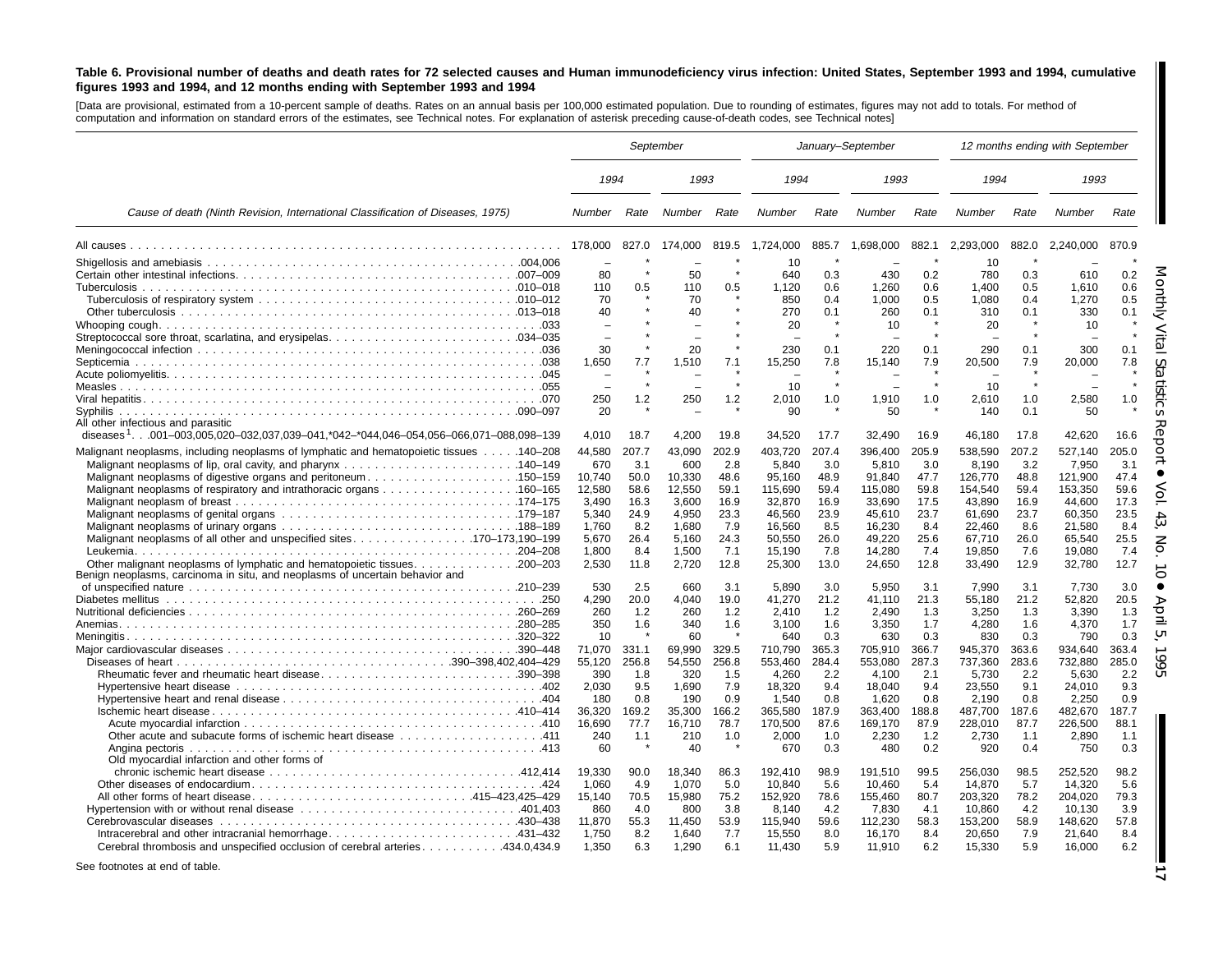#### Table 6. Provisional number of deaths and death rates for 72 selected causes and Human immunodeficiency virus infection: United States, September 1993 and 1994, cumulative figures 1993 and 1994, and 12 months ending with September 1993 and 1994–Con.

**18**

[Data are provisional, estimated from a 10-percent sample of deaths. Rates on an annual basis per 100,000 estimated population. Due to rounding of estimates, figures may not add to totals. For method of computation and information on standard errors of the estimates, see Technical notes. For explanation of asterisk preceding cause-of-death codes, see Technical notes]

|                                                                                                                                            |                                                            |                                            |                                                            | September                                            |                                                                        |                                                         | January-September                                                    |                                                         | 12 months ending with September                                         |                                                         |                                                                      |                                                         |
|--------------------------------------------------------------------------------------------------------------------------------------------|------------------------------------------------------------|--------------------------------------------|------------------------------------------------------------|------------------------------------------------------|------------------------------------------------------------------------|---------------------------------------------------------|----------------------------------------------------------------------|---------------------------------------------------------|-------------------------------------------------------------------------|---------------------------------------------------------|----------------------------------------------------------------------|---------------------------------------------------------|
|                                                                                                                                            | 1994                                                       |                                            | 1993                                                       |                                                      | 1994                                                                   |                                                         | 1993                                                                 |                                                         | 1994                                                                    |                                                         | 1993                                                                 |                                                         |
| Cause of death (Ninth Revision, International Classification of Diseases, 1975)                                                            | <b>Number</b>                                              | Rate                                       | Number                                                     | Rate                                                 | Number                                                                 | Rate                                                    | <b>Number</b>                                                        | Rate                                                    | Number                                                                  | Rate                                                    | Number                                                               | Rate                                                    |
| All other and late effects of cerebrovascular diseases 430,433,435–438                                                                     | 60<br>8,710<br>1,310<br>1,920                              | 40.6<br>6.1<br>8.9                         | 50<br>8,460<br>1,280<br>1,900                              | $\star$<br>39.8<br>6.0<br>8.9                        | 730<br>88,240<br>13,290<br>19,960                                      | 0.4<br>45.3<br>6.8<br>10.3                              | 370<br>83,790<br>12,940<br>19,840                                    | 0.2<br>43.5<br>6.7<br>10.3                              | 850<br>116,370<br>17.410<br>26,540                                      | 0.3<br>44.8<br>6.7<br>10.2                              | 520<br>110,460<br>17.070<br>25,940                                   | 0.2<br>43.0<br>6.6<br>10.1                              |
|                                                                                                                                            | 20<br>5,070<br>5,060<br>10<br>7,250<br>300<br>1.370<br>290 | 23.6<br>23.6<br>33.8<br>1.4<br>6.4<br>1.4  | 40<br>4,800<br>4,790<br>10<br>6,770<br>210<br>1.240<br>310 | 22.6<br>22.5<br>$\star$<br>31.9<br>1.0<br>5.8<br>1.4 | 450<br>63,700<br>62,460<br>1,240<br>77,810<br>2,760<br>13.170<br>4,000 | 0.2<br>32.7<br>32.1<br>0.6<br>40.0<br>1.4<br>6.8<br>2.0 | 460<br>60,360<br>59,660<br>700<br>76,470<br>2,740<br>13.900<br>3,830 | 0.2<br>31.4<br>31.0<br>0.4<br>39.7<br>1.4<br>7.2<br>2.0 | 550<br>83.050<br>81,590<br>1.460<br>101,960<br>3,610<br>17.250<br>5,030 | 0.2<br>31.9<br>31.4<br>0.6<br>39.2<br>1.4<br>6.6<br>1.9 | 600<br>77.750<br>77,020<br>730<br>98,130<br>3,620<br>17.980<br>4,820 | 0.2<br>30.2<br>29.9<br>0.3<br>38.2<br>1.4<br>7.0<br>1.9 |
| 0ther chronic obstructive pulmonary diseases and allied conditions494–496<br>Hernia of abdominal cavity and intestinal obstruction without | 5,290<br>540<br>$\overline{\phantom{a}}$                   | 24.6<br>2.5                                | 5,010<br>380<br>40                                         | 23.6<br>1.8<br>- *                                   | 57,880<br>4.740<br>220                                                 | 29.7<br>2.4<br>0.1                                      | 55,990<br>4.390<br>350                                               | 29.1<br>2.3<br>0.2                                      | 76,070<br>5.900<br>320                                                  | 29.3<br>2.3<br>0.1                                      | 71,710<br>5.690<br>380                                               | 27.9<br>2.2<br>0.1                                      |
| Acute glomerulonephritis and nephrotic syndrome580–581<br>Chronic glomerulonephritis, nephritis and nephropathy, not specified as          | 500<br>1,970<br>150<br>1,830<br>10                         | 2.3<br>9.2<br>0.7<br>8.5                   | 580<br>2,160<br>150<br>1,870<br>20                         | 2.7<br>10.2<br>0.7<br>8.8                            | 4.500<br>18,970<br>2.040<br>18,110<br>210                              | 2.3<br>9.7<br>1.0<br>9.3<br>0.1                         | 4,300<br>18,180<br>1.950<br>18,970<br>230                            | 2.2<br>9.4<br>1.0<br>9.8<br>0.1                         | 5.970<br>25,460<br>2.750<br>23,790<br>310                               | 2.3<br>9.8<br>1.1<br>9.2<br>0.1                         | 5.890<br>24,390<br>2.600<br>24,820<br>270                            | 2.3<br>9.5<br>1.0<br>9.7<br>0.1                         |
| Renal failure, disorders resulting from impaired renal function, and                                                                       | 120<br>1,690<br>80<br>30                                   | 0.5<br>7.9                                 | 170<br>1.690<br>40<br>40                                   | 0.8<br>7.9                                           | 1.140<br>16.750<br>790<br>250                                          | 0.6<br>8.6<br>0.4<br>0.1                                | 1,220<br>17.530<br>750<br>350                                        | 0.6<br>9.1<br>0.4<br>0.2                                | 1.490<br>21.990<br>1,030<br>350                                         | 0.6<br>8.5<br>0.4<br>0.1                                | 1,620<br>22.930<br>980<br>410                                        | 0.6<br>8.9<br>0.4<br>0.2                                |
|                                                                                                                                            | 20<br>$\overline{\phantom{a}}$<br>20<br>1,100<br>1,140     | 5.1<br>5.3                                 | 20<br>$\sim$<br>20<br>1,140<br>1,130                       | $\star$<br>5.4<br>5.3                                | 270<br>60<br>210<br>8,520<br>10,720                                    | 0.1<br>0.1<br>4.4<br>5.5                                | 210<br>40<br>170<br>8,770<br>11,480                                  | 0.1<br>$\rightarrow$<br>0.1<br>4.5<br>6.0               | 360<br>80<br>280<br>11,360<br>14,870                                    | 0.1<br>0.1<br>4.4<br>5.7                                | 310<br>50<br>260<br>11,710<br>15,390                                 | 0.1<br>$\mathbf{A}$<br>0.1<br>4.6<br>6.0                |
| Birth trauma, intrauterine hypoxia, birth asphyxia, and                                                                                    | 150<br>1,000<br>2.850<br>15,530                            | 0.7<br>4.6<br>13.3<br>72.3                 | 170<br>960<br>2.520<br>14,770                              | 0.8<br>4.5<br>11.9<br>69.5                           | 1,860<br>8.860<br>30.160<br>152,450                                    | 0.9<br>4.5<br>15.5<br>78.3                              | 2,040<br>9.440<br>29.300<br>147,140                                  | 1.1<br>4.9<br>15.2<br>76.4                              | 2,740<br>12.130<br>40.160<br>202,770                                    | 1.1<br>4.7<br>15.4<br>78.0                              | 2,840<br>12.550<br>38.310<br>192,230                                 | 1.1<br>4.9<br>14.9<br>74.7                              |
| All other accidents and adverse effectsE800-E807,E826-E949                                                                                 | 7,780<br>4,050<br>3,720<br>2.300<br>1,800<br>310           | 36.2<br>18.9<br>17.3<br>10.7<br>8.4<br>1.4 | 7,640<br>3,700<br>3,940<br>2.820<br>2,280<br>300           | 36.0<br>17.4<br>18.5<br>13.3<br>10.7<br>1.4          | 66,430<br>31,140<br>35,290<br>22.800<br>17,800<br>1,760                | 34.1<br>16.0<br>18.1<br>11.7<br>9.1<br>0.9              | 64,290<br>29,560<br>34,730<br>22.610<br>18,600<br>2,050              | 33.4<br>15.3<br>18.0<br>11.7<br>9.6<br>1.1              | 89,150<br>42,360<br>46,790<br>30.190<br>23,990<br>2,300                 | 34.3<br>16.3<br>18.0<br>11.6<br>9.2<br>0.9              | 85,040<br>40.050<br>44,980<br>29.310<br>24.640<br>2,560              | 33.1<br>15.6<br>17.5<br>11.4<br>9.6<br>1.0              |
|                                                                                                                                            | 3.450                                                      | 16.1                                       | 3,600                                                      | 16.9                                                 | 29,510                                                                 | 15.2                                                    | 27,040                                                               | 14.0                                                    | 39,440                                                                  | 15.2                                                    | 35,530                                                               | 13.8                                                    |

1Includes data for deaths due to Human immunodeficiency virus infection (category numbers \*042–\*044) shown separately below; see Technical notes.

2Included in All other infectious and parasitic diseases shown above.

NOTES: Figures include all revisions received from the States. Cumulative and 12-month figures for the current year reflect revisions received for previous months, and figures for earlier years may differ from those previo adjustments for New York City, which is not included in the sample for September 1994.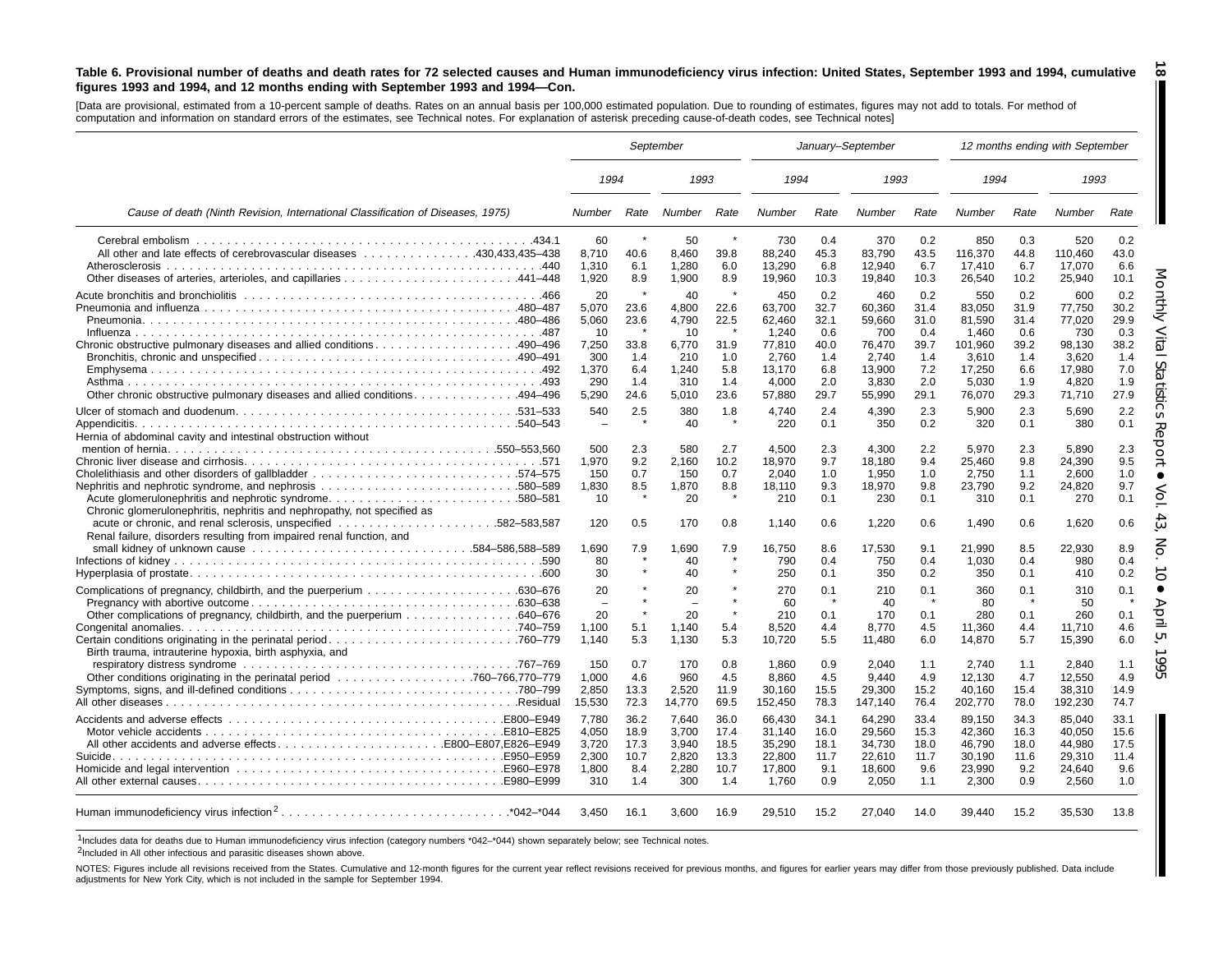#### Table 7. Provisional number of deaths and death rates for 16 selected subcategories of Malignant neoplasms, including neoplasms of lymphatic and hematopoietic tissues: United States, September 1993 and 1994, cumulative figures 1993 and 1994, and 12 months ending with September 1993 and 1994

[Data are provisional, estimated from a 10-percent sample of deaths. Rates on an annual basis per 100,000 estimated population. Due to rounding of estimates, figures may not add to totals. For method of computation and information on standard errors of the estimates, see Technical notes]

|                                                                                                                                                                                                                                                                     | September                                                                        |                                                                         |                                                                                  | January-September                                                       |                                                                                                |                                                                         |                                                                                               | 12 months ending with September                                         |                                                                                                 |                                                                         |                                                                                                 |                                                                         |
|---------------------------------------------------------------------------------------------------------------------------------------------------------------------------------------------------------------------------------------------------------------------|----------------------------------------------------------------------------------|-------------------------------------------------------------------------|----------------------------------------------------------------------------------|-------------------------------------------------------------------------|------------------------------------------------------------------------------------------------|-------------------------------------------------------------------------|-----------------------------------------------------------------------------------------------|-------------------------------------------------------------------------|-------------------------------------------------------------------------------------------------|-------------------------------------------------------------------------|-------------------------------------------------------------------------------------------------|-------------------------------------------------------------------------|
|                                                                                                                                                                                                                                                                     | 1993<br>1994                                                                     |                                                                         | 1994                                                                             |                                                                         | 1993                                                                                           |                                                                         | 1994                                                                                          |                                                                         | 1993                                                                                            |                                                                         |                                                                                                 |                                                                         |
| Cause of death (Ninth Revision, International Classification of Diseases, 1975)                                                                                                                                                                                     | Number                                                                           | Rate                                                                    | Number                                                                           | Rate                                                                    | Number                                                                                         | Rate                                                                    | Number                                                                                        | Rate                                                                    | Number                                                                                          | Rate                                                                    | Number                                                                                          | Rate                                                                    |
| 140–208. 140–208 Malignant neoplasms of lymphatic and hematopoietic tissues <sup>1</sup> 140–208<br>Malignant neoplasms of colon, rectum, rectosigmoid junction, and anus 153,154<br>Malignant neoplasms of body of uterus and of uterus, part unspecified. 179,182 | 44,580<br>880<br>1,310<br>4,910<br>2,290<br>12,180<br>580<br>380<br>480<br>1,240 | 207.7<br>4.1<br>6.1<br>22.9<br>10.7<br>56.7<br>2.7<br>1.8<br>2.2<br>5.8 | 43,090<br>850<br>1,190<br>4,600<br>2,270<br>12,040<br>480<br>400<br>620<br>1,130 | 202.9<br>4.0<br>5.6<br>21.6<br>10.7<br>56.7<br>2.3<br>1.9<br>2.9<br>5.3 | 403.720<br>8,650<br>10.180<br>43,910<br>20,020<br>111,860<br>5,510<br>3,520<br>4,470<br>10,140 | 207.4<br>4.4<br>5.2<br>22.6<br>10.3<br>57.5<br>2.8<br>1.8<br>2.3<br>5.2 | 396.400<br>7,520<br>10,530<br>41,800<br>19,910<br>111,270<br>4,850<br>3,540<br>4,430<br>9,720 | 205.9<br>3.9<br>5.5<br>21.7<br>10.3<br>57.8<br>2.5<br>1.8<br>2.3<br>5.0 | 538,590<br>11,360<br>13,490<br>58,690<br>26,690<br>149,470<br>7,440<br>4,790<br>6,040<br>13,180 | 207.2<br>4.4<br>5.2<br>22.6<br>10.3<br>57.5<br>2.9<br>1.8<br>2.3<br>5.1 | 527,140<br>10,020<br>13,570<br>56,010<br>26,500<br>148,310<br>6,420<br>4,600<br>5,850<br>13,090 | 205.0<br>3.9<br>5.3<br>21.8<br>10.3<br>57.7<br>2.5<br>1.8<br>2.3<br>5.1 |
| Malignant neoplasms of kidney and other and unspecified urinary organs. 189<br>191,192. Malignant neoplasms of brain and other and unspecified parts of nervous system 191,192                                                                                      | 3,060<br>840<br>920<br>1,160<br>80<br>1,600<br>850                               | 14.2<br>3.9<br>4.3<br>5.4<br>7.4<br>4.0                                 | 2,670<br>820<br>850<br>870<br>160<br>1,790<br>770                                | 12.6<br>3.9<br>4.0<br>4.1<br>0.7<br>8.4<br>3.6                          | 26,870<br>8,130<br>8,430<br>8,930<br>1,120<br>16,630<br>7,550                                  | 13.8<br>4.2<br>4.3<br>4.6<br>0.6<br>8.5<br>3.9                          | 26,680<br>8,150<br>8,080<br>8,370<br>1,270<br>15,960<br>7,420                                 | 13.9<br>4.2<br>4.2<br>4.3<br>0.7<br>8.3<br>3.9                          | 35,530<br>11,010<br>11,450<br>11,720<br>1,460<br>22,020<br>10,020                               | 13.7<br>4.2<br>4.4<br>4.5<br>0.6<br>8.5<br>3.9                          | 35,220<br>10,740<br>10,850<br>11,260<br>1,680<br>21,230<br>9,870                                | 13.7<br>4.2<br>4.2<br>4.4<br>0.7<br>8.3<br>3.8                          |

1Includes figures for subcategories not shown below.

NOTES: Figures include all revisions received from the States. Cumulative and 12-month figures for the current year reflect revisions received for previous months, and figures for earlier years may differ from those previo adjustments for New York City, which is not included in the sample for September 1994.

#### Table 8. Provisional number of deaths and death rates for injury by firearms: United States, September 1993 and 1994, cumulative figures 1993 and 1994, and 12 months ending **with September 1993 and 1994**

[Data are provisional, estimated from a 10-percent sample of deaths. Rates on an annual basis per 100,000 estimated population. Due to rounding of estimates, figures may not add to totals. For method of computation and information on standard errors of the estimates, see Technical notes]

|                                                                                            | September                    |                   |                          | January-September |                                  |                          |                                  | 12 months ending with September |                                  |                          |                                  |                          |
|--------------------------------------------------------------------------------------------|------------------------------|-------------------|--------------------------|-------------------|----------------------------------|--------------------------|----------------------------------|---------------------------------|----------------------------------|--------------------------|----------------------------------|--------------------------|
|                                                                                            |                              | 1994<br>1993      |                          | 1994              |                                  | 1993                     |                                  | 1994                            |                                  | 1993                     |                                  |                          |
| Cause of death (Ninth Revision, International Classification of Diseases, 1975)            | Number                       | Rate              | Number                   | Rate              | Number                           | Rate                     | Number                           | Rate                            | Number                           | Rate                     | Number                           | Rate                     |
|                                                                                            | 3.040                        | 14.1              | 3,620                    | 17.0              | 28.610                           | 14.7                     | 28.990                           | 15.1                            | 38.410                           | 14.8                     | 37.720                           | 14.7                     |
| Injury by firearms, undetermined whether accidentally or purposely inflicted E985.0–E985.4 | 130<br>1.410<br>1.410<br>-80 | 0.6<br>6.6<br>6.6 | 70<br>.840<br>.650<br>60 | 8.7<br>7.8        | 1.060<br>14.540<br>12.810<br>200 | 0.5<br>7.5<br>6.6<br>0.1 | 1.190<br>14.130<br>13.370<br>300 | 0.6<br>7.3<br>6.9<br>0.2        | 1.550<br>19.210<br>17.380<br>270 | 0.6<br>7.4<br>6.7<br>0.1 | 1,610<br>18.250<br>17.500<br>360 | 0.6<br>7.1<br>6.8<br>0.1 |

NOTES: Figures include all revisions received from the States. Cumulative and 12-month figures for the current year reflect revisions received for previous months, and figures for earlier years may differ from those previo adjustments for New York City, which is not included in the sample for September 1994.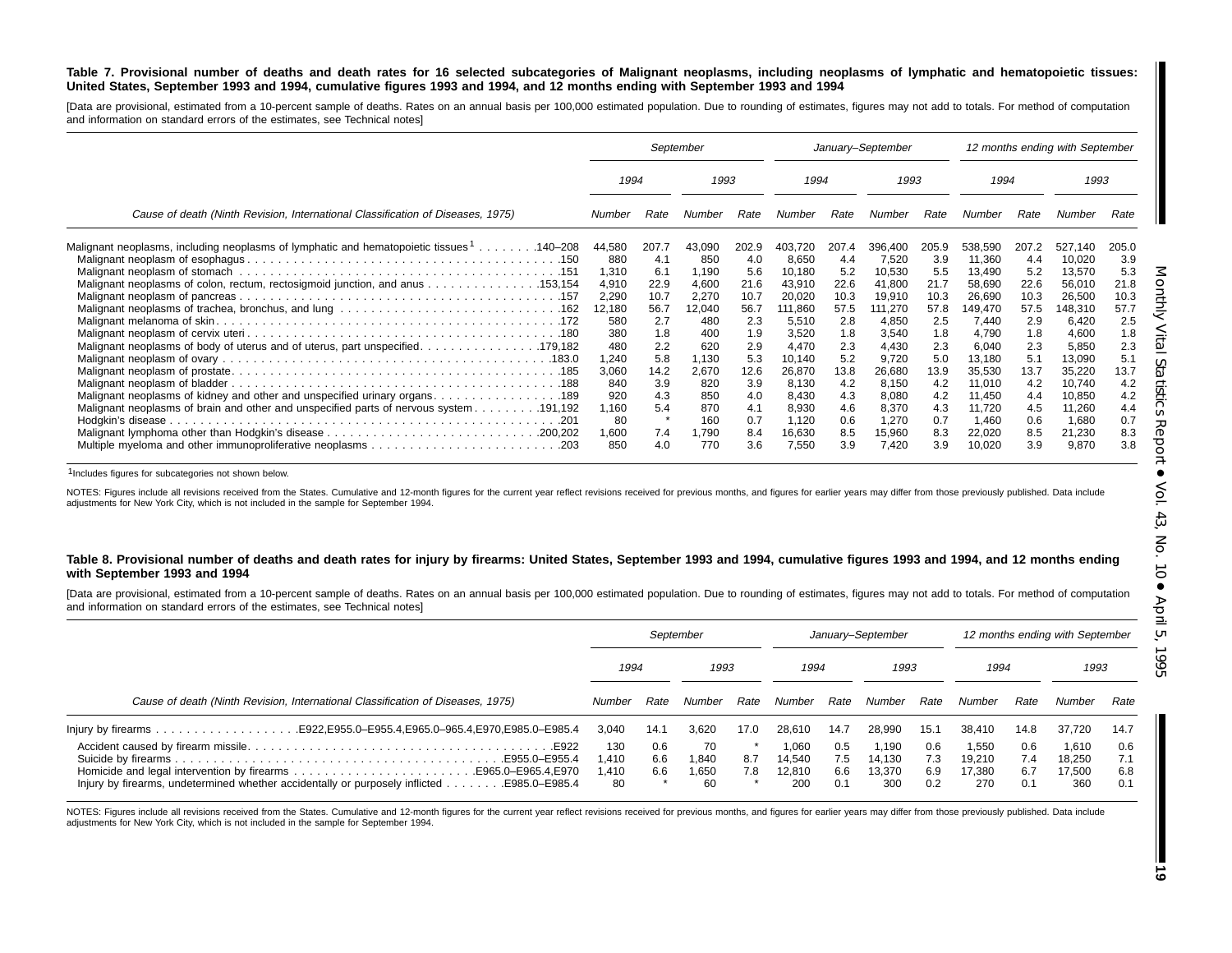#### Table 9. Provisional number of deaths under 1 year and infant mortality rates, by age and for 10 selected causes: United States, September 1993 and 1994, cumulative figures 1993 and 1994, and 12 months ending with September 1993 and 1994

[Data are provisional, estimated from <sup>a</sup> 10-percent sample of deaths. Rates on an annual basis per 100,000 live births. Due to rounding of estimates, figures may not add to totals. For method of computation and information on standard errors of the estimates, see Technical notes]

|                                                                                         | September                                                     |                                         |                                                          | January-September                                      |                                                                               |                                                                              |                                                                                | 12 months ending with September                                                 |                                                                                |                                                                               |                                                                                |                                                                                 |
|-----------------------------------------------------------------------------------------|---------------------------------------------------------------|-----------------------------------------|----------------------------------------------------------|--------------------------------------------------------|-------------------------------------------------------------------------------|------------------------------------------------------------------------------|--------------------------------------------------------------------------------|---------------------------------------------------------------------------------|--------------------------------------------------------------------------------|-------------------------------------------------------------------------------|--------------------------------------------------------------------------------|---------------------------------------------------------------------------------|
|                                                                                         | 1994                                                          |                                         | 1993                                                     |                                                        | 1994                                                                          |                                                                              | 1993                                                                           |                                                                                 | 1994                                                                           |                                                                               | 1993                                                                           |                                                                                 |
| Age and cause of death (Ninth Revision, International Classification of Diseases, 1975) | Number                                                        | Rate                                    | Number                                                   | Rate                                                   | Number                                                                        | Rate                                                                         | Number                                                                         | Rate                                                                            | Number                                                                         | Rate                                                                          | Number                                                                         | Rate                                                                            |
|                                                                                         | 2,500                                                         | 776.0                                   | 2,600                                                    | 752.6                                                  | 23,800                                                                        | 797.0                                                                        | 25,000                                                                         | 829.0                                                                           | 32.000                                                                         | 805.3                                                                         | 33,500                                                                         | 831.4                                                                           |
|                                                                                         | 1,740<br>800                                                  | 531.4<br>244.3                          | .810<br>750                                              | 530.7<br>219.9                                         | 14,850<br>8,930                                                               | 497.3<br>299.0                                                               | 15,840<br>9,190                                                                | 524.6<br>304.3                                                                  | 20.400<br>11,620                                                               | 512.8<br>292.1                                                                | 21,100<br>12,440                                                               | 523.1<br>308.4                                                                  |
|                                                                                         | 10<br>10<br>650<br>300<br>10<br>60<br>80<br>700<br>300<br>420 | 198.5<br>91.6<br>213.8<br>91.6<br>128.3 | 30<br>10<br>710<br>260<br>40<br>120<br>700<br>280<br>400 | 8.8<br>208.2<br>76.2<br>35.2<br>205.2<br>82.7<br>117.3 | 210<br>350<br>5,050<br>2,980<br>180<br>420<br>.230<br>5,720<br>2.710<br>4,930 | 7.0<br>11.7<br>169.1<br>99.8<br>6.0<br>14.1<br>41.2<br>191.5<br>90.7<br>165. | 150<br>410<br>5,080<br>3,150<br>130<br>450<br>1.440<br>6.170<br>3.290<br>4.760 | 5.0<br>13.6<br>168.2<br>104.3<br>4.3<br>14.9<br>47.7<br>204.3<br>109.0<br>157.6 | 260<br>400<br>6,700<br>3,920<br>190<br>620<br>1.880<br>7,970<br>3.710<br>6,360 | 6.5<br>10.1<br>168.4<br>98.5<br>4.8<br>15.6<br>47.3<br>200.4<br>93.3<br>159.9 | 190<br>550<br>6,860<br>4,100<br>150<br>670<br>1,990<br>8,310<br>4,530<br>6,180 | 4.7<br>13.6<br>170.1<br>101.7<br>3.7<br>16.6<br>49.3<br>206.0<br>112.3<br>153.2 |

NOTES: Figures include all revisions received from the States. Cumulative and 12-month figures for the current year reflect revisions received for previous months, and figures for earlier years may differ from those previo adjustments for New York City, which is not included in the sample for September 1994.

**20**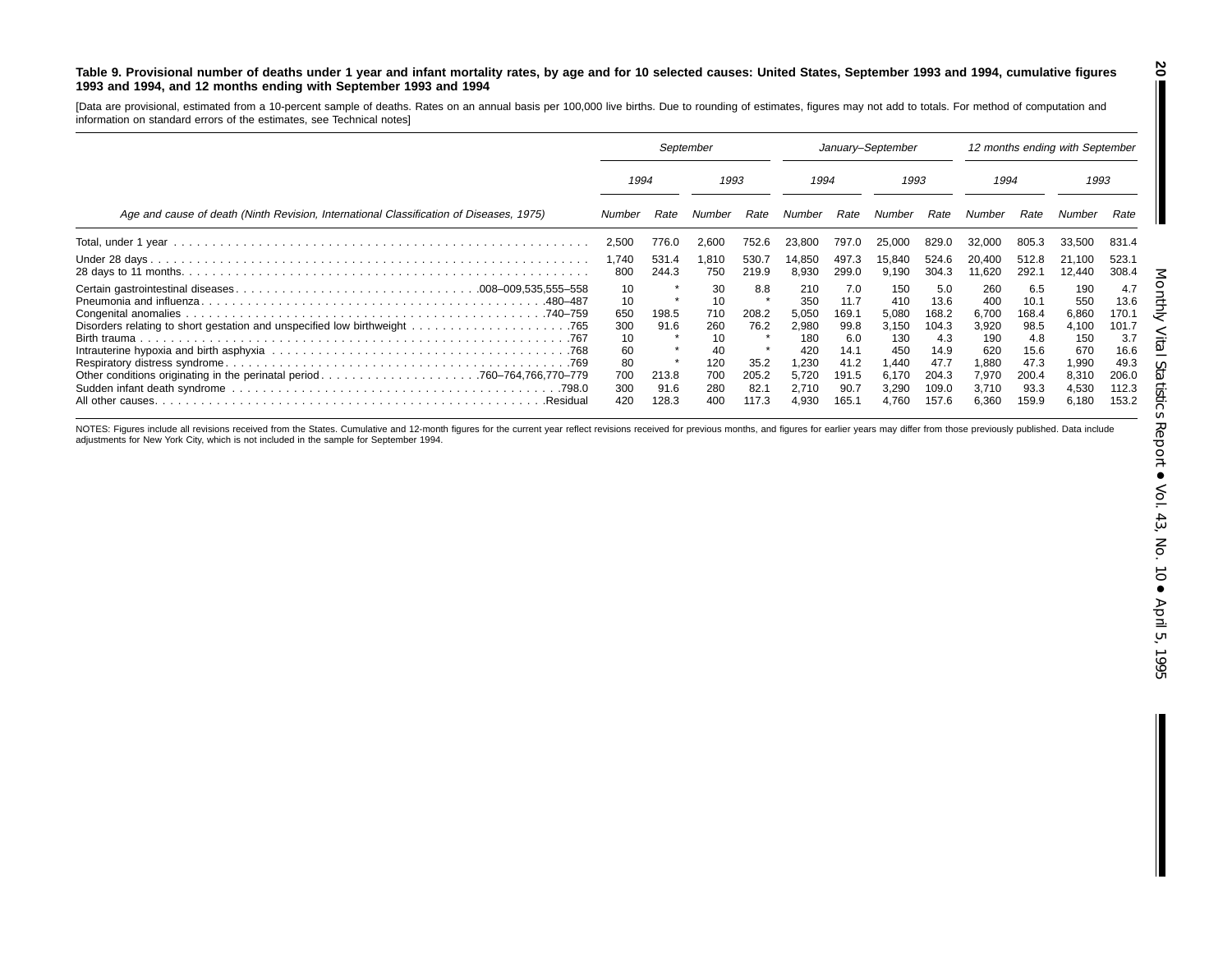## **Technical notes**

## **Nature and sources of data**

Data in this report are provisional unless otherwise specified and include only events occurring within the United States. Mortality data exclude fetal deaths.

Birth, death, and infant death figures in tables 2 and 4 for each State are estimates by State of residence. These estimates are derived by applying adjustment ratios to the actual counts of certificates for all events occurring in the State and received in registration offices during a 1-month period regardless of date of the event. The adjustment ratios for each data year represent the observed relationship between final State occurrence and residence figures for the three most recent years for which final data were available and are expressed as a single ratio for each State. As in previous years, monthly State marriage and divorce figures represent the actual count of all events occurring in the State (State of occurrence) that were received in the registration offices during the 1 month period. Delay in the receipt of certificates in a registration office may result in a low State figure for a given month followed by a high figure for the month(s) in which the delayed records are received. Data for previous months and cumulative data include revised figures received from the States.

Figures for births, deaths, and infant deaths for California shown in tables 2 and 4 contain adjustments for varying length of State reporting periods. Figures for Texas for all events shown in tables 2–4 also are adjusted for varying length of State reporting periods. The figures for both States are adjusted by the ratio between the number of days in the data month and the number of days in the State reporting period. The adjusted figures are included in the U.S. totals shown elsewhere in this report.

U.S. totals for births, deaths, and infant deaths are based on the State estimates by State of residence and, therefore, in effect, exclude events to nonresidents of the United States. Events to nonresidents of the United States are included in all marriage and divorce figures. The effect of excluding events to nonresidents from the U.S. totals is small.

Provisional totals for the United States include estimates for State data shown as not available. Provisional totals for births and marriages for the entire United States include adjustments for observed differences between provisional and final monthly figures.

Divorce figures include reported annulments. The monthly national divorce estimate is obtained by multiplying the total for the reporting areas by the ratio observed between the most recent final annual divorce total for the United States and the provisional total for the reporting areas combined.

*Random variation*—Although the counts in this report are not subject to sampling variability (except the Current Mortality Sample), they may be affected by random variation. When the number of events is small and the probability of such an event is small, considerable caution must be observed in interpreting the data. Such infrequent events may be assumed to follow a Poisson probability distribution. For this distribution a simple approximation may be used to estimate the random variation as follows:

If *N* is the number of events in the population and *R* is the corresponding rate, the chances are 19 in 20 that

1. 
$$
N - 2\sqrt{N}
$$
 and  $N + 2\sqrt{N}$ 

covers the ''true'' number of events.

2. 
$$
R-2
$$
  $\frac{R}{\sqrt{N}}$  and  $R+2$   $\frac{R}{\sqrt{N}}$ 

covers the ''true'' rate.

If the rate  $R_1$  corresponding to  $N_1$ events is compared with the rate  $R_2$  corresponding to  $N_2$  events, the difference between the two rates may be regarded as statistically significant at the 0.05 level if it exceeds

$$
2\sqrt{\frac{R_1^2}{N_1}+\frac{R_2^2}{N_2}}
$$

Additional information on random variation in numbers of events, rates, and ratios may be found in the technical appendixes of *Vital Statistics of the United States, 1989,* volumes I and II.

## **Rates**

Rates are on an annual basis and, except for infant mortality rates, are per 1,000 or 100,000 estimated population residing in the United States. The populations used for computing these rates are furnished by the U.S. Bureau of the Census. Rates shown in this report were computed using populations comparable to those used for final data. Monthly rates are based on populations estimated for the specific month. Year-to-date rates are averages of monthly rates that have been weighted by the number of days in the corresponding months. Rates for 12-month periods are the sum of events for the period per population estimated at the midpoint of the period.

Infant mortality rates are deaths under 1 year of age for the specified period (monthly, year-to-date, or 12-month period) per 1,000 or 100,000 live births. Births used for computing monthly and year-to-date infant mortality rates are adjusted for monthly variation in the number of births. Births used to compute 12-month rates do not contain this adjustment. Births used for computing infant mortality rates are not corrected for observed differences between provisional and final monthly figures as described in Nature and sources of data. Because monthly infant mortality rates are based on relatively few events, they are highly variable. Therefore, comparisons of monthly infant mortality rates should be interpreted cautiously; see Random variation.

Age-adjusted death rates are used to compare relative mortality risks across groups and over time. However, they should be viewed as constructs or indexes rather than as direct or actual measures of mortality risk. Statistically, they are weighted averages of the age-specific death rates, where the weights represent the fixed population proportions by age. See chapter 5 of an earlier report (2). The age-adjusted death rates presented in this report were computed by the direct method, that is, by applying age-specific death rates to the U.S. standard million population (3). See also chapter 10 of an earlier report (2). Age groups in table 5 were used to compute the age-adjusted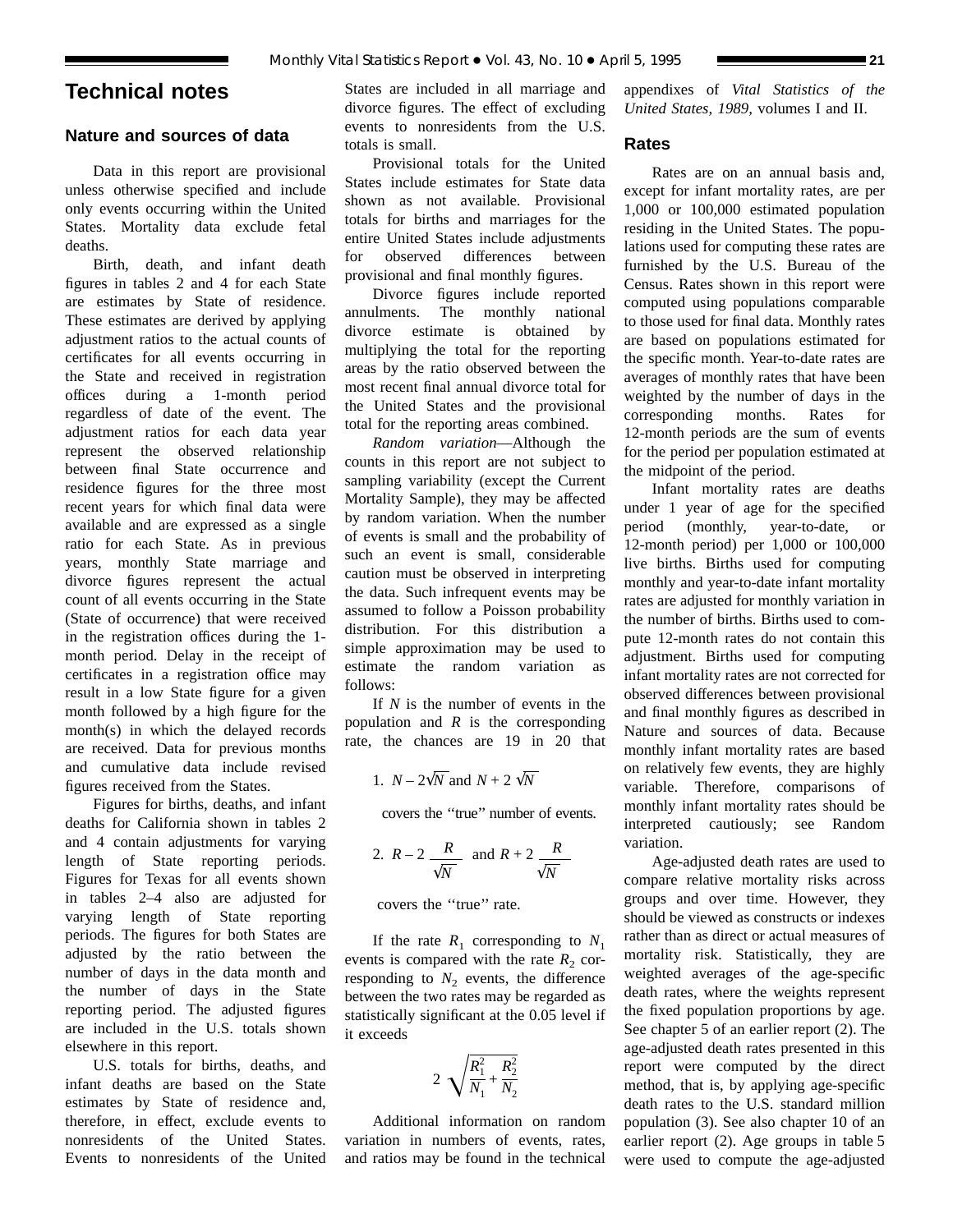rates shown in that table. The ageadjusted death rates on which the State maps are based and which are shown with the State maps were computed from average annual age-specific death rates in 10-year age groups for the specified 3-year period. The average annual agespecific death rates were computed by dividing the number of deaths in an age group for the 3-year period by three times the population in that age group estimated at the midpoint of the period (4). It is important not to compare age-adjusted rates with crude rates.

## **Current Mortality Sample**

The Current Mortality Sample (CMS) is a 10-percent systematic sample of death certificates drawn each month after the certificates are counted in the State registration offices. Deaths and death rates for the United States by age, race, sex, and cause are estimated based on the sample. Because of the additional time required to select and process the certificates, data based on the CMS are published 1 month after publication of the U.S. and State counts. Complete information concerning the underlying cause of death sometimes is not available when the sample is drawn. As a result, estimates based on sample counts for certain causes are biased. Correction for bias is not made in this report but is made in the annual summary (issue number 13 in this series) each year.

Estimated numbers of deaths based on the sample were proportionately adjusted to be consistent with estimates based on the count of death certificates received in State registration offices.

*HIV infection*—Beginning with data for 1987, the National Center for Health Statistics introduced category numbers \*042–\*044 for classifying and coding Human immunodeficiency virus infection. The asterisk before the category numbers indicates that these codes are not part of the *Ninth Revision, International Classification of Diseases.* Deaths classified to these categories are included in All other infectious and parasitic diseases in the List of 72 Selected Causes of Death and are also shown separately at the bottom of table 6.

*Sampling variability*—Because the estimates of deaths and death rates presented in this report (with the exception of total deaths and deaths under 1 year) are based on a sample of death certificates, they are subject to sampling variability. The estimated relative standard error shown in the following table is a measure of the sampling error of the estimated number of deaths (or of the estimated death rate) expressed as a percent of the estimate. The first column refers to monthly estimates; the second, to annual; cumulative year-to-date totals fall between the two.

The chances are about 2 in 3 that the percent difference between an estimate and the result of a complete count is less than the percent shown. The chances are about 19 in 20 that the percent difference is less than twice the percent shown. A figure based on 100 or fewer estimated deaths has a relative standard error of 30 percent or more and is, therefore, considered unreliable. A rate based on 100 or fewer estimated deaths has been replaced by an asterisk.

Unless otherwise specified. comparisons made in the text between death rates based on the CMS were statistically significant at the 0.05 level of significance. Lack of comment in the text about any two rates does not mean

**Relative standard errors for estimated numbers of deaths from the Current Mortality Sample expressed as a percent of the estimate**

|                               | Relative standard error<br>of estimate (as percent) |                                               |  |  |  |
|-------------------------------|-----------------------------------------------------|-----------------------------------------------|--|--|--|
| Estimated number<br>of deaths | 170,000<br>estimated<br>deaths<br>each month        | 2,000,000<br>estimated<br>deaths<br>each year |  |  |  |
| 10                            | 94.9                                                | 94.9                                          |  |  |  |
| 20                            | 67.1                                                | 67.1                                          |  |  |  |
| 50                            | 42.4                                                | 42.4                                          |  |  |  |
| 100                           | 30.0                                                | 30.0                                          |  |  |  |
| 200                           | 21.2                                                | 21.2                                          |  |  |  |
| 500                           | 13.4                                                | 13.4                                          |  |  |  |
| 1,000                         | 9.5                                                 | 9.5                                           |  |  |  |
| 2,000                         | 6.7                                                 | 6.7                                           |  |  |  |
| 5,000                         | 4.2                                                 | 42                                            |  |  |  |
| 10,000                        | 2.9                                                 | 3.0                                           |  |  |  |
| 20,000                        | 2.0                                                 | 2.1                                           |  |  |  |
| 50,000                        | 1.1                                                 | 1.3                                           |  |  |  |
| $100,000$                     | 0.6                                                 | 0.9                                           |  |  |  |
| 200.000                       |                                                     | 0.6                                           |  |  |  |
| 500,000                       |                                                     | 0.4                                           |  |  |  |
| 1,000,000                     |                                                     | 0.2                                           |  |  |  |

that the difference was tested and found not to be significant at this level.

*Mortality Surveillance System*—The Mortality Surveillance System (MSS) charts are based entirely on monthly provisional data from the CMS. Where sample size permits, age-race-sex comparisons are made for the causes of death. Where sample size is too small, only age-sex comparisons are made. A time series regression model of the following form was used:

$$
Y(t) = A_0 + A_1 t + A_2 t^2 + C \cos (2\pi t / 12) + S \sin (2\pi t / 12) + \epsilon_t
$$

where

- $Y(t) =$  monthly death rate at time *t* 
	- *t* = month number
- $A_0$  = coefficient, which, together with *C* determines the *Y*-intercept
- $A_1$  = coefficient of *t*
- $A_2$  = coefficient of  $t^2$
- $C.S =$  coefficients of the harmonic terms
	- $\epsilon$  = error terms, assumed to be independent and normally distributed with means 0 and constant variances,

and cos  $(2\pi t/12)$  and sin  $(2\pi t/12)$  are 12-month period harmonic functions.

The coefficients of this model were estimated using provisional monthly death rates for January 1985 through the month that is 12 months prior to the latest month shown in the chart. The graph of the estimated equation and 95 percent prediction intervals is shown for January 1986 through the month that is 12 months prior to the latest month shown in the chart; the graph for the subsequent 12 months is projected  $(5)$ . Symbols in each chart represent actual monthly death rates based on the CMS. In some cases the data are converted by the natural logarithm before fitting the model. For graphical purposes the data are converted back to rates by the inverse of the natural logarithm. This procedure has the advantage of avoiding negative prediction intervals for the model. The models, parameter estimates, and statistical tests for lack of fit are available on request for the charts published in the MSS. Time series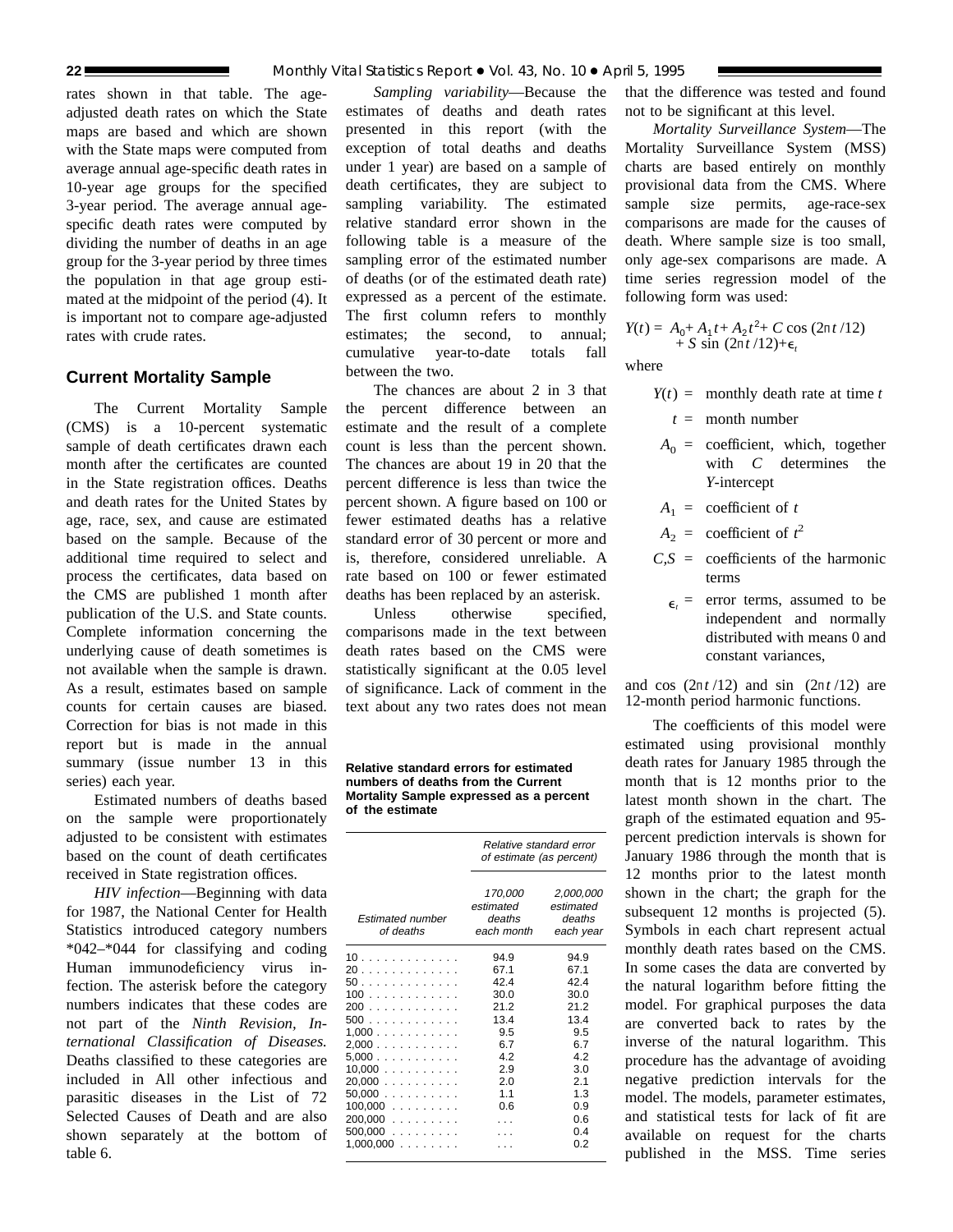regression models have been used previously to describe trends in mortality data (6–8). A list of MSS cause-of-death topics and comparable *Healthy People 2000* (1) objectives is presented on the back of this report.

## **State maps**

Unlike other data presented in this report, the State maps are based on final data instead of provisional data. The age-adjusted death rates used to produce the State maps were computed by using a 3-year total number of deaths for 1989–91 and the 1990 census population enumerated as of April 1, 1990 (4). Assigning the States into the given categories on the maps was carried out in two steps: a) determining whether the State age-adjusted death rate differed significantly from the corresponding U.S. rate at the 0.05 level of significance; b) then grouping the State rates found to be significantly different from the U.S. rate into the four categories: 10 highest State rates of those significantly greater than the U.S. rate, remaining State rates significantly greater than the U.S. rate, 10 lowest State rates of those significantly lower than the U.S. rate, and remaining State rates significantly lower than the U.S. rate. Age-adjusted death rates and the corresponding 95-percent confidence intervals are shown in the tables. The symbols † and †† in the tables are used to denote State rates that differ significantly from the U.S. rate at the 0.05 and 0.01 levels of significance, respectively. Different procedures were used to determine tests of statistical significance and confidence intervals, depending on the number of deaths.

For 50 deaths or more, the standard normal *Z* statistic was used to perform the significance test:

$$
Z = (R'_s - R'_{us}) / \sqrt{S^2(R'_s) + S^2(R'_{us})}
$$
  
where

 $R'$ <sub>s</sub> = age-adjusted rate for

1989–91 for the given State per 100,000 U.S. standard million population

- $R'_{\text{us}} = \text{age-adjusted}$  rate for 1989–91 for the United States per 100,000 U.S. standard million population
- $S^2(R'_s)$  = estimated variance of the age-adjusted death rate for 1989–91 for the State
- $S^2$  ( $R'_{\text{us}}$ ) = estimated variance of the age-adjusted death rate for 1989–91 for the United States

The variance of the age-adjusted death rate was computed in terms of the variances of age-specific death rates (9) under the assumption that the age-specific death rates are binomial proportions (10). The 95-percent confidence limits were estimated as follows:

Lower limit =  $R'_s - 1.96 \cdot S(R'_s)$ 

and

Upper  $\text{limit} = R'_{\text{s}} + 1.96 \cdot S(R'_{\text{s}})$ 

For 1–49 deaths the lower and upper 95-percent confidence limits were estimated as described elsewhere (11). The difference between the State and U.S. age-adjusted rates was determined to be statistically significant at the 0.05 or 0.01 level if the rates' respective 95 percent or 99-percent confidence limits did not overlap.

For zero deaths, the following test statistic  $(\lambda)$  was used to perform the significance test:

$$
\lambda = \left[\sum_{x=1}^{n} M_{x(\text{us})} \bullet P_{x(\text{s})}\right] / 100,000
$$

where

- $M_{x \text{ (us)}}$  = age-specific death rate per 100,000 population in the *x*th age group for the United **States** 
	- $P_{x(s)}$  = population in the *x*th age group for the given State

 $n =$  number of age groups = 11.

The difference between the State and U.S. age-adjusted rates was determined to be statistically significant at the 0.05 level if  $3.00 \le \lambda < 4.61$ . The difference between the State and U.S. age-adjusted rates was determined to be statistically significant at 0.01 level if  $\lambda \geq 4.61$  (12). For zero deaths, confidence limits for the age-adjusted death rates are not applicable.

## **References**

1. U.S. Department of Health and Human Services. Healthy People 2000: National health promotion and disease prevention objectives. Washington: Public Health Service. 1991.

2. Feinleib M, Zarate AO, eds. Reconsidering age adjustment procedures: Workshop proceedings. National Center for Health Statistics. Vital Health Stat 4(29). 1992.

3. Grove RD, Hetzel AM. Vital statistics rates in the United States, 1940–1960. Public Health Service. Washington: National Center for Health Statistics. 1968.

4. U.S. Bureau of the Census. Unpublished data from the 1990 census consistent with State population estimates by age and sex: 1980 to 1992; series P-25, no 1106. U.S. Government Printing Office, 1993.

5. Ostle B. Statistics in research. 2d ed. Ames, Iowa: The Iowa State University Press. 159–221. 1963.

6. Lui KJ, Kendal AP. Impact of influenza epidemics on mortality in the United States from October 1972 to May 1985. Am J Public Health 77(6):712–6. 1987.

7. Serfling RE. Methods for current statistical analysis of excess pneumonia-influenza deaths. Public Health Rep 78(6):494–506. 1963.

8. Shumway RH. Applied statistical time series analysis. Englewood Cliffs, New Jersey: Prentice-Hall 1988.

9. Chiang CL. Standard error of the age-adjusted death rate. Vital statistics-Special reports. 47(9). National Office of Vital Statistics. Washington: Public Health Service. 1961.

10. Seal HL. Mortality data and the binomial probability law. Skand. Actuar. 33:188–216. 1949.

11. Haenszel W, Loveland DB, Sirken MG. Lung cancer mortality as related to residence and smoking histories. I. White males. JNCI 28:947–1001. 1962.

12. Louis TA. Confidence intervals for a binomial parameter after observing no successes. The American Statistician 35(3):154. 1981.